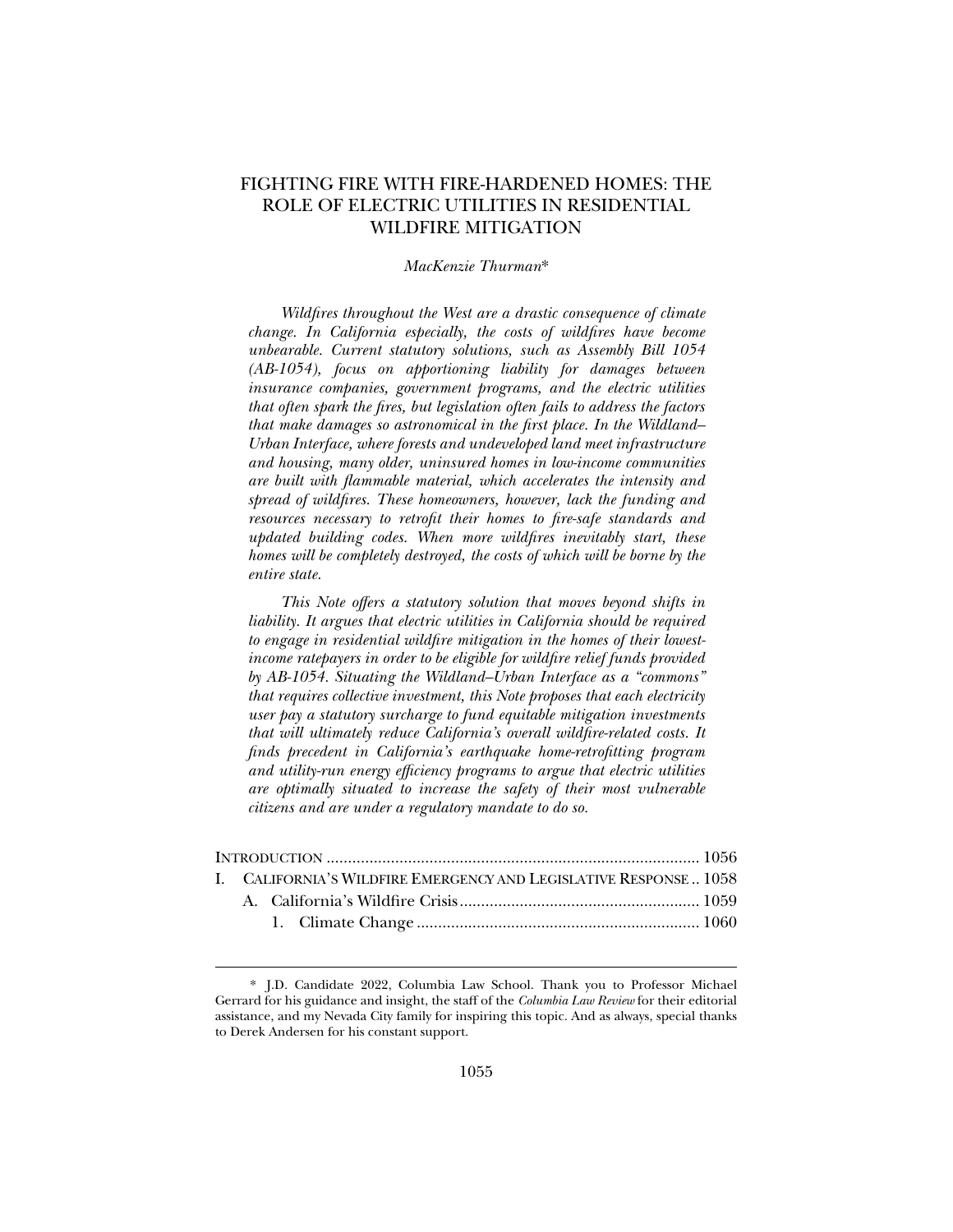1056 *COLUMBIA LAW REVIEW* [Vol. 122:1055

|                                                   |                                                   | 2.             | Development in the Wildland-Urban Interface  1061                   |  |  |
|---------------------------------------------------|---------------------------------------------------|----------------|---------------------------------------------------------------------|--|--|
|                                                   |                                                   | 3.             |                                                                     |  |  |
|                                                   |                                                   | 4.             |                                                                     |  |  |
|                                                   |                                                   | 5.             |                                                                     |  |  |
|                                                   | B.                                                |                | The California Legislature's Response to the Wildfire Crisis . 1070 |  |  |
|                                                   |                                                   | 1.             |                                                                     |  |  |
|                                                   |                                                   | 2.             | Critiques of AB-1054 in Its Current Form  1072                      |  |  |
| II.                                               |                                                   |                |                                                                     |  |  |
|                                                   | A. Opportunity for Resiliency Beyond AB-1054 1074 |                |                                                                     |  |  |
|                                                   |                                                   |                | 1. Unequal Wealth and Fire Mitigation Distribution in the           |  |  |
|                                                   |                                                   |                |                                                                     |  |  |
|                                                   |                                                   |                | B. Theoretical Framework of the WUI Commons 1077                    |  |  |
|                                                   |                                                   | 1.             |                                                                     |  |  |
|                                                   | C.                                                |                |                                                                     |  |  |
|                                                   |                                                   | 1.             |                                                                     |  |  |
|                                                   |                                                   | 2.             |                                                                     |  |  |
| III. STATUTORY UTILITY-RATEPAYER PARTNERSHIP 1083 |                                                   |                |                                                                     |  |  |
|                                                   |                                                   |                |                                                                     |  |  |
|                                                   |                                                   | 1.             |                                                                     |  |  |
|                                                   |                                                   | 2.             |                                                                     |  |  |
|                                                   |                                                   | 3.             |                                                                     |  |  |
|                                                   | В.                                                |                | Support for a Utility-Ratepayer Partnership  1089                   |  |  |
|                                                   |                                                   | $\mathbf{1}$ . | CPUC's Commitment to Low-Income Customers  1089                     |  |  |
|                                                   | C.                                                |                |                                                                     |  |  |
|                                                   |                                                   | $\mathbf{1}$ . |                                                                     |  |  |
|                                                   |                                                   | 2.             |                                                                     |  |  |
|                                                   |                                                   |                |                                                                     |  |  |

### **INTRODUCTION**

The need for decisive action to fight California's wildfires has never been clearer. The eerie, red-orange glow of California's skies and the 4.2 million acres burned in 2020 have made the consequences of climate change impossible to overlook.1 The state must determine what mitigation, prevention, and safety measures it can require of those who play a role in wildfires and how it can regulate their relationships accordingly. Assembly Bill 1054 (AB-1054) is one attempt to redistribute

 <sup>1.</sup> CAL FIRE, 2020 Incident Archive, CA.gov, https://www.fire.ca.gov/incidents/ 2020 [https://perma.cc/Z57K-PTGP] [hereinafter 2020 Archive] (last visited Jan. 28, 2022).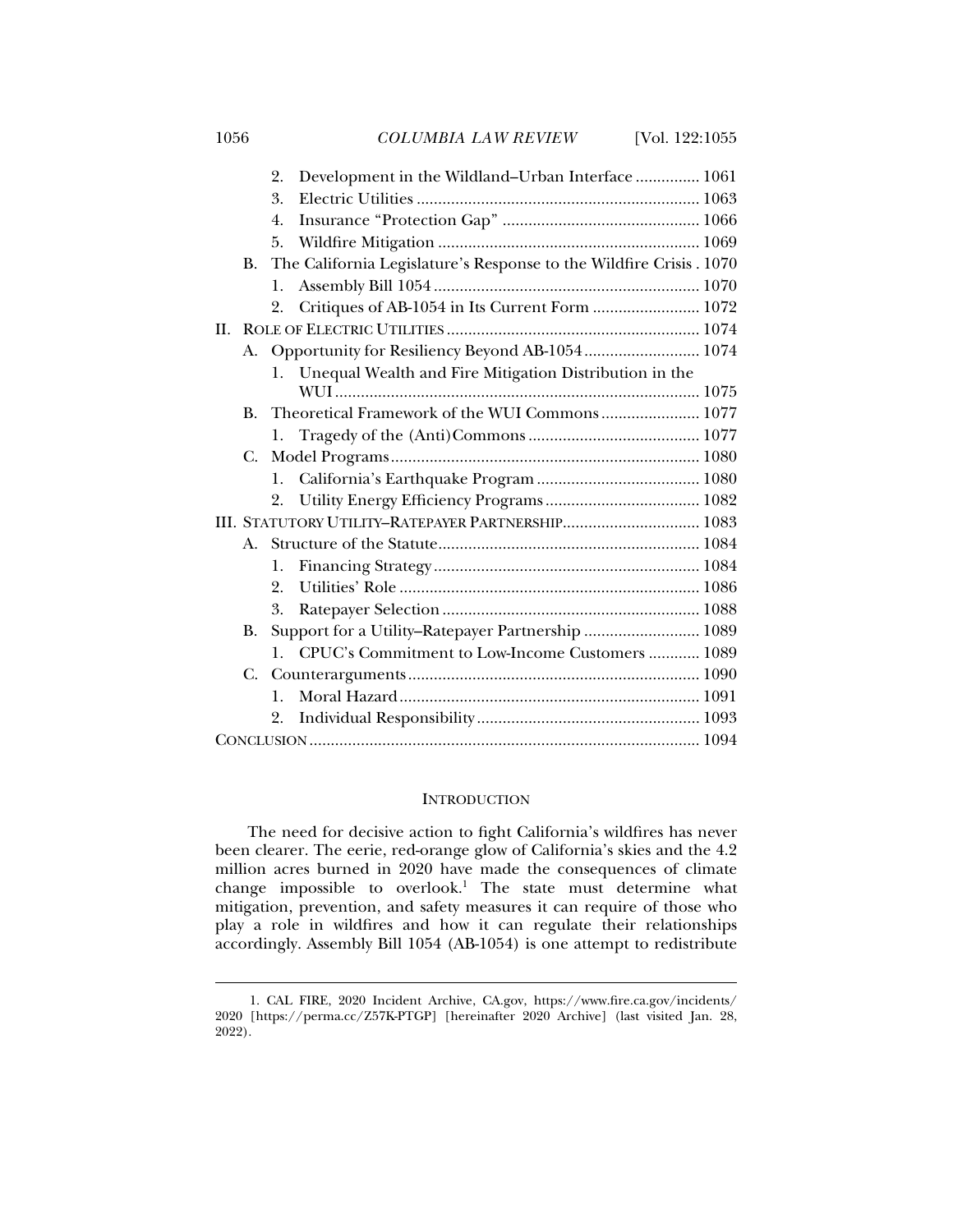the burden of wildfires throughout the state.<sup>2</sup> In brief, it reduces the liability shouldered by electric utilities, creates a wildfire liability fund to pay victims' claims, requires electricity ratepayers statewide to chip in to defray the costs of wildfires, and mandates safety protocols in the electrical grid.3 But AB-1054 misses a smaller yet essential piece of this puzzle: Older homes, made out of materials that burn more quickly than kindling, stand in the path of wildfires that electric utilities will inevitably ignite. These homes are likely to be underinsured and completely destroyed in future fires,<sup>4</sup> resulting in destruction and damages that the new wildfire fund will not be able to bear.

This Note argues that wildfires in California have become uninsurable at the state, industry, and individual levels. In order to live sustainably in the new reality of a year-round wildfire season,<sup>5</sup> statutory solutions should move beyond shifts in liability. Massive wildfires must be prevented from turning into massive damage claims in the first place. This Note proposes that AB-1054's utility mitigation requirements be expanded past the electrical grid and into the homes of ratepayers. Utilities should be required to retrofit their lowest-income customers' homes to firehardened standards in high-risk areas. Fire safety measures can determine the fate of neighboring homes—when one is reduced to ashes, others may stand intact.<sup>6</sup> An equitable investment into effective community-wide wildfire mitigation is essential to decrease the overall costs that the state must balance among individuals, utilities, insurance companies, and the government following a destructive fire. California must ensure that the burdens of climate change do not continue to rest on the individuals who are least able to bear it.<sup>7</sup> This Note applies lessons from the California earthquake home-retrofitting program and utility energy-efficiency programs to argue that electric utilities are optimally situated to increase

j

 5. Cal. Bd. of Forestry & Fire Prot., 2018 Strategic Fire Plan for California 10 (2018), https://static1.squarespace.com/static/5c7d9417f4e53167c963f109/t/ 5c9be105eb39315a34c73bf7/1553719561181/California+Fire+Plan+2018.pdf

[https://perma.cc/6D3R-QJ3B] ("Climate change has rendered the term 'fire season' obsolete, as wildfires now burn on a year-round basis across the State.").

 <sup>2.</sup> A.B. 1054, 2019 Leg., Reg. Sess. (Cal. 2019).

 <sup>3.</sup> Id.

 <sup>4.</sup> See Lyle Adriano, Wildfire Victims Are Largely Underinsured, Ins. Bus. Am. (Nov. 19, 2018), https://www.insurancebusinessmag.com/us/news/catastrophe/wildfire-victimsare-largely-underinsured-116580.aspx [https://perma.cc/GRM2-P6GE] ("According to the latest figures, nearly 80% of the homes affected by the wildfires were underinsured—of which 60% were severely underinsured.").

 <sup>6.</sup> See infra notes 24–25 and accompanying text.

 <sup>7.</sup> See News Release, EPA, EPA Report Shows Disproportionate Impacts of Climate Change on Socially Vulnerable Populations in the United States (2021), https://www.epa.gov/newsreleases/epa-report-shows-disproportionate-impacts-climatechange-socially-vulnerable [https://perma.cc/UE3Z-KSGS] ("EPA's analysis indicates that racial and ethnic minority communities are particularly vulnerable to the greatest impacts of climate change.").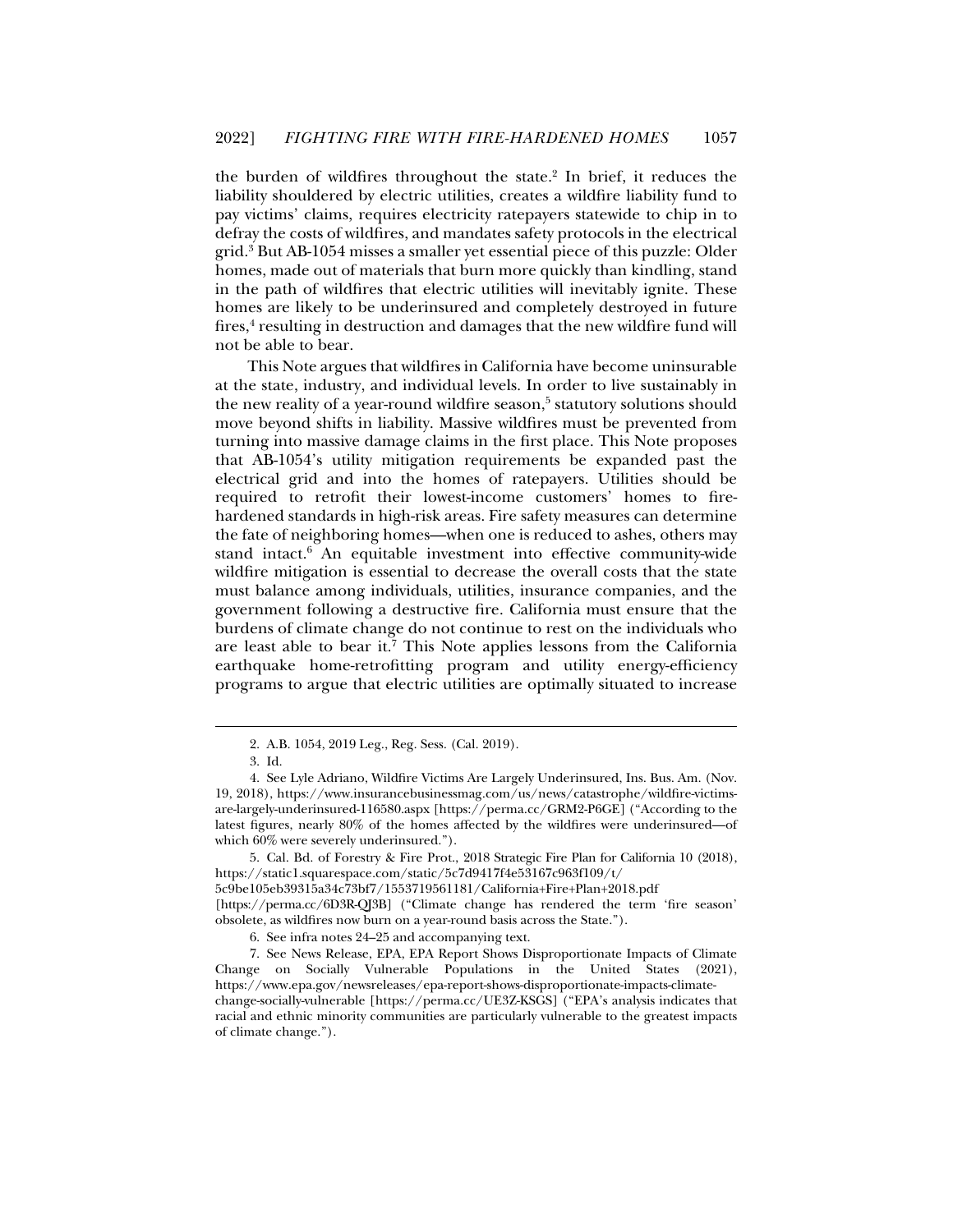safety and security for the most vulnerable while reducing the total damages from wildfires.

This Note unfolds in three Parts. Part I introduces the wildfire crisis in California and explains its main drivers: climate change and development in the Wildland–Urban Interface (WUI). Part I also reviews the consequences of this crisis from the perspective of electric utilities, insurance companies, and wildfire resilience advocates. It concludes with a critique of the legislative effort, AB-1054, through lenses of costefficiency and equity. Part II describes the opportunity that AB-1054 misses to overcome the interrelated obstacles to wildfire resilience by considering the challenges of living in the WUI, conceptualized as a tragedy of the commons. To instruct mitigation in the wildfire context, Part II surveys two model environmental initiatives: (1) earthquake retrofitting under the California Brace + Bolt Program (Brace + Bolt) and (2) utility-run energy efficiency programs. Part III presents a utility-run residential fire mitigation program as a statutory solution. This Note concludes that the California Public Utilities Commission's (CPUC's) standards support the establishment of a mitigation program despite the risks of moral hazard and barriers to meaningful individual participation.

### I. CALIFORNIA'S WILDFIRE EMERGENCY AND LEGISLATIVE RESPONSE

Climate change and human development in fire-prone areas have together driven the frequency and severity of California's wildfires to a crisis point.<sup>8</sup> Meanwhile, the state has struggled to find sustainable measures to regulate the impacts of these fires.<sup>9</sup> Homeowners are left unable to obtain home insurance, and insurance companies operate with heavy losses.10 The electric utilities face massive liability from wildfire claims, jeopardizing their ability to provide reliable power, as the victims of a fire wait endlessly for recovery.<sup>11</sup> Still, wildfires rage on throughout the state. This Part begins by explaining the magnitude of the crisis and its farreaching, interdependent effects and continues by demonstrating how AB-1054 falters in balancing the necessary regulations. Throughout, it emphasizes that an overarching goal of fire-mitigation efforts should be

 <sup>8.</sup> See Not Just Climate Change: Study Finds Human Activity Is a Major Factor Driving Wildfires, U.C. Berkeley Dep't of Env't Sci., Pol'y, & Mgmt. (May 6, 2016), https://ourenvironment.berkeley.edu/not-just-climate-change-study-finds-human-activitymajor-factor-driving-wildfires [https://perma.cc/NMD9-HVUD].

 <sup>9.</sup> See infra section I.B.

 <sup>10.</sup> See, e.g., Tom Jacobs & Kris Elaine Figuracion, As US Wildfire Threat Grows, Insurance Capacity Shrinks, S&P Glob. Mkt. Intel. (July 21, 2021), https://www.spglobal.com/marketintelligence/en/news-insights/latest-news-headlines/ as-us-wildfire-threat-grows-insurance-capacity-shrinks-65478993 (on file with the *Columbia Law Review*) (noting that "the [insurance] market continues to restrict capacity to cover wildfires as the events become larger and more frequent").

 <sup>11.</sup> See infra notes 46–47 and accompanying text.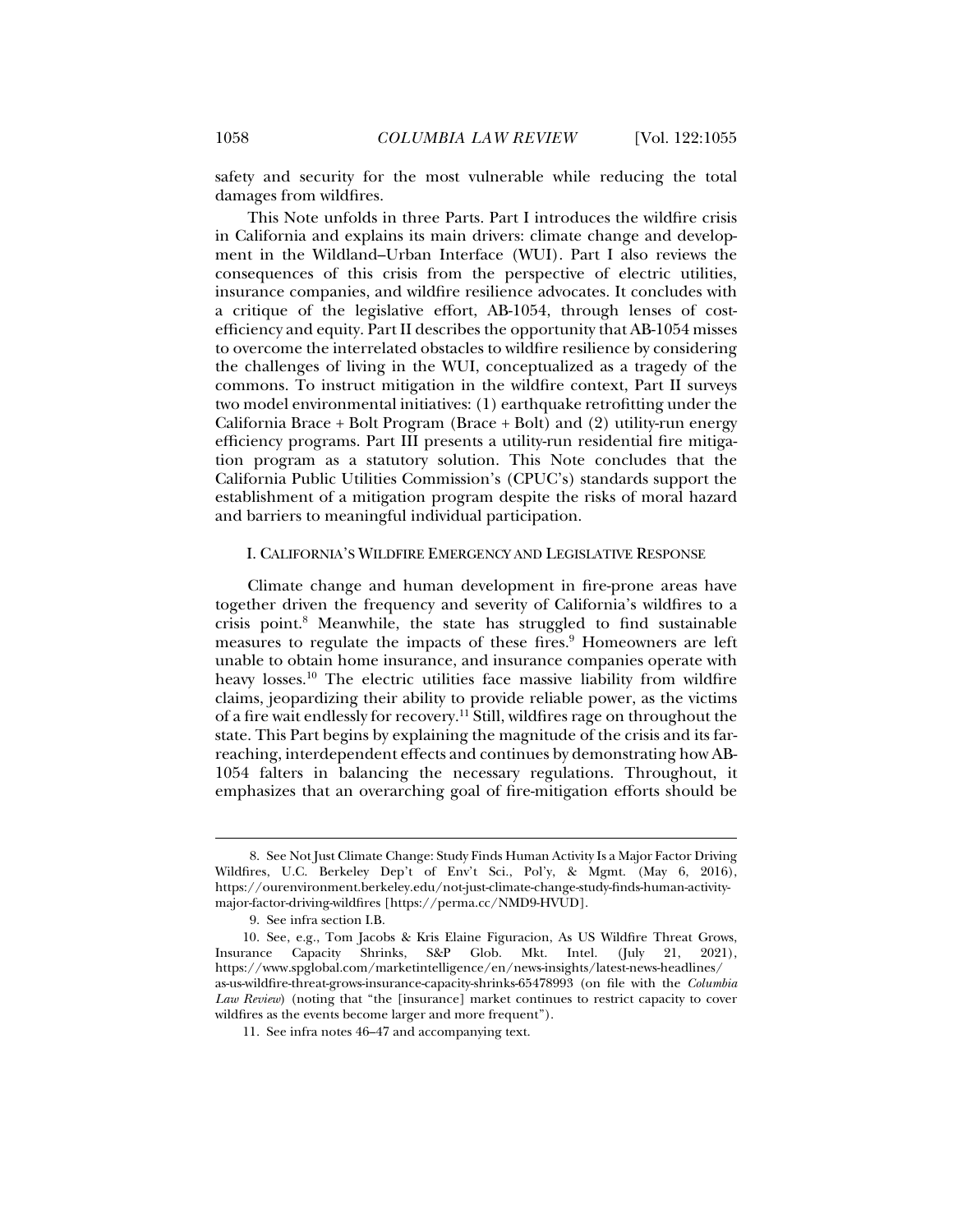equity among the lowest-socioeconomic and highest-risk communities pursuing sustainable life alongside wildfires.

#### A. *California's Wildfire Crisis*

California's wildfire crisis has grown exponentially with almost incomprehensible results. One fire, considered alone, demonstrates the attendant devastation. The Camp Fire, which started on November 8,  $2018$ ,<sup>12</sup> killed eighty-five people.<sup>13</sup> It burned over  $153,000$  acres and destroyed 18,800 structures in Paradise, California, including homes, businesses, schools, and a hospital, over the course of seventeen days.14 But the true costs of the Camp Fire went much further than the headline statistics. Ninety percent of Paradise's population abandoned the town, leaving just 2,000 people behind.15 The residents were forced to decide whether to find housing in nearby Chico (where prices skyrocketed), join the tent city that sprung up in a Walmart parking lot, or uproot their lives by starting over somewhere new.16 Some victims were able to utilize state and federal aid programs or cash in on insurance policies; over \$12 billion in insured losses were reported.<sup>17</sup> Importantly, however, many homeowners were uninsured, in part due to policy drops following the 2008 Humboldt Wildfire, and found themselves stuck, hoping for legal and financial assistance to materialize.18 Today, hazardous and toxic materials released by the Camp Fire still threaten Paradise.<sup>19</sup> The town's water system was compromised by

 <sup>12.</sup> Colleen Hagerty, The Survivors, Vox, https://www.vox.com/the-highlight/2019/ 10/16/20908291/camp-fire-wildfire-california-paradise-survivors [https://perma.cc/GTP3- K8RG] (last updated Oct. 23, 2019).

 <sup>13.</sup> Dan Brekke, In Remembrance: The Names of Those Lost in the Camp Fire, KQED (June 27, 2019), https://www.kqed.org/news/11710884/list-of-those-who-died-in-buttecounty-paradise-camp-fire [https://perma.cc/C7ET-A48K] (last updated Sept. 25, 2019); cf. Camille Von Kaenel, Official Camp Fire Tally Is 85 Deaths, but We Found 50 More, Mercury News (Feb. 15, 2020), https://www.mercurynews.com/2020/02/15/official-campfire-tally-is-85-deaths-but-we-found-50-more/ (on file with the *Columbia Law Review*) (suggesting that there were actually up to 50 more deaths and highlighting the deficiencies in official counts of fire deaths).

 <sup>14.</sup> Facts + Statistics: Wildfires, Ins. Info. Inst., https://www.iii.org/fact-statistic/factsstatistics-wildfires [https://perma.cc/4TEA-XRPN] (last visited Sept. 5, 2020); Hagerty, supra note 12.

 <sup>15.</sup> Hagerty, supra note 12.

 <sup>16.</sup> Id.

 <sup>17.</sup> Petra Löw, The Natural Disasters of 2018 in Figures, Munich RE (Jan. 8, 2019), https://www.munichre.com/topics-online/en/climate-change-and-natural-disasters/naturaldisasters/the-natural-disasters-of-2018-in-figures.html [https://perma.cc/5LES-MVH3].

 <sup>18.</sup> See Hagerty, supra note 14 (noting that insurance companies cancel some homeowners' insurance in the areas surrounding severe wildfires because of increased risk).

 <sup>19.</sup> Tony Bizjak, Rare Toxic Cocktail From Camp Fire Is Poisoning Paradise Water. It Could Cost \$300 Million to Fix., Sacramento Bee (Apr. 18, 2019), https://account.sacbee.com/paywall/stop?resume=228969259 (on file with the *Columbia Law Review*) (last updated June 16, 2019)*.*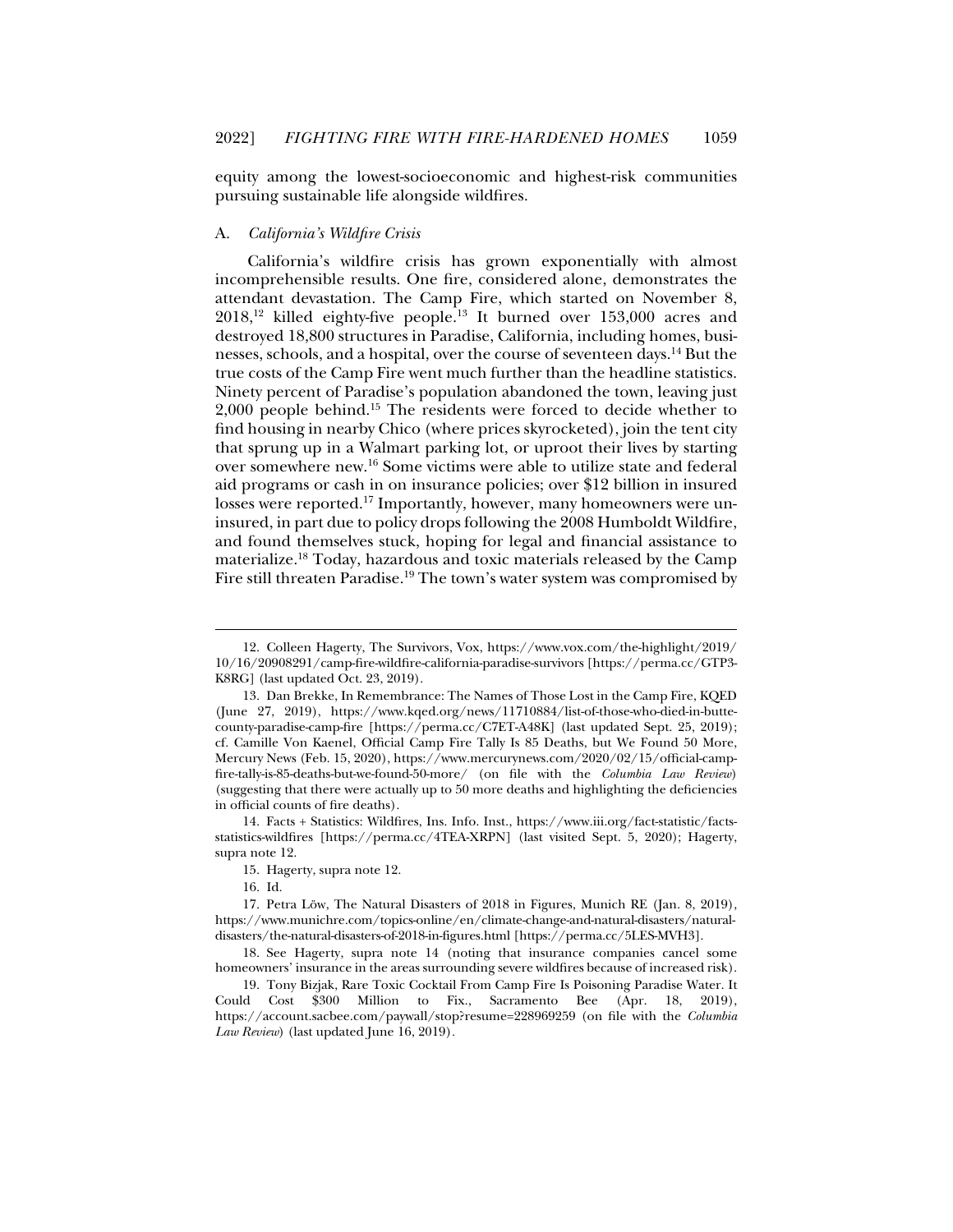a carcinogenic compound, $2^0$  and severe respiratory illnesses are projected to continue rising rapidly in coming years.<sup>21</sup> The personal impacts will, of course, be felt for generations. Losses of family members, friends, livelihoods, and communities cannot be quantified.

The Camp Fire's effects were not felt equally. In the aftermath, remnants of completely incinerated homes lay next to fully intact homes, damaged only by the smoke.<sup>22</sup> A building code explains the incongruity. In 2008, California adopted fire-safe building code standards (Chapter 7A of the California Building Code), which mandate ignition-resistant materials in construction and prescribe vegetation management practices.<sup>23</sup> Compliance with Chapter 7A is the key to a home's survivability and the extent of the resulting costs on insurers, utilities, and its residents.<sup>24</sup> Of the homes in the path of the Camp Fire, over 80% of the homes built before 2008 suffered damage while the majority of homes built after 2008 were undamaged.<sup>25</sup>

Megafires like the Camp Fire are no longer anomalies nor unprecedented. In 2018, there were almost 8,000 fires in California, burning over 1,975,000 acres and surpassing records of destructiveness set only the year before.26 The broader trend of more frequent and bigger fires is set to intensify as illustrated by the four million acres burned in 2020—more than doubling the previous record.<sup>27</sup> To protect more families and homes as this calamitous rise continues, lessons must be learned from what remained standing in the ashes.

1. *Climate Change*. — Our warming climate directly drives the increase in wildfire activity. When air heats up, even by a fraction of a degree,

j

 24. See Headwaters Econ., Building a Wildfire-Resistant Home: Codes and Costs 9 (2018), https://headwaterseconomics.org/wp-content/uploads/building-costs-codes-report.pdf

[https://perma.cc/T3HD-4ZPM] ("Although the factors affecting whether a home survives a wildfire are complex—including weather, topography, fuels, and fire suppression capabilities—empirical research and laboratory experiments have demonstrated that building construction and design play a major role in home survival.").

 25. Dale Kasler & Phillip Reese, 'The Weakest Link': Why Your House May Burn While Your Neighbor's Survives the Next Wildfire, Sacramento Bee (Apr. 11, 2019), https://www.sacbee.com/news/california/fires/article227665284.html (on file with the *Columbia Law Review*) (last updated Nov. 5, 2019)*.* 

 26. CAL FIRE, 2018 Incident Archive, CA.gov, https://www.fire.ca.gov/incidents/ 2018 [https://perma.cc/NCK3-LKS2] (last visited Oct. 17, 2020).

 27. See Kasha Patel, Rising Global Temperatures Influence California's Fire Season, Earth Observatory (Sept. 3, 2019), https://earthobservatory.nasa.gov/images/145534/ rising-global-temperatures-influence-californias-fire-season [https://perma.cc/XM2N-FCXF]; 2020 Archive, supra note 1.

 <sup>20.</sup> Id.

 <sup>21.</sup> Robin Epley, Camp Fire's Effects on Air Quality Will Be Felt for Decades, Daily Democrat (July 14, 2019), https://www.dailydemocrat.com/2019/07/14/inhaled-wereyears-if-not-decades-from-being-fully-away-from-the-effects-of-the-fire (on file with the *Columbia Law Review*) (last updated July 15, 2019).

 <sup>22.</sup> See supra note 13 and accompanying text.

 <sup>23.</sup> Cal. Bldg. Code § 701A (2016).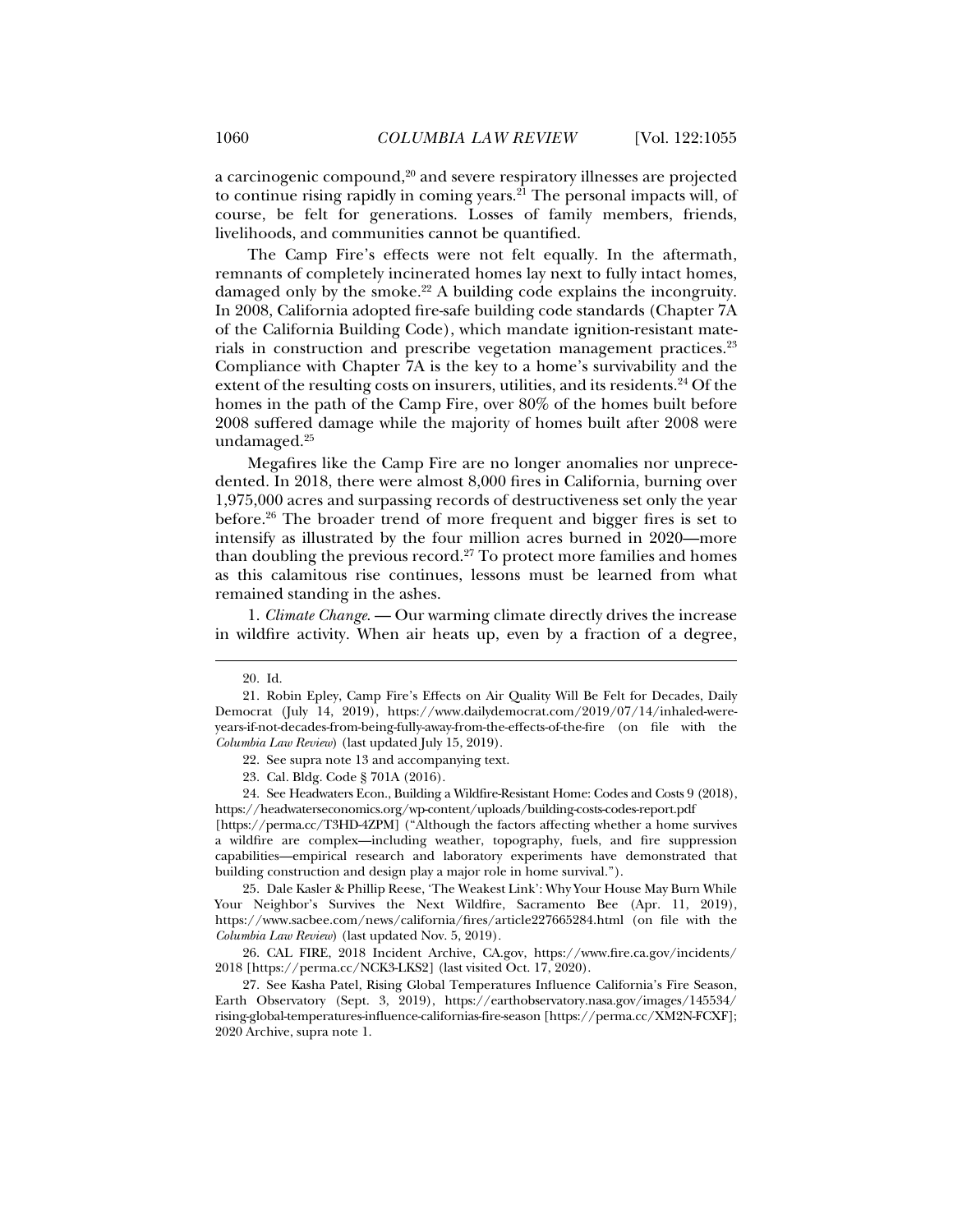moisture evaporates from soils and vegetation, causing fires to spark more easily, burn longer, and spread further and faster.<sup>28</sup> California exemplifies this clear cause-and-effect relationship. Since 1980, temperatures statewide have risen more than two degrees Fahrenheit while precipitation rates have dropped by 30%.29 The acreage burned annually has increased fivefold, hallmarked by the catastrophic destruction in the 2017 and 2018 wildfires.<sup>30</sup> To close the negative feedback loop, wildfires release large amounts of carbon dioxide, a key greenhouse gas that warms the atmosphere and poses a significant challenge in the fight against climate change.<sup>31</sup>

2. *Development in the Wildland–Urban Interface*. — Human development and settlement in the WUI work in concert with climate change to raise the costs of California's wildfires. Areas where human-made structures and infrastructure overlap with undeveloped land and vegetation, prone to wildfires, comprise the WUI.<sup>32</sup> Drawn by access to nature, recreation, and an escape from the housing crisis in urban areas, almost 30% of Californians have made the WUI their home.<sup>33</sup> These 4.5 million homes in California are not alone—the WUI is the "fastest-growing land use type"

 29. Rob Jordan, Stanford Researchers Forecast Longer, More Extreme Wildfire Seasons, Stan. News (Apr. 2, 2020), https://news.stanford.edu/2020/04/02/increasingrisk-extreme-wildfire-weather/ [https://perma.cc/Q6SV-2H4B].

 <sup>28.</sup> Although the interaction of many variables can promote wildfires (including natural climate cycles, vegetation cover, development patterns, and fuel buildup), the increased heat, drought, and insect outbreaks caused by climate change are the most impactful. See e.g., Kevin Krajick, Study Bolsters Case that Climate Change Is Driving Many California Wildfires, State of the Planet (July 15, 2019), https://blogs.ei.columbia.edu/ 2019/07/15/study-bolsters-case-that-warming-climate-is-driving-many-california-wildfires [https://perma.cc/SM3X-URXX]; see also Thomas Fuller & Christopher Flavelle, A Climate Reckoning in Fire-Stricken California, N.Y. Times (Sept. 10, 2020), https://www.nytimes.com/2020/09/10/us/climate-change-california-wildfires.html (on file with the *Columbia Law Review*) (last updated Oct. 27, 2020) ("Climate scientists say the mechanism driving the wildfire crisis is straightforward: Human behavior, chiefly the burning of fossil fuels like coal and oil, has released greenhouse gases that increase temperatures, desiccating forests and priming them to burn.").

 <sup>30.</sup> Krajick, supra note 28.

 <sup>31.</sup> See News Release 07-163, Nat'l Sci. Found., U.S. Fires Release Enormous Amounts of Carbon Dioxide (Oct. 31, 2007), https://www.nsf.gov/news/news\_summ.jsp?cntn\_id= 110580 [https://perma.cc/4WYZ-DMTH] ("A striking implication of very large wildfires is that a severe fire season lasting only one or two months can release as much carbon as the annual emissions from the entire transportation or energy sector of an individual state." (quoting Christine Wiedinmyer & Jason C. Neff, Estimates of CO2 From Fires in the United States: Implications for Carbon Management, 2 Carbon Balance & Mgmt. 10, 17 (2007)).

 <sup>32.</sup> What Is the WUI?, U.S. Fire Admin., https://www.usfa.fema.gov/wui/what-is-thewui.html [https://perma.cc/FB6J-TE66] (last visited Feb. 23, 2022).

 <sup>33.</sup> Alice Hill & William Kakenmaster, "A New Normal": California's Increasing Wildfire Risk and What to Do About It, Hoover Inst. (May 24, 2018), https://www.hoover.org/research/new-normal-californias-increasing-wildfire-risk-andwhat-do-about-it [https://perma.cc/SSQ7-FUHT].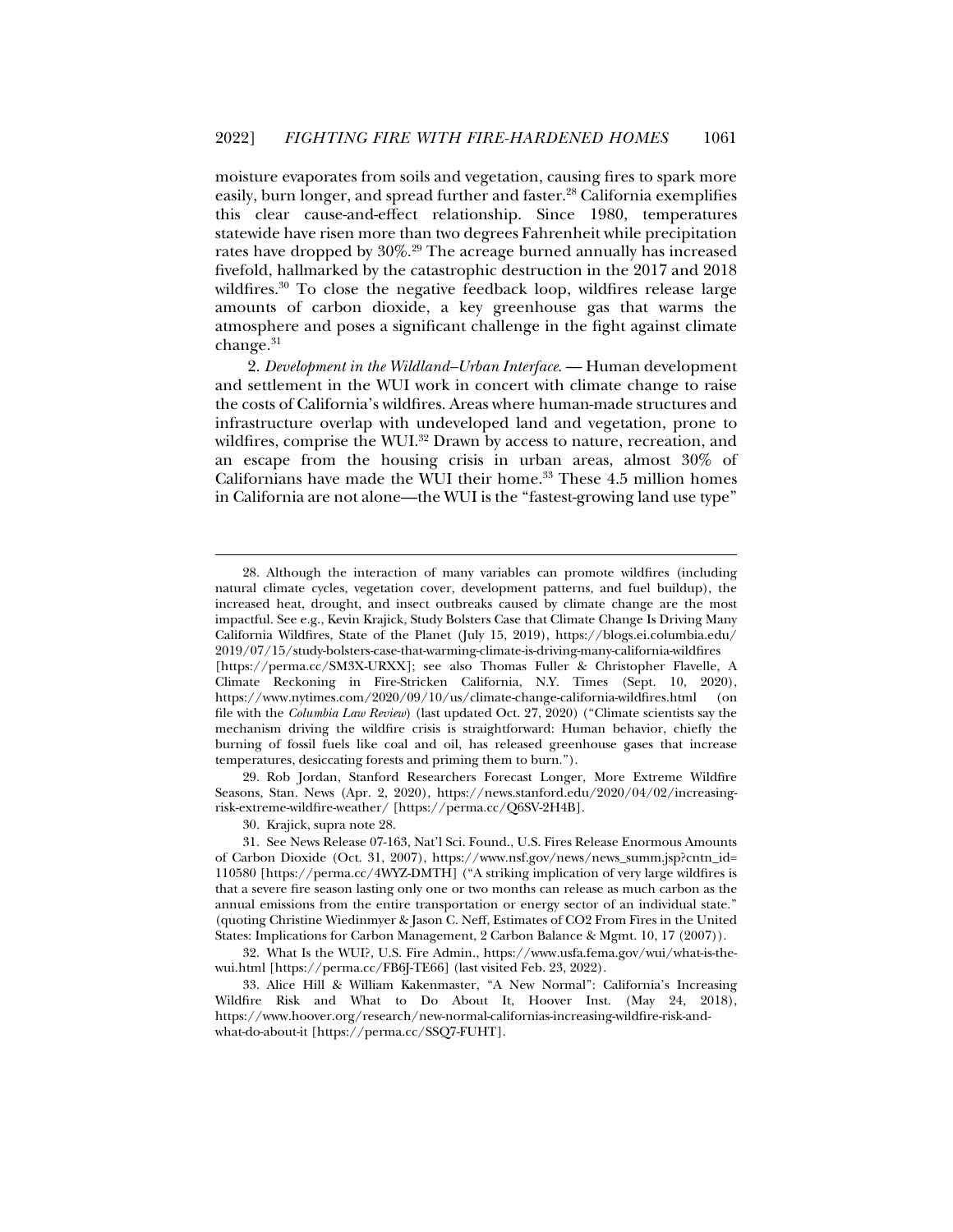nationwide, and it is where 60% of all new home construction between 1990 and 2016 occurred.34

Humans spark 95% of fires in California.35 Fires caused by people are concentrated near the infrastructure that is necessary to support life and business in the WUI.36 The structures themselves provide fodder for the fires because certain building materials ignite more easily and burn both hotter and longer than natural fuels such as vegetation.<sup>37</sup> Further, development and social constraints inhibit controlled burns, an effective fire suppression strategy, allowing natural fuel to accumulate.<sup>38</sup> Fighting fires in the WUI requires additional resources to protect inaccessible structures, costing firefighters thirty-times more than comparable fires on undeveloped land.<sup>39</sup> Buildings and homes threatened by fire must be evacuated in a disruptive process that disproportionately burdens elderly

j

 36. See Heather Anu Kramer, Miranda H. Mockrin, Patricia M. Alexandre & Volker C. Radeloff, High Wildfire Damage in Interface Communities in California, 28 Int'l J. Wildland Fire 641, 646–47 (2019) ("Interface WUI areas accounted for the majority of building destruction in California wildfires that destroyed at least one building.").

 38. See Paulo M. Fernandes & Hermínio S. Botelho, A Review of Prescribed Burning Effectiveness in Fire Hazard Reduction, 12 Int'l J. Wildland Fire 117, 121 (2003) ("Fires occurring in fuel-reduced areas . . . tend to be smaller, less damaging to trees, and lower in fire suppression expenditures.").

 <sup>34.</sup> Id.

 <sup>35.</sup> Isabella Isaacs-Thomas, California's Catastrophic Wildfires in 3 Charts, PBS (Sept. 14, 2020), https://www.pbs.org/newshour/science/californias-catastrophic-wildfires-in-3 charts [https://perma.cc/H6QW-FFP2]; see also Alexandra D. Syphard, Volker C. Radeloff, Jon E. Keeley, Todd J. Hawbaker, Murray K. Clayton, Susan I. Stewart & Roger B. Hammer, Human Influence on California Fire Regimes, 17 Ecological Applications 1338, 1390, 1396– 99 (2007) ("Although both anthropogenic and lightning ignitions would be important to consider for fully understanding fire patterns in other regions, humans were responsible for  $\sim$ 95% of both the number of fires and area burned in California in the last century." (citation omitted)).

 <sup>37.</sup> Dupont, ISET Int'l & Zurich N. Am., California Fires: Building Resilience From the Ashes 12 (2019), https://www.zurichna.com/-/media/project/zwp/zna/docs/kh/wildfire/ california-wildfire-report.pdf?la=en&hash=AB77A5B3CFC40E2C50ADB7F728728001&hash= AB77A5B3CFC40E2C50ADB7F728728001 [https://perma.cc/9WUY-X4AA] ("Because structures contain synthetic or petroleum-based materials . . . they can burn hotter and longer, and generate larger embers.").

 <sup>39.</sup> See Bay City News, Wildland Development Escalates California Fire Costs, KQED (Dec. 18, 2018), https://www.kqed.org/news/11713393/wildland-development-escalatescalifornia-fire-costs [https://perma.cc/6H59-UGFN] ("Fighting fires in the WUI costs \$1,695 per acre, according to a 2015 Forest Service audit that examined several WUI fires from 2008 to 2010. That's more than twice the cost of putting out fires in a forest, and nearly 30 times the cost of fighting fire in undeveloped grassland or shrubbery."); see also Ross Gorte, Headwaters Econ., The Rising Cost of Wildfire Protection 7–8 (2013), https://headwaterseconomics.org/wp-content/uploads/fire-costs-background-report.pdf [https://perma.cc/3HRE-2AXF] ("[S]tructures . . . can significantly alter fire control strategies and raise costs, because protecting structures commonly requires additional, special firebreaks and because fire managers often rely on expensive aircraft to drop fire retardant on and around the structures.").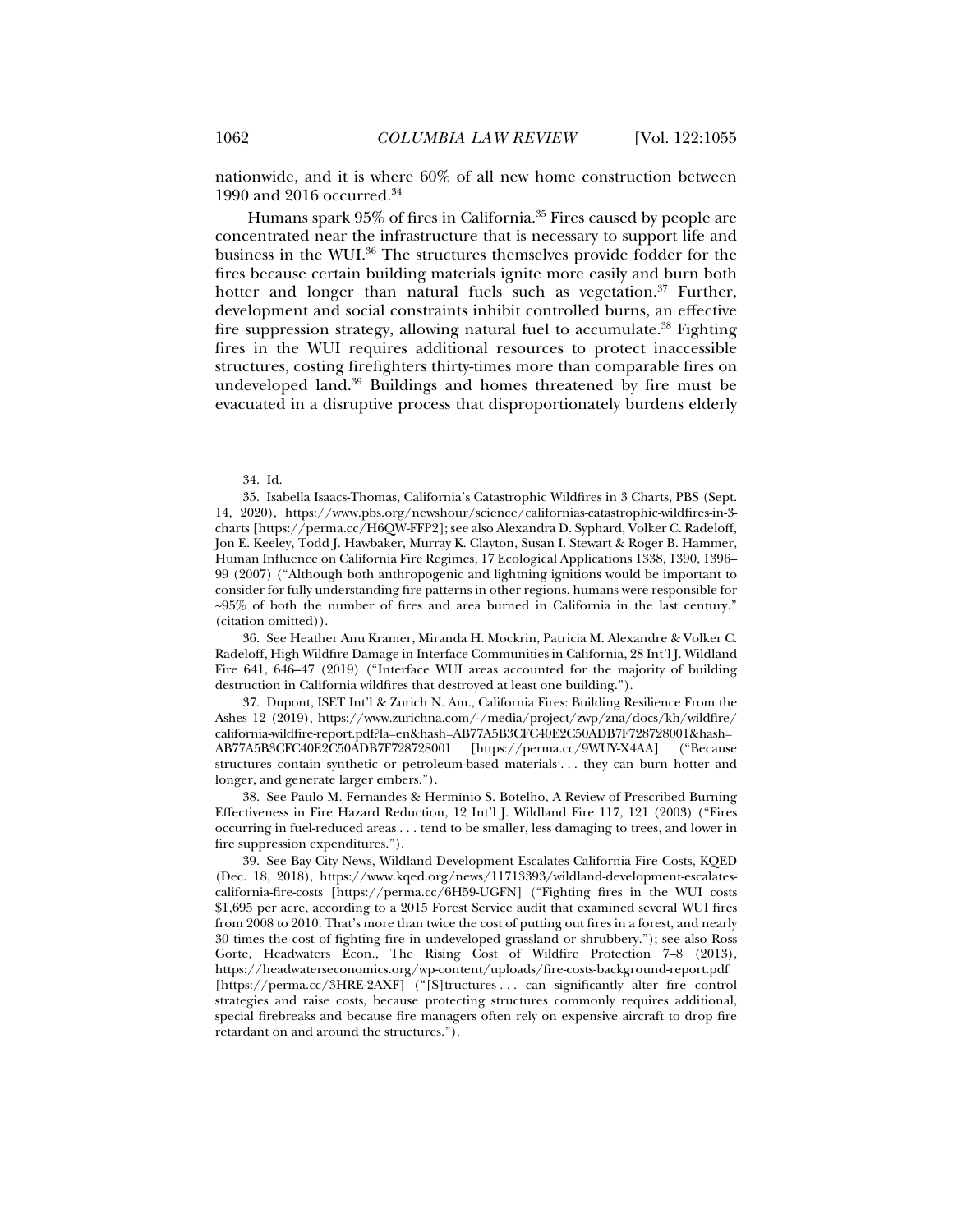and disabled people.40 Therefore, when a fire inevitably starts in the WUI, it is more dangerous, more difficult, and more costly to put out.<sup>41</sup> Despite this reality, new development continues expanding in the WUI. Wildfire safety requirements are enforced haphazardly and building density has grown to the point that houses are "stacked so close together, they're like sticks in a fireplace."42

3. *Electric Utilities*. — California's electric utilities have an obligation to provide reliable access to electricity to homes and businesses throughout the WUI, $43$  even to those buildings located in remote areas where fire danger is highest and provision of this public service is the most hazardous.44 The WUI comprises many high-risk areas serviced by electric utilities that are characterized by tinder-dry vegetation and "strong winds, low humidity and warm temperatures," as well as outdated and poorly maintained electricity lines.45 Operating in the WUI presents a daunting problem for electric utilities, since "the conditions that cause power lines to start wildfires are the exact same conditions that make them spread rapidly and make them hard to contain."<sup>46</sup> Despite being vastly

j

 45. News Release, California Dep't of Forestry & Fire Prot., CAL FIRE Investigators Determine Cause of the Camp Fire, CAL FIRE (May 15, 2019), https://www.fire.ca.gov/ media/5121/campfire\_cause.pdf [https://perma.cc/V2VK-NV6G]; see also Katherine Blunt & Russell Gold, PG&E Knew for Years Its Lines Could Spark Wildfires, and Didn't Fix Them, Wall St. J. (July 10, 2019), https://www.wsj.com/articles/pg-e-knew-for-years-its-lines-couldspark-wildfires-and-didnt-fix-them-11562768885 (on file with the *Columbia Law Review*).

 46. Carolyn Kousky, Katherine Greig, Brett Lingle & Howard Kunreuther, Wildfire Costs in California: The Role of Electric Utilities, Wharton Risk Mgmt. & Decision Processes

 <sup>40.</sup> See e.g., Jill Tucker, Michael Cabanatuan & Ashley McBride, Tragic but Familiar Narrative in Camp Fire: Most Victims Were Older, Disabled, SFGate (Dec. 9, 2018), https://www.sfgate.com/california-wildfires/article/Camp-Fire-victims-13450654.php (on file with the *Columbia Law Review*) (last updated Dec. 11, 2018) (noting the disproportionate number of disabled, elderly, and infirm victims in the Camp Fire and explanatory factors such as lack of cognitive understanding of the danger, inability to independently escape due to physical limitations, and lack of cell phone or emergency alert access).

 <sup>41.</sup> See Off. of Inspector Gen., W. Region, USDA, Audit Report: Forest Service Large Fire Suppression Costs, Report No. 08601-44-SF, at i (2006), https://www.fs.usda.gov/ sites/default/files/media\_wysiwyg/fs\_large\_fire\_suppression\_costs\_oig\_audit\_final\_report \_11-20-06.pdf [https://perma.cc/GE2Q-TBVU] (noting that "[Forest Service's] escalating cost to fight fires is largely due to its efforts to protect private property in the wildland urban interface").

 <sup>42.</sup> See Kasler & Reese, supra note 25 (quoting Dave Sapsis, a CAL FIRE wildland fire scientist).

 <sup>43.</sup> Cal. Pub. Util. Code § 454 (2019) (setting forth electric utilities' "obligation to serve its customers at just and reasonable rates").

 <sup>44.</sup> For example, tree trimming is one small cost of electricity provision in forested areas. Utility companies struggle to hire enough trimmers to clear the lines and maintain the grid due to the rising cost of insurance and massive potential liabilities from trimming accidents. See Lauren Hepler, California's Latest Wildfire Problem: Insuring the Tree Trimmers, N.Y. Times (Sept. 29, 2019), https://www.nytimes.com/2019/09/29/business/ california-fire-insurance.html (on file with the *Columbia Law Review*) ("To work for PG&E, contractors must agree to absorb the liability for any lawsuits over death, injuries or property damage—during or after the fact—in areas where they work.").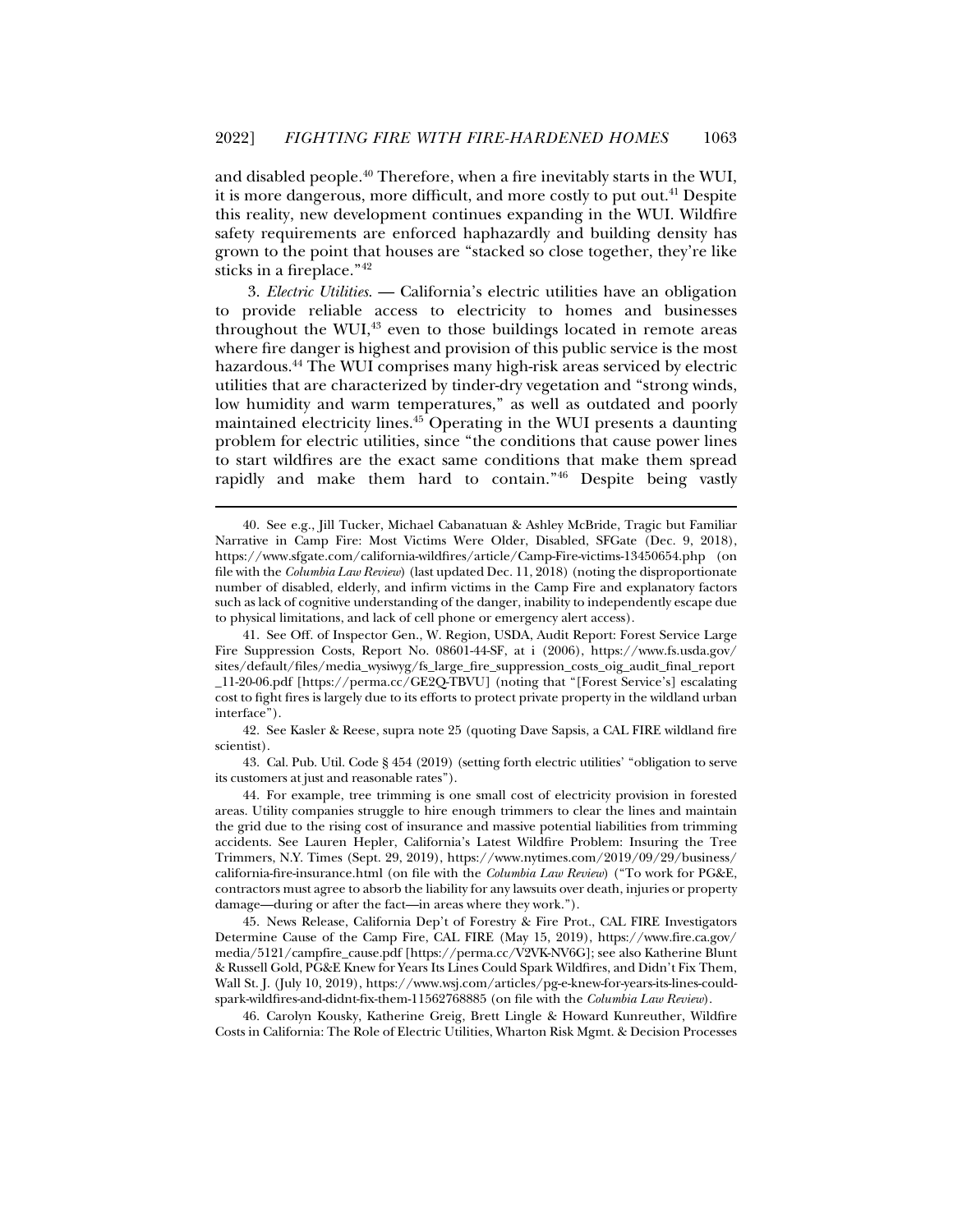outnumbered by fires started by people,<sup>47</sup> utility-caused fires tend to be the most destructive and thus the most expensive.<sup>48</sup> For instance, a 100-yearold Pacific Gas and Electric Company (PG&E) transmission tower in rural Paradise, faulty electrical distribution lines, and climate conditions joined forces to spark the devastating Camp Fire.<sup>49</sup> The resultant firestorm, marked by extreme spread and intensity, burned at a rate of eighty football fields per minute.<sup>50</sup> Faced with astronomical expected liability from this fire, PG&E filed for bankruptcy.51 Multibillion-dollar wildfire liabilities like the Camp Fire continue to threaten the financial viability of California's utilities and access to safe, reliable, and affordable electricity for the state's residents.52

California electric utilities are uniquely susceptible to catastrophic losses from wildfires because of the doctrine of inverse condemnation.<sup>53</sup> Inverse condemnation entitles property owners to just compensation if their property is damaged by or taken for a public use in order to spread any individual losses arising from a public undertaking throughout the community that benefits from the public service.<sup>54</sup> Under the assumption that a utility could raise rates to redistribute costs among its ratepayers who

California's-Energy-Future.pdf [https://perma.cc/83ML-6DT2] [hereinafter Strike Force]. 48. See Kousky et al., supra note 46, at 3.

49. Blunt & Gold, supra note 45.

 50. CNN Wire, Walls of Flames Sweep Through Northern California at About 80 Football Fields Per Minute, Fox 8 (Nov. 9, 2018), https://myfox8.com/news/walls-of-flamessweep-through-northern-california-at-about-80-football-fields-per-minute [https://perma.cc/ FFQ9-FCEL].

 51. Ivan Penn, Lauren Hepler & Peter Eavis, PG&E Reaches \$13.5 Billion Deal With Wildfire Victims, N.Y. Times (Dec. 6, 2019), https://www.nytimes.com/2019/12/06/ business/energy-environment/pge-wildfire-victims-deal.html (on file with the *Columbia Law Review*).

- 52. See Strike Force, supra note 47, at 3.
- 53. Id. at 30; Cal. Const. art. I, § 19(a).

 54. Albers v. County of Los Angeles, 398 P.2d 129, 137 (1965) (holding that, under inverse condemnation, a property owner may recover just compensation from a public entity for "any actual physical injury to real property proximately caused by [a public] improvement as deliberately designed and constructed . . . whether foreseeable or not"). "Public Utilities Code section 612 provides, 'An electrical corporation may condemn any property necessary for the construction and maintenance of its electric plant.' . . . Therefore, generally, condemning private property for the transmission of electrical power is a public use and inverse condemnation will apply." Barham v. S. Cal. Edison Co., 88 Cal. Rptr. 2d 424, 429–30 (1999) (quoting Cal. Pub. Util. Code § 612 (1975)).

Ctr. 3 (2018), https://riskcenter.wharton.upenn.edu/wp-content/uploads/2018/08/ Wildfire-Cost-in-CA-Role-of-Utilities-1.pdf [https://perma.cc/24MW-YDDK] ("[W]hen [utility-caused] fires start, they are larger . . . because the probability of ignition from a power line increases with wind speed. Greater wind speed means conditions more favorable to the spread of wildfire, conditions where suppression is less effective, and conditions in which firefighters are likely to be spread thin.").

 <sup>47.</sup> California's three largest investor-owned utilities sparked more than 2,000 fires in the past four years, accounting for around 5% of the state's ignitions. See Governor Newsom's Strike Force, Wildfires and Climate Change: California's Energy Future 2 (2019), https://www.gov.ca.gov/wp-content/uploads/2019/04/Wildfires-and-Climate-Change-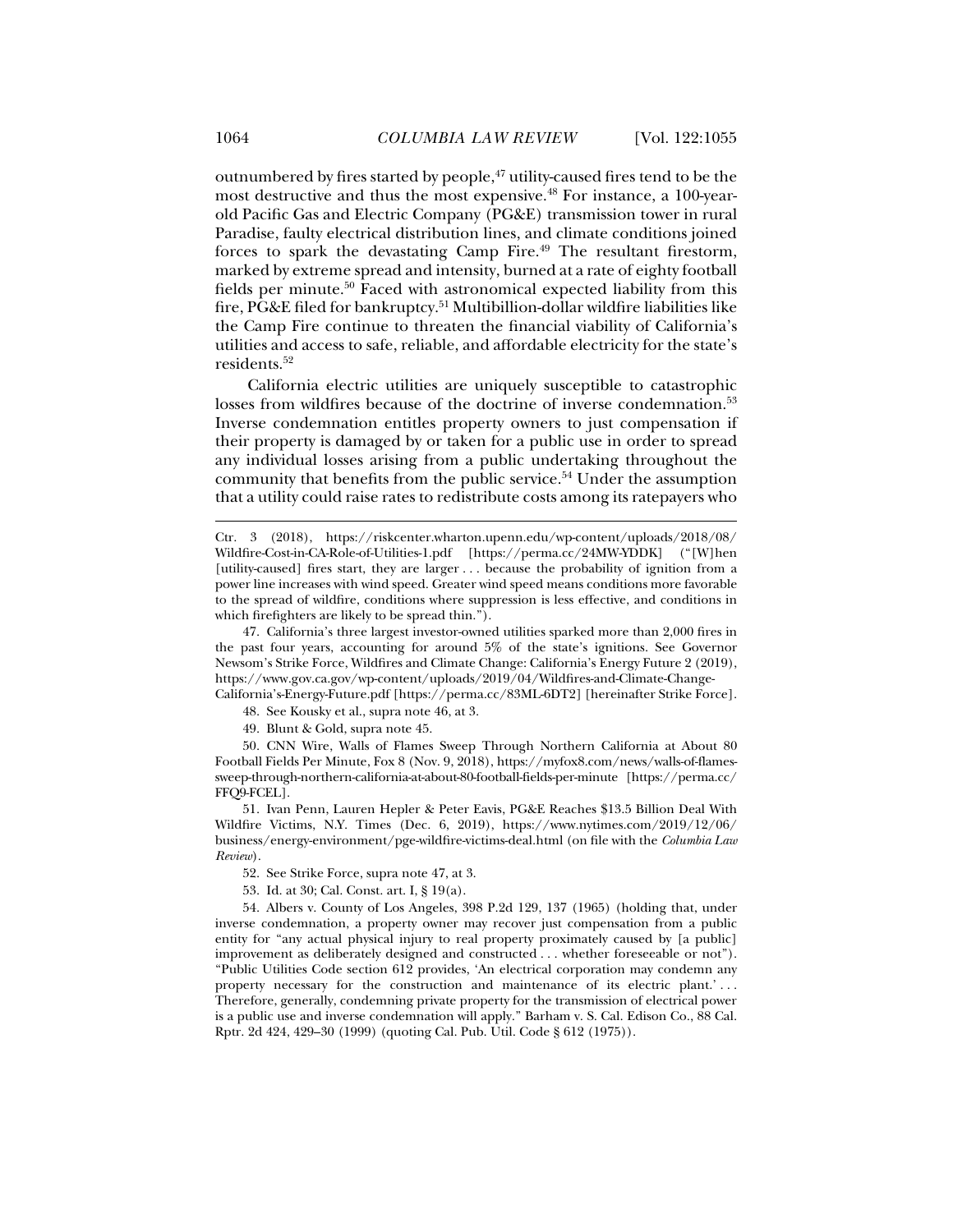benefit from its service, California courts extend inverse condemnation to California's private, investor-owned utilities.<sup>55</sup> Thus when a utility's equipment sparks a fire, the utility is strictly liable to property owners for damages regardless of negligence or fault.<sup>56</sup>

This legal framework is no longer sustainable. Wildfire liabilities have risen extraordinarily and outpaced utility liability insurance. Rate increases, subject to the approval of the CPUC, have been denied to protect ratepayers.57 Credit-rating downgrades threaten electric utilities' access to capital, desperately needed to make safety improvements while keeping customers' rates reasonable.<sup>58</sup> For example, in March 2019, Moody's downgraded San Diego Gas & Electric's (SDG&E's) credit rating to Baa1, just a few notches above junk status, with an ultimatum to downgrade further if no regulatory changes were made.<sup>59</sup> In response to their precarious position, utilities have inconsistently attempted wildfire mitigation and safety practices. Most notably, several utilities regularly enact controversial public safety power shut-offs in which utilities deenergize their lines when fire risk is high to relatively little avail. $60$  As the

 <sup>55.</sup> The justification for inverse condemnation is that the government should not force "some people alone to bear public burdens which, in all fairness and justice, should be borne by the public as a whole." Armstrong v. United States, 364 U.S. 40, 49 (1960). Instead, public entities are forced to swallow the liability so that individual losses arising from a public undertaking are distributed throughout the benefitted community. See Samir A. Hafez, Jr., Heated Conflict: Investor-Owned Utility Liability for California Wildfires Under the Doctrine of Inverse Condemnation, 11 San Diego J. Climate & Energy L. 25, 28 (2020).

 <sup>56.</sup> See Kousky et al., supra note 46, at 6.

 <sup>57.</sup> Ultimately, the CPUC's rate approval decisions are subject to court review. San Diego Gas & Electric's (SDG&E's) case provides an example. The CPUC rejected SDG&E's request to pass \$379 million in costs from wildfire liabilities onto its ratepayers because it failed to meet its burden that its system management and response to wildfires was reasonable. Decision Denying Application at 63, Application of San Diego Gas & Electric Company (U902E) for Authorization to Recover Costs Related to the 2007 Southern California Wildfires Recorded in the Wildfire Expense Memorandum Account (WEMA), No-17-11-033 (Cal. Pub. Utils. Comm'n Nov. 30, 2017), 2017 WL 11619529. The Supreme Court then rejected the utility's petition for review. Rob Nikolewski, Supreme Court Rejects SDG&E Appeal on Who Pays for Wildfire Costs, L.A. Times (Oct. 7, 2019), https://www.latimes.com/business/story/2019-10-07/supreme-court-rejects-sdge-appealon-wildfire-costs (on file with the *Columbia Law Review*).

 <sup>58.</sup> See Strike Force, supra note 47, at 3.

 <sup>59.</sup> See Nephele Kirong, Moody's Downgrades SDG&E on Wildfire Liability-Related Risks, S&P Glob. Mkt. Intel. (Mar. 8, 2019), https://www.spglobal.com/marketintelligence/en/newsinsights/trending/yML692tZ1Y1Tug-zHVshdg2 [https://perma.cc/BL2C-5HZR].

 <sup>60.</sup> Public Safety Power Shutoff (PSPS) / De-Energization, Cal. Pub. Utils. Comm'n, https://www.cpuc.ca.gov/deenergization [https://perma.cc/9R4B-UNB6] (last visited Mar. 19, 2022). The CPUC authorizes PSPS as a preventative measure of last resort if "the utility reasonably believes that there is an imminent and significant risk that strong winds may topple power lines or cause major vegetation-related issues leading to increased risk of fire." Id. These shutoffs are met with major public backlash—many people lose power without notice, businesses and schools are forced to close, and those with serious medical conditions are endangered. See Ivan Penn, 'This Is Not Hard': PG&E Gets an Earful Over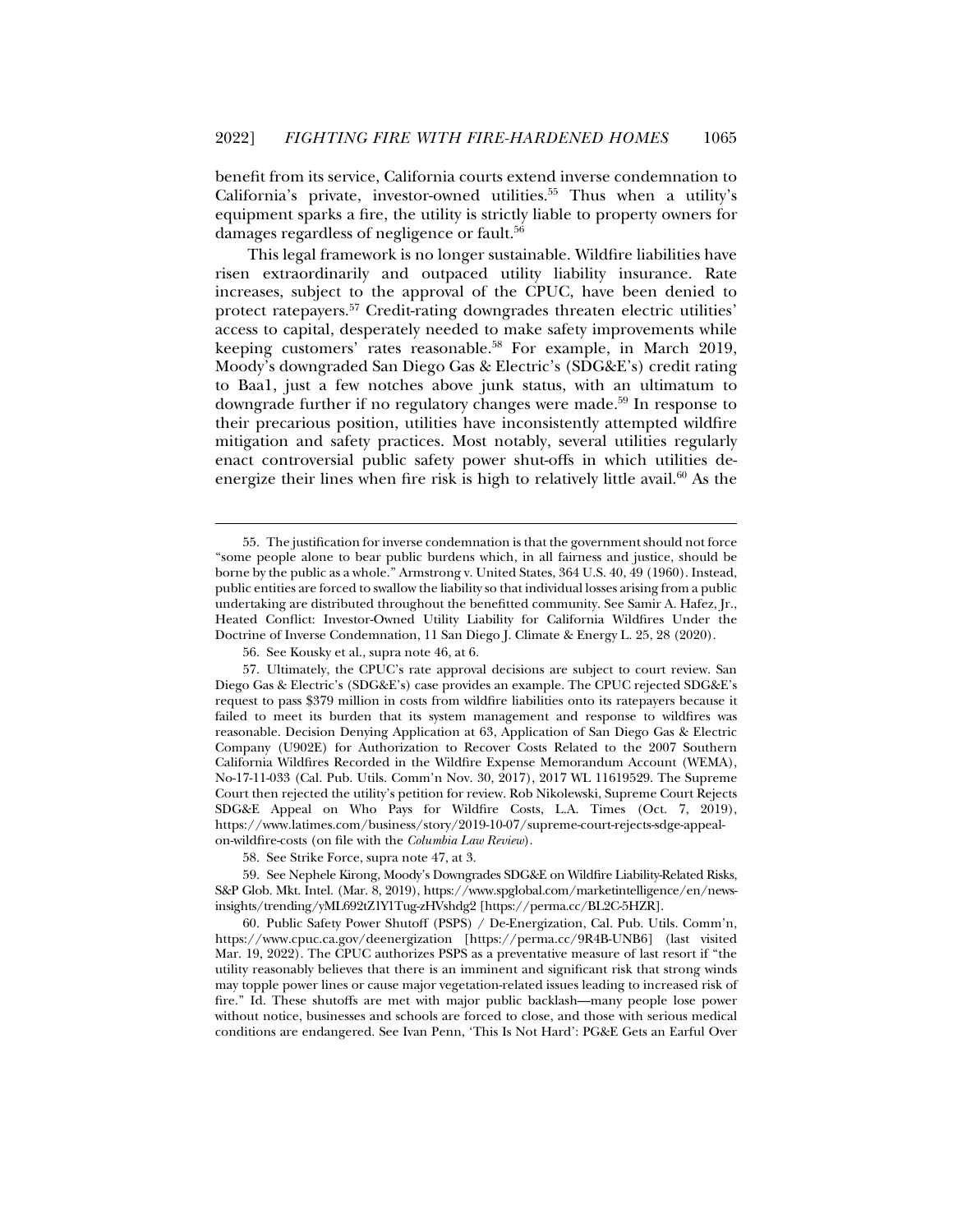costs of wildfires continue to grow, the existing statutory framework must be reworked to establish electric utilities as meaningful participants in the fight against wildfires, rather than solely defining their role as liability bearers in the aftermath of a fire.

4. *Insurance "Protection Gap"*. — In an effort to remain financially viable in the face of huge losses from wildfires, insurance companies have refused to renew some homeowners' insurance policies following a fire or after an area is deemed high risk.<sup>61</sup> Other homeowners face prohibitively expensive policies, making insurance increasingly difficult to obtain and retain.<sup>62</sup> The "protection gap," the amount of damages from a wildfire that are not insured, 63 is growing to the detriment of both the insured and the insurers.64

Homeowners simply lack options. Of the homes affected by the 2017 wildfires, 80% were underinsured, and those homeowners found themselves unable to cover their losses or replace their homes.<sup>65</sup> Lacking recourse with private insurers, an increasing number of Californians have turned to the California Fair Access to Insurance (FAIR) Plan.<sup>66</sup> The FAIR

 62. See Jergler, supra note 61 (noting evidence that Californians increasingly struggle to obtain homeowners insurance in traditional markets and are forced into "more expensive, less comprehensive options").

 63. See, e.g., Guy Carpenter, Protecting Our Planet and the Public Purse: How Governments Are Accessing Private Capital to Enhance Climate Resilience 23 (2020), https://www.guycarp.com/content/dam/guycarp-rebrand/pdf/final\_2020\_March\_

Protecting\_our\_Planet\_and\_the\_Public\_Purse\_Publish.pdf (on file with the *Columbia Law Review*) (noting that the growth of the protection gap is not unique to California wildfires as nations worldwide are bearing an increasing share of climate costs, particularly in developing countries where insurance is less prevalent).

 64. In the Camp Fire, for example, the economic losses were estimated to be over \$16 billion while insurance covered around \$12 billion of those losses. See Löw, supra note 17.

 65. Sixty percent of those affected plan to sue their insurance agents, brokers, or both for being underinsured. Adriano, supra note 4.

 66. The FAIR Plan is an insurance pool, funded by required contributions from private insurance companies, that is intended to ensure the availability of basic property insurance for people who have been unable to obtain insurance in the private market through no fault of their own. About FAIR Plan, Cal. FAIR Plan Prop. Ins., https://www.cfpnet.com/aboutfair-plan/ [https://perma.cc/DG4S-PTDJ] (last visited Feb. 23, 2022). The number of FAIR policies for homes in high-fire-risk areas has risen by 50% in the past five years. Strike Force, supra note 47, at 35.

Its Blackout, N.Y. Times (Oct. 18, 2019), https://www.nytimes.com/2019/10/18/business/ energy-environment/pge-blackout-california.html (on file with the *Columbia Law Review*).

 <sup>61.</sup> See Don Jergler, California Commissioner Calls for Statewide Non-Renewal Moratorium, More Measures to Protect Wildfire Victims, Ins. J. (Dec. 5, 2019), https://www.insurancejournal.com/news/west/2019/12/05/550413.htm [https://perma.cc/ JQV4-79K7] (noting a 10% increase in policy non-renewals over the course of a year and rates up to three times higher). Although California's insurance commissioner has banned insurers from dropping policies in areas hit by fires (state-of-emergency disaster areas), the ban expired in December 2020 and was not renewed. See Christopher Flavelle, As Wildfires Rage, California Presses Insurers to Cut Rates, N.Y. Times (Sept. 16, 2020), https://www.nytimes.com/2020/09/16/climate/california-home-insurance-crisis.html (on file with the *Columbia Law Review*) [hereinafter Flavelle, As Wildfires Rage].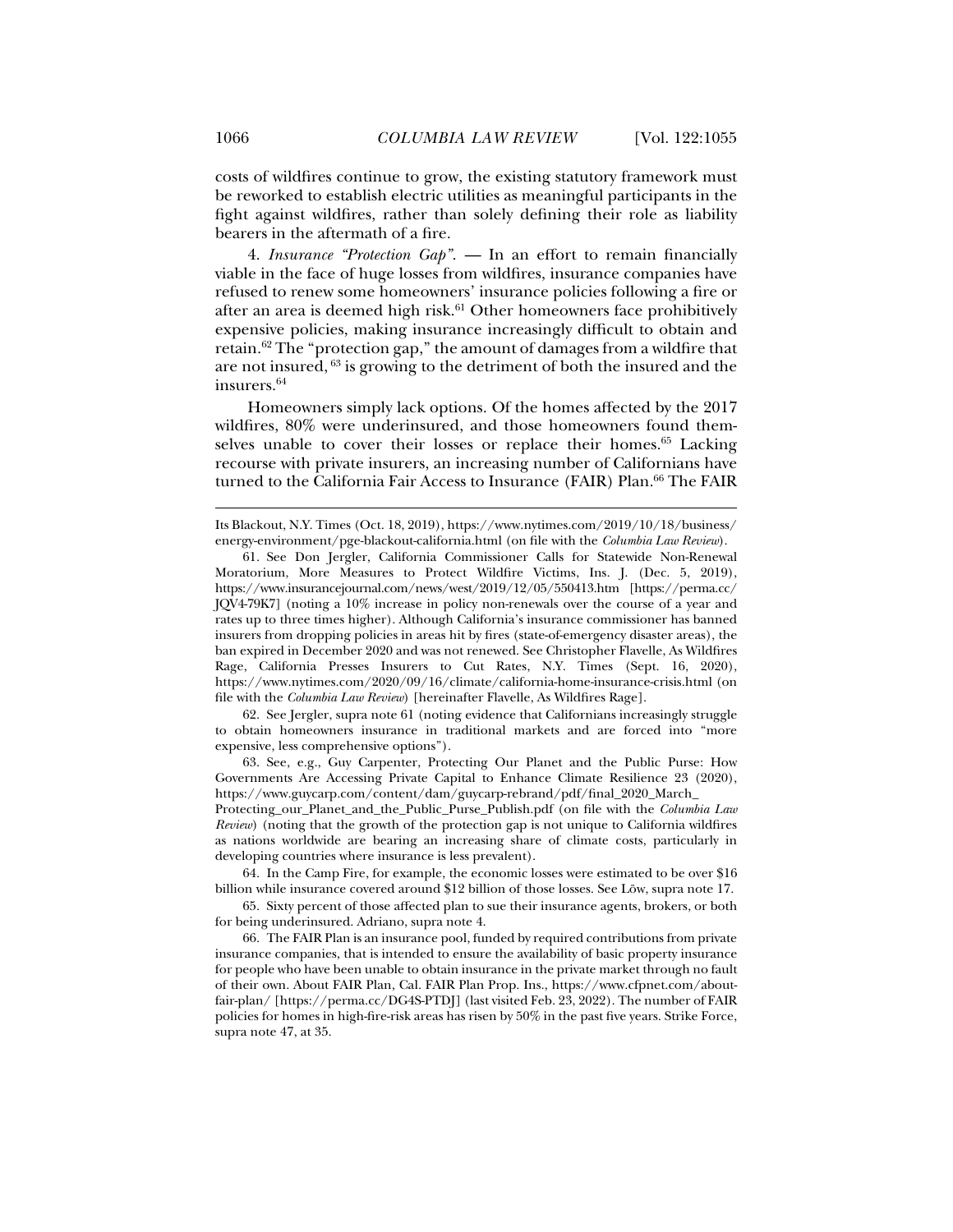Plan provides state-mandated insurance of "last resort."67 Unlike private insurance policies, which are subject to regulatory limits, FAIR Plan policies are priced to reflect a home's true risk of wildfires. Never intended to replace large portions of the private homeowner insurance market, premiums can be two to three times higher, while coverage is extremely limited and often insufficient, providing protection only for "dwellings"<sup>68</sup> from "named perils"69 of fire and smoke. The California Department of Insurance raised coverage limits and broadened the scope of FAIR Plan policies, also placing mandatory one-year moratoriums on nonrenewal of policyholders in wildfire disaster areas.<sup>70</sup> So far, however, these band-aid measures have not effectively reduced the protection gap for California homeowners, and FAIR plan policyholders faced yet another price increase in 2021.71

Across the industry, insurance companies are overwhelmed by the costs of wildfires.72 The wildfires of 2017 and 2018 alone "wiped out a full quarter-century of the industry's profits."73 Insurance companies are left in a difficult position. On the one hand, for insurance companies, "not covering high-risk homes reflects a straightforward logic: 'Why am I

 68. Dwelling Policy, Cal. FAIR Plan Prop. Ins., https://www.cfpnet.com/index.php/ consumers/dwelling-policy [https://perma.cc/5ZFK-E89K] (last visited Dec. 18, 2020).

 69. See Maxime Croll, How Does California FAIR Plan Insurance Work?, ValuePenguin, https://www.valuepenguin.com/california-fair-plan-home-insurance [https://perma.cc/6TSB-9NPZ] (last updated July 28, 2021).

 70. In 2019, Insurance Commissioner Ricardo Lara mandated that the FAIR Plan raise the coverage limit from \$1.5 million to \$3 million and offer comprehensive coverage comparable to traditional homeowner insurance. The California FAIR Plan responded to this unpopular move with a lawsuit, arguing that Lara exceeded his authority and the FAIR plan's statutory mandate. The Los Angeles Superior Court issued a preliminary injunction in February 2020. See Tom Jacobs, Court Issues Preliminary Injunction Halting Changes to California's FAIR Plan, S&P Glob. Mkt. Intel. (Feb. 20, 2020), https://www.spglobal.com/ marketintelligence/en/news-insights/latest-news-headlines/court-issues-preliminaryinjunction-halting-changes-to-california-s-fair-plan-57180502 [https://perma.cc/P63E-63NR].

 71. See John Orona, FAIR Plan Fire Insurance Rates to Increase Next Year, Union (Dec. 17, 2020), https://www.theunion.com/news/fair-plan-fire-insurance-rates-to-increasenext-year [https://perma.cc/54D7-LY59]; Dan Walters, Opinion, Walters: California's Legislature Ignores Fire Insurance Crisis, Mercury News (Sept. 8, 2020), https://www.mercurynews.com/2020/09/08/walters-californias-legislature-ignores-fireinsurance-crisis (on file with the *Columbia Law Review*).

 72. See Christopher Flavelle & Brad Plumer, California Bans Insurers From Dropping Policies Made Riskier by Climate Change, N.Y. Times (Dec. 5, 2019), https://www.nytimes.com/2019/12/05/climate/california-fire-insurance-climate.html (on file with the *Columbia Law Review)* ("In a survey of 27 state insurance regulators this year, the consulting firm Deloitte found that just four states said their insurers were 'fully' or 'largely' prepared to respond to the risks of climate change.").

73. Id.

 <sup>67.</sup> Christopher Flavelle, As Disasters Worsen, California Looks at Curbing Construction in Risky Areas, N.Y. Times (June 4, 2021), https://www.nytimes.com/2021/ 06/04/climate/climate-California-wildfires-insurance.html (on file with the *Columbia Law Review*) (last updated Aug. 6, 2021).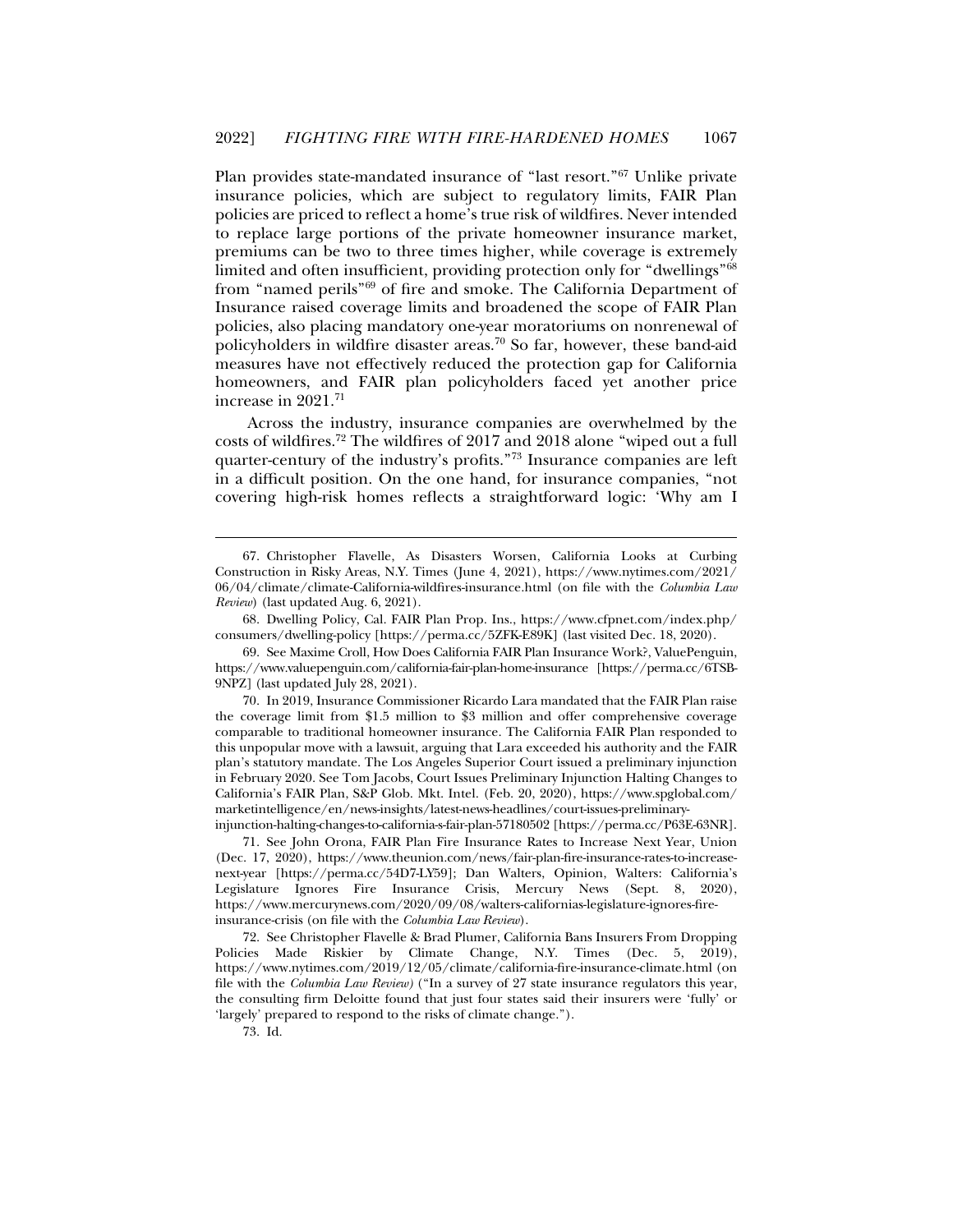insuring something that I know is going to be destroyed?'"74 On the other hand, state mandates require insurance companies to provide coverage, and regulators often reject insurers' attempts to pass the costs onto customers through increased rates.75 Increased rates may stave off bankruptcy for insurance companies and send appropriate signals about the level of climate-related risks, but they further restrict access to affordable and sufficient insurance for many Californians. Moreover, as obtaining a residential mortgage requires proof of home insurance, higher insurance rates have a cooling effect on real estate markets and property tax bases, making homes less valuable and harder to sell.76

The current attitudes and approaches toward managing losses from wildfires in California are unsustainable. Shifting liability and costs between ratepayers, utilities, and insurance companies may temporarily alleviate the respective burden on each group, but the fundamental issues that create the high costs remain. To address the root problems, prevention and mitigation measures must be implemented so that insurers can offer vital protection in the WUI and victims of wildfires can be made whole. Though animosity toward insurance companies is understandably prevalent among homeowners in the WUI, $^{77}$  the government of California is unable to bear the ever-increasing burden of disaster relief without a functioning insurance market.78 The broken California fire-insurance system presents a conundrum: How can insurance companies afford to do business in fire-prone areas at reasonable rates?<sup>79</sup>

76. See Flavelle & Plumer, supra note 72.

 77. See Ed Leefeldt, After Wildfires, Hundreds of Thousands of Californians Can't Get Insurance, CBS News (Aug. 30, 2019), https://www.cbsnews.com/news/wildfires-californiahomeowners-insurance-hard-to-find-due-to-magnitude-of-massive-wildfires [https://perma.cc/ 6NTL-YS8V] ("Consumers say insurers are 'holding us hostage,' noting that people can't get a mortgage without home insurance.").

 78. See Shelby D. Green, Building Resilient Communities in the Wake of Climate Change While Keeping Affordable Housing Safe From Sea Changes in Nature and Policy, 54 Washburn L.J. 527, 535 (2015) ("The nation's fiscal status is burdened when the federal government has to provide . . . protection from wildfires. These efforts will cause 'budgetary pressures' . . . making it 'more challenging to invest in growth, meet the needs of an aging population, and provide for our national defense.'" (footnote omitted) (quoting Jacob J. Lew, Sec'y, U.S. Treas. Dep't, Remarks on the Economics of Climate Change Hosted by the Hamilton Project at Brookings (Sept. 22, 2014), https://home.treasury.gov/news/pressreleases/jl2646 [https://perma.cc/6AZ9-5Y9F])).

 79. See Flavelle, As Wildfires Rage, supra note 61 ("Many of California's insurers are already losing money in fire-prone areas. 'How is the insurance industry going to justify to

 <sup>74.</sup> Christopher Flavelle, Wildfires Hasten Another Climate Crisis: Homeowners Who Can't Get Insurance, N.Y. Times (Sept. 2, 2020), https://www.nytimes.com/2020/09/02/ climate/wildfires-insurance.html (on file with the *Columbia Law Review*) [hereinafter Flavelle, Homeowners Who Can't Get Insurance] (last updated Sept. 10, 2020) (quoting Professor Char Miller).

 <sup>75.</sup> See Flavelle & Plumer, supra note 72 ("For insurance companies, the most obvious response is to pass the costs on to customers in the form of higher prices . . . [but California] forbids insurance companies from setting rates based on what they expect in future damages.").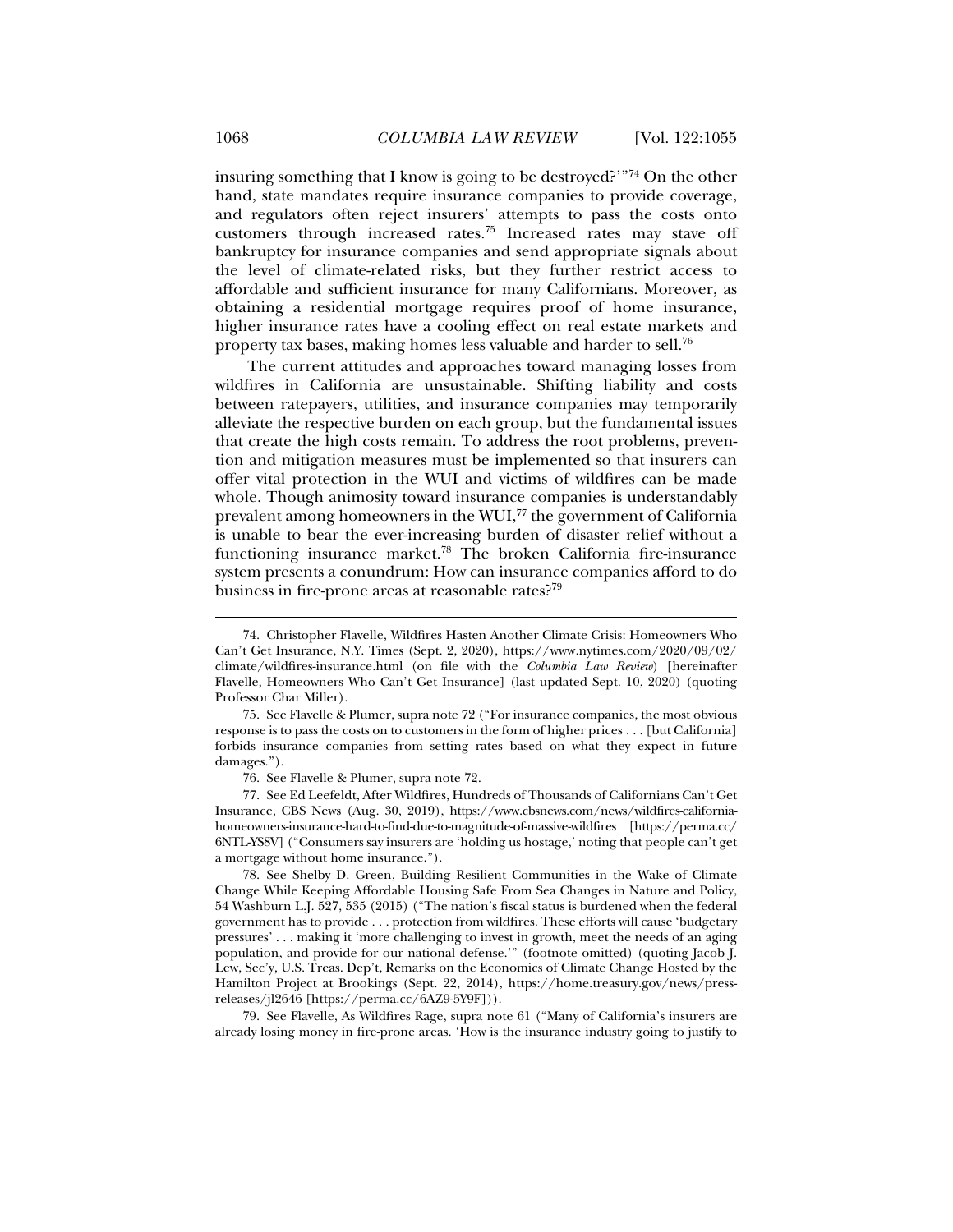5. *Wildfire Mitigation*. — Prevention and mitigation efforts are the linchpin to increase the survivability of homes and thereby reduce the costs of California's wildfires. As seen in the Camp Fire, home survivability depends on compliance with Chapter 7A of California's building code, "Materials and Construction Methods for Exterior Wildfire Exposure."80 The code focuses on the two primary sources of homes' vulnerability: (1) vegetation management in the space directly around a home and (2) the use of fire-resistant building materials.<sup>81</sup> However, Chapter 7A only applies to "high" fire hazard severity zones, "very high" fire hazard severity zones, and new construction.82 Constructing a wildfire-resistant home costs roughly the same as building a typical home.<sup>83</sup> Conversely, the cost of retrofitting the roof and exterior walls of a vulnerable home with wildfireresistant materials can exceed \$60,000.84 Funding constraints have stymied California's legislative reform attempts to help homeowners implement fire-resistant materials in their homes and to enforce fire-safe vegetation standards around structures.<sup>85</sup> In the long run, the benefits of wildfire-

its shareholders or to its members that this is a good place to do business?'" (quoting Nancy P. Watkins, a senior actuary at a consulting firm)).

- 80. See supra notes 23–25 and accompanying text.
- 81. Cal. Bldg. Code § 701A (2016).

j

 82. See Frequently Asked Questions About: Fire Hazard Severity Zoning and New Building Codes for California's Wildland-Urban Interface, Cal. Dep't of Forestry & Fire Prot. (2007), https://www.sccgov.org/sites/dpd/DocsForms/Documents/FIRE\_CAL\_WUI\_ FAQs.pdf [https://perma.cc/2SWR-VRSU] ("California law requires CAL FIRE to identify areas based on the severity of fire hazard that is expected to prevail there. These areas, or 'zones,' are based on factors such as fuel (material that can burn), slope and fire weather."). However, the fire hazard designations do not guarantee that the codes will be applicable or enforceable in the highest-risk areas. Local governments have the discretion to reject a CAL FIRE designation, and some city councils do so out of fear of inflating construction costs or discouraging development. Risk maps are still in the process of being updated, and new developments are able to evade restrictions. Enforcement of defensible space requirements has not been consistent, and homeowners incur no penalties for noncompliance. See John Branch & Brad Plumer, Climate Disruption Is Now Locked In. The Next Moves Will Be Crucial., N.Y. Times (Sept. 22, 2020), https://www.nytimes.com/2020/09/22/climate/ climate-change-future.html (on file with the *Columbia Law Review*) (last updated Oct. 7, 2021) (describing the moral hazard problem in opposition to stricter building codes when "local communities reap increased property taxes from allowing buildings to rise in disasterprone areas, but they don't pick up most of the tab for disaster recovery—the federal government does"); see also Headwaters Econ., supra note 24.

83. See Headwaters Econ., supra note 24, at 24.

 84. See id. at 26. Retrofitting can be done more economically, however, by prioritizing vulnerable parts of the house. For instance, replacing some of the riskiest parts of a roof can be done for as low as \$370. Id. at 33.

 85. See Lauren Sommer, These Big Plans to Protect California Homes From Wildfire Fell Short in the Legislature, KQED (Sept. 26, 2019), https://www.kqed.org/science/1948013/ california-lawmakers-plans-to-protect-homes-from-wildfire-fall-short [https://perma.cc/9KFS-X8FC] (describing several bills drafted to help homeowners in "high fire-risk areas retrofit their homes with fire-resistant materials"). For instance, Assembly Bill 38 sought to provide interest-free or low-interest loans for existing home retrofits in vulnerable communities, but when funding was not prioritized in the state budget, the bill was limited. Id.; see also A.B. 38, 2019 Leg., Reg. Sess. (Cal. 2019).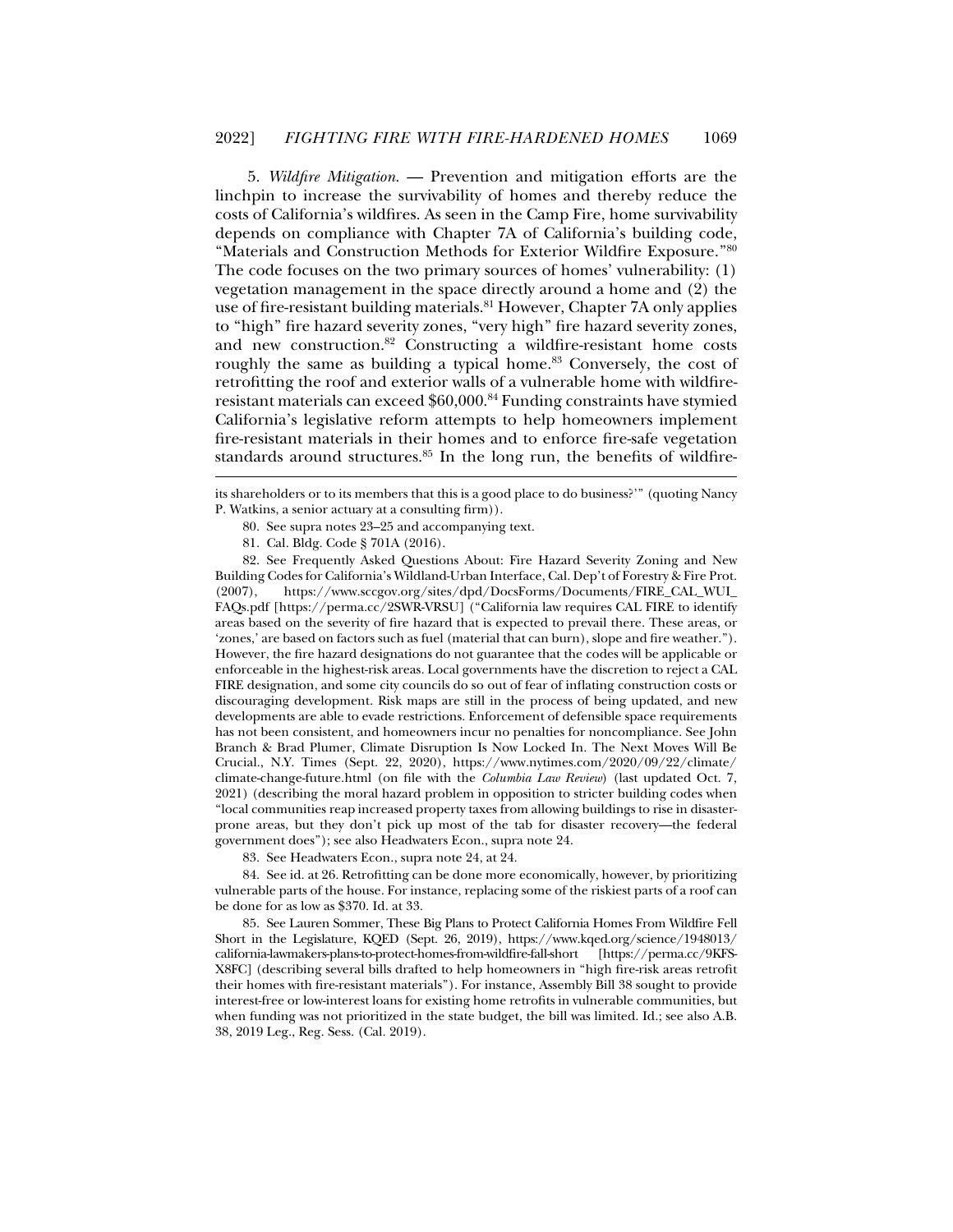resistant construction to communities and individuals far outweigh the costs.86 In the short term, however, the costs of retrofitting existing structures is insurmountable for many individuals and the state as a whole. Thus, shake roofs and overgrown vegetation, effectively kindling, still dot the WUI—at least until they are destroyed in the next fire.

# B. *The California Legislature's Response to the Wildfire Crisis*

The California Legislature has struggled to find a sustainable solution to the state's problem of wildfires that balances the diverging interests of homeowners, utilities, and insurance companies. AB-1054 is a recent, ambitious attempt at this balancing act. AB-1054 steps forward by reallocating liability, but the bill overlooks an ideal opportunity to create fire resiliency in the most vulnerable communities. This section explains how AB-1054 functions, evaluates its impact on wildfires and the affected actors, and highlights the need for more equitable responses to climatechange-related disasters.

1. *Assembly Bill 1054*. — AB-1054 was signed by Governor Gavin Newsom on July 12, 2019, and passed as an urgency statute, taking immediate effect. $87$  The statute has five goals: (1) stabilizing the finances of electric utilities by removing uncertainty about the impact of future fires, (2) facilitating the recovery of wildfire victims, (3) protecting electricity ratepayers from extreme rate increases and loss of electricity, (4) making utilities responsible to their shareholders for safe operations, and (5) reducing the risk of future fires.<sup>88</sup>

AB-1054 altered the utility liability structure by creating a twenty-onebillion-dollar Wildfire Liability Fund to reimburse Californians harmed by utility-caused wildfires.89 Participating utilities provide half of the necessary capital through proportional initial contributions. The CPUC calculates these contributions and corresponding annual fees based on the percentage of a utility's service area that is deemed to be at high risk of fires (the Wildfire Allocation Metric).<sup>90</sup> Ratepayers statewide provide the remaining

 90. The metric allocates 64.2% to Pacific Gas & Electric Company, 31.5% to Southern California Edison Company, and 4.3% to San Diego Gas & Electric Company. Cal. Pub. Util. Code § 3280(n) (2022); see also Nossaman LLP, Landmark Legislation Creates New

 <sup>86.</sup> See, e.g., Nat'l Inst. of Bldg. Scis., Natural Hazard Mitigation Saves: 2017 Interim Report 1 (2017), https://www.wbdg.org/files/pdfs/MS2\_2017Interim%20Report.pdf [https://perma.cc/YVM7-P37N] ("Mitigation represents a sound financial investment. . . . [S]ociety saves \$6 for every \$1 spent through mitigation grants . . . .").

 <sup>87.</sup> A.B. 1054, 2019 Leg., Reg. Sess. (Cal. 2019).

 <sup>88.</sup> Cf. Strike Force, supra note 47, at 7.

 <sup>89.</sup> Cal. Pub. Util. Code § 1701.8(a)(1) (2019) (noting that "'[c]overed wildfire' means any wildfire ignited on or after July 12, 2019, [caused by] an electrical corporation" as determined by the "governmental agency responsible for determining causation"); Rob Nikolewski, California Regulators Approve Funding for Controversial Wildfire Law, San Diego Union-Trib. (Oct. 24, 2019), https://www.sandiegouniontribune.com/business/ energy-green/story/2019-10-24/california-regulators-approve-funding-for-controversial-wildfirelaw [https://perma.cc/MEC4-GGXK] [hereinafter Nikolewski, California Regulators].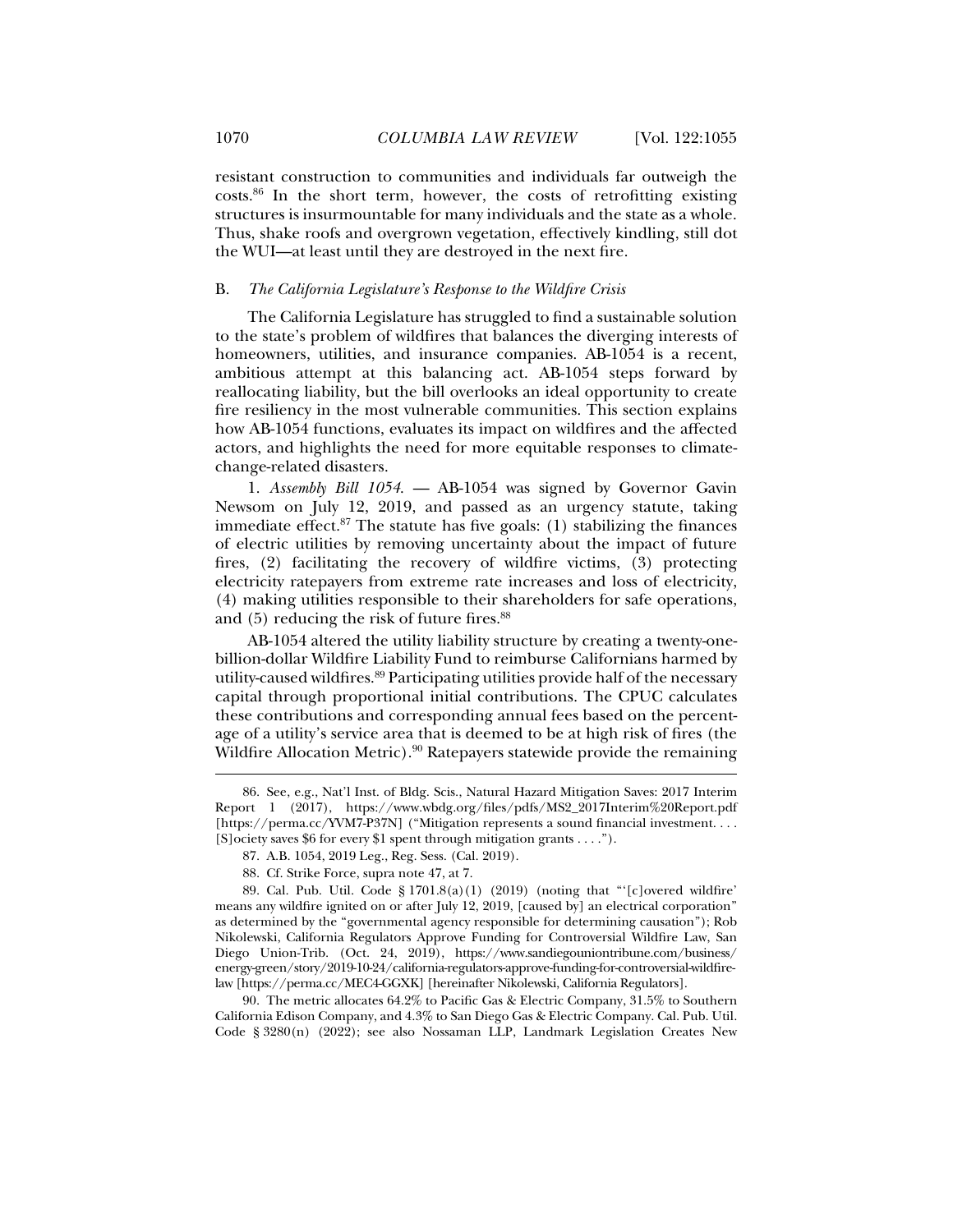half of the money for the Wildfire Liability Fund through a \$2.50 monthly surcharge on electricity bills.<sup>91</sup> In order to access the fund after it is deemed to have caused a fire, a utility must have a "safety certification" from the newly established California Wildfire Safety Advisory Board.<sup>92</sup> To receive a safety certification, the utility must meet certain requirements, including establishing a safety committee, tying executive compensation to safety performance, and implementing approved wildfire mitigation plans.93

Prior to AB-1054, a utility had to demonstrate that it acted reasonably before the CPUC would approve a rate increase to cover the wildfire liability it incurred. $94$  Now, under AB-1054, if a utility has a valid certification for the time period in which a wildfire occurred, the CPUC presumes that the utility acted reasonably, and the burden shifts to the objecting party to demonstrate serious doubt that the utility's conduct was reasonable.95 AB-1054 supplants the inverse-condemnation doctrine by allowing utilities to avoid strict liability by prudently investing in preventative safety measures.

AB-1054's alteration of the liability structure sends appropriate signals about how states must respond to climate change: Utilities can no longer be held completely responsible for conditions largely outside their control, and every ratepayer in California must contribute (even if only \$2.50 per month) to cover its consequences. AB-1054 took the immediate action necessary to save California's failing electric utilities by stabilizing their finances, ensuring their ability to provide power beyond this year's wildfire season,<sup>96</sup> and promoting progress toward a clean energy future.<sup>97</sup> By

- 92. See Nikolewski, California Regulators, supra note 89.
- 93. A.B. 1054, 2019 Leg., Reg. Sess. (Cal. 2019).

j

94. See Nikolewski, California Regulators, supra note 89.

Wildfire Fund and Overhauls California's Approach to Catastrophic Wildfires, Lexology (July 12, 2019), https://www.lexology.com/library/detail.aspx?g=482370eb-b11b-4727- 8dae-1f9073ccf110 [https://perma.cc/62SK-WEGE] (noting that the utilities' contributions must come from shareholders and are not recoverable from ratepayers; and that PG&E is not allowed to participate until it emerges from bankruptcy).

 <sup>91.</sup> Nossaman LLP, supra note 90. The \$2.50 surcharge is the extension of a bond issued through the State Department of Water Resources that was set to expire. The CPUC determined that imposing the charge was "just and reasonable," citing a number of ratepayer benefits. See Nikolewski, California Regulators, supra note 89.

 <sup>95.</sup> A.B. 1054, 2019 Leg., Reg. Sess. (Cal. 2019). This process takes into account factors both within and beyond the utility's control, such as humidity, temperature, and winds, in an important recognition of the unbridled power of climate conditions. Cal. Pub. Util. Code § 451.1 (2019).

 <sup>96. 2020</sup> was fraught with planned blackouts and brownouts due to "public safety public power shutoff[s]." See, e.g., Azi Paybarah, Citing Wildfire Risk, Utility Plans to Cut Power to 50,000 in California, N.Y. Times (Oct. 15, 2020), https://www.nytimes.com/2020/ 10/15/us/california-wildfires-power.html (on file with the *Columbia Law Review*) (last updated Oct. 26, 2020); see also supra note 60.

 <sup>97.</sup> See John J. MacWilliams, Sarah La Monaca & James Kobus, PG&E: Market and Policy Perspectives on the First Climate Change Bankruptcy 27 (2019),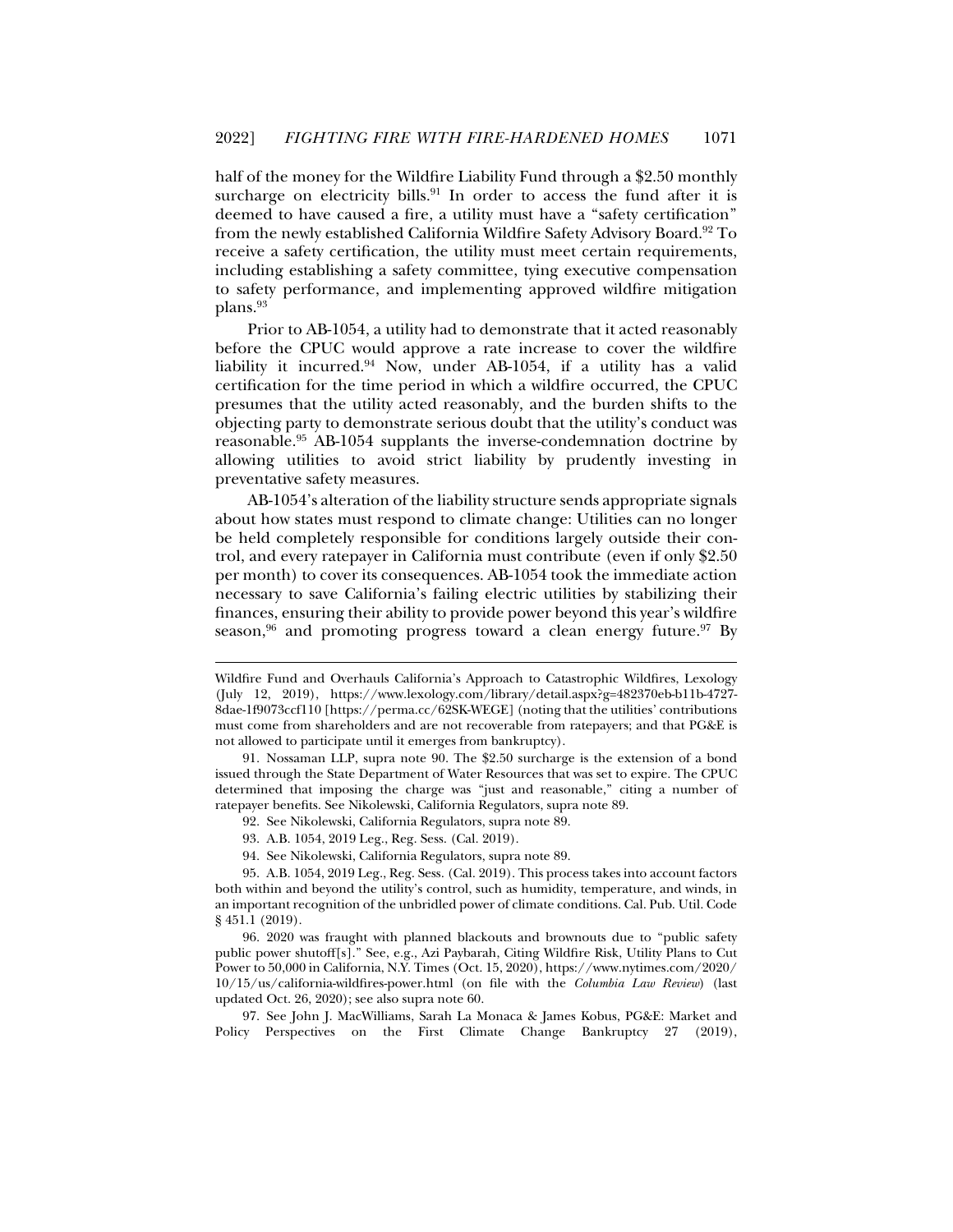allowing utilities to recover the reasonably and prudently incurred costs of wildfires, while securing funds for wildfire victims to recover damages quickly, AB-1054 strikes a balance "between ensuring fairness to the owners of wildfire-damaged property and spreading the burden throughout the state."98 AB-1054 still provides an appropriate incentive for utilities to comply with all safety protocols and do their part to reduce the risk of fires because, if the utilities act imprudently or unreasonably, their shareholders will be forced to bear the costs.<sup>99</sup> Thus, further removed from bankruptcy, the electric utilities receive a boost in creditworthiness that reduces their overall cost of capital and the potential pass-through costs to customers.100 Taken together, AB-1054's measures acknowledge the unfortunate inevitability of utility-caused wildfires due to climate conditions that exacerbate the susceptibility of an aging and expensive electrical grid in the WUI. But by focusing on liability and "who pays what," AB-1054 obscures concerns about the overall (un)insurability of wildfires and the reality that the growing damages from wildfires will rapidly exhaust the

fund.

j

2. *Critiques of AB-1054 in Its Current Form*. — Ratepayers, customer advocates, and wildfire experts have criticized AB-1054, arguing that the burden-shifting mechanism in the safety certification pushes the costs of utility liability and potential negligence onto ratepayers. By presuming that a utility acted reasonably when they have a safety certification, AB-1054 all but guarantees that utilities will be able to utilize the Wildfire Liability Fund to cover the protection gap. In attempts to force utilities to bear the costs of possible misfeasance, wildfire victims are in a "David and

https://www.energypolicy.columbia.edu/sites/default/files/file-uploads/PG&E-CGEP\_ Report\_081519-2.pdf [https://perma.cc/63FG-GGZP] ("[B]ankrupting the nation's utilities is in no one's best interest. Higher financing costs lead to higher electric bills paid by ratepayers, threaten recovery for victims, reduce states' abilities to make resiliency and renewable investments, and create uncertainty for employees and contractors.").

 <sup>98.</sup> Jeremy Gradwohl, Comment, Electric Utility-Caused Wildfire Damages: Strict Liability Under Article I, Section 19 of the California Constitution, 92 Temp. L. Rev. 595, 626 (2020).

 <sup>99.</sup> The required \$5 billion initial investment in safety improvements, including more frequent power-line inspection and better vegetation management, will address the most glaring safety risks, while tying executive compensation to fire-safety performance targets a corporate culture of prioritizing profits over people. See MacWilliams et al., supra note 97, at 11. The bill also provides needed clarity to investors about the maximum amount that utility shareholders would be expected to pay when a wildfire occurs—importantly, at variance with the limitless liability regardless of prudency that was previously in place. Id.

 <sup>100.</sup> Rating Action Commentary: Fitch Assigns IDRs of 'BB' to PG&E Corp. and Pacific Gas and Electric Co.; Outlook Stable, Fitch Ratings (June 15, 2020), https://www.fitchratings.com/research/corporate-finance/fitch-assigns-idrs-of-bb-to-pg-ecorp-pacific-gas-electric-co-outlook-stable-15-06-2020 [https://perma.cc/8R3T-CFWR] ("In Fitch's opinion, enactment of California Assembly Bill (A.B.) 1054 . . . designed to protect the public against deadly wildfires and facilitate socialization of wildfire liabilities under inverse condemnation while mitigating financial risk to investor-owned utilities [is] constructive . . . .").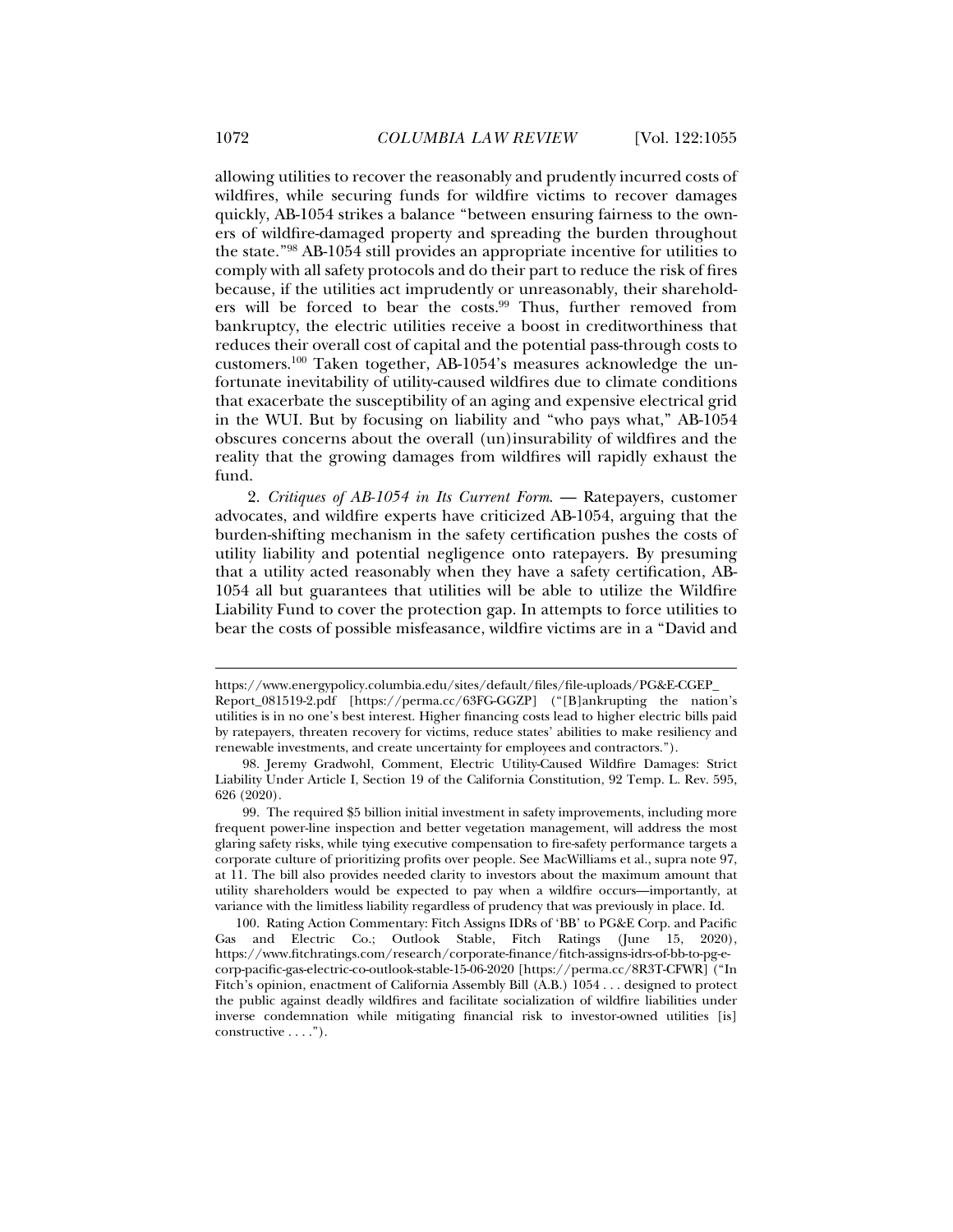Goliath" situation, in which they must provide evidence of serious negligence or wrongdoing to override the presumption accorded in favor of heavily lawyered, highly motivated utilities.<sup>101</sup> A lawsuit argues that AB-1054 is an undeserved bailout of the investor-owned utilities, "both financially and legally, from the consequences of their continued intransigence against prioritizing safety."102 Though utilities have historically underinvested in safety measures, $103$  AB-1054 continues to give them the benefit of the doubt through what are essentially per se findings of reasonableness.

AB-1054 has come under fire by academics for spreading the disproportionate burden of wildfire liability in the WUI across all electricity ratepayers in California. Urban residents of San Francisco pay the same surcharge as WUI residents of Paradise. As a matter of fundamental fairness and environmental justice, some have argued that people who choose to live in the WUI must "internalize the full costs of their choices and actions . . . [and] be prepared to pay more for electricity delivery to areas that are already at high risk of wildfires."104 This critique

j

 102. Katy Grimes, Lawsuit: California Utility Customers Forced to Bail Out Utilities for Wildfires They Cause, Cal. Globe (Oct. 9, 2019), https://californiaglobe.com/section-2/lawsuit-california-utility-customers-forced-to-bail-out-utilities-for-wildfires-they-cause [https://perma.cc/8GW7-F9C9].

 104. Myanna Dellinger, Electric Utility Wildfire Liability Reform in California, 49 Env't L. Rep. 11,003, 11,004 (2019); see also Benjamin Reilly, Free Riders on the Firestorm: How Shifting the Costs of Wildfire Management to Residents of the Wildland-Urban Interface

 <sup>101.</sup> See Nikolewski, California Regulators, supra note 89 (quoting April Maurath Sommer, Executive Director of the Wild Tree Foundation, an environmental group based in the Bay Area). One lawsuit has argued that AB-1054's burden shift is an unconstitutional deprivation of ratepayer's due process and Fifth Amendment rights. See Complaint at 39, 42, Cannara v. Nemeth, 467 F. Supp. 3d 877 (N.D. Cal. 2020) (No. 3:19-cv-04171-JCS); see also Rob Nikolewski, Lawsuit Filed to Stop California's New Wildfire Liability Law, San Diego Union-Trib. (July 19, 2019), https://www.sandiegouniontribune.com/business/energy-green/ story/2019-07-19/lawsuit-filed-to-stop-californias-new-wildfire-liability-law [https://perma.cc/ 8RKV-CYMZ] (explaining the lawsuit's claims, including (1) that the \$2.50 surcharge without just compensation violates due process, (2) that the cost-shifting standard defies codified safety rules, (3) that the higher utility bills violate the Fifth Amendment through an unlawful government taking, (4) failure to meet the urgency statute definition, and (5) undue influence from PG&E political contributions).

 <sup>103.</sup> Although AB-1054 supporters counter that the required investments and wildfire mitigation plans alleviate these concerns, the CPUC has been ineffective in engendering meaningful compliance with safety standards to this point. See George Skelton, There's a New Sheriff at the California Public Utilities Commission. PG&E Better Shape Up, L.A. Times (Oct. 21, 2019), https://www.latimes.com/california/story/2019-10-21/californiapublic-utilities-commission-marybel-batjer-pge (on file with the *Columbia Law Review*) (arguing that CPUC is "too utility-friendly" and needs to have "tighter scrutiny" over PG&E, whose "transmission grid is terribly outdated" and "trimming of flammable trees and brush around power lines is years behind schedule"); Naomi Wheeler, Fire, Wind, and Waves: Grid Resilience Threats and Opportunities in California and New York 3 (2020), https://www.law.berkeley.edu/wp-content/uploads/2020/08/Resilient-Coasts-Naomi-Wheeler.pdf [https://perma.cc/V3VQ-VGAK] ("PG&E does appear to have underinvested in maintaining and modernizing grid infrastructure.").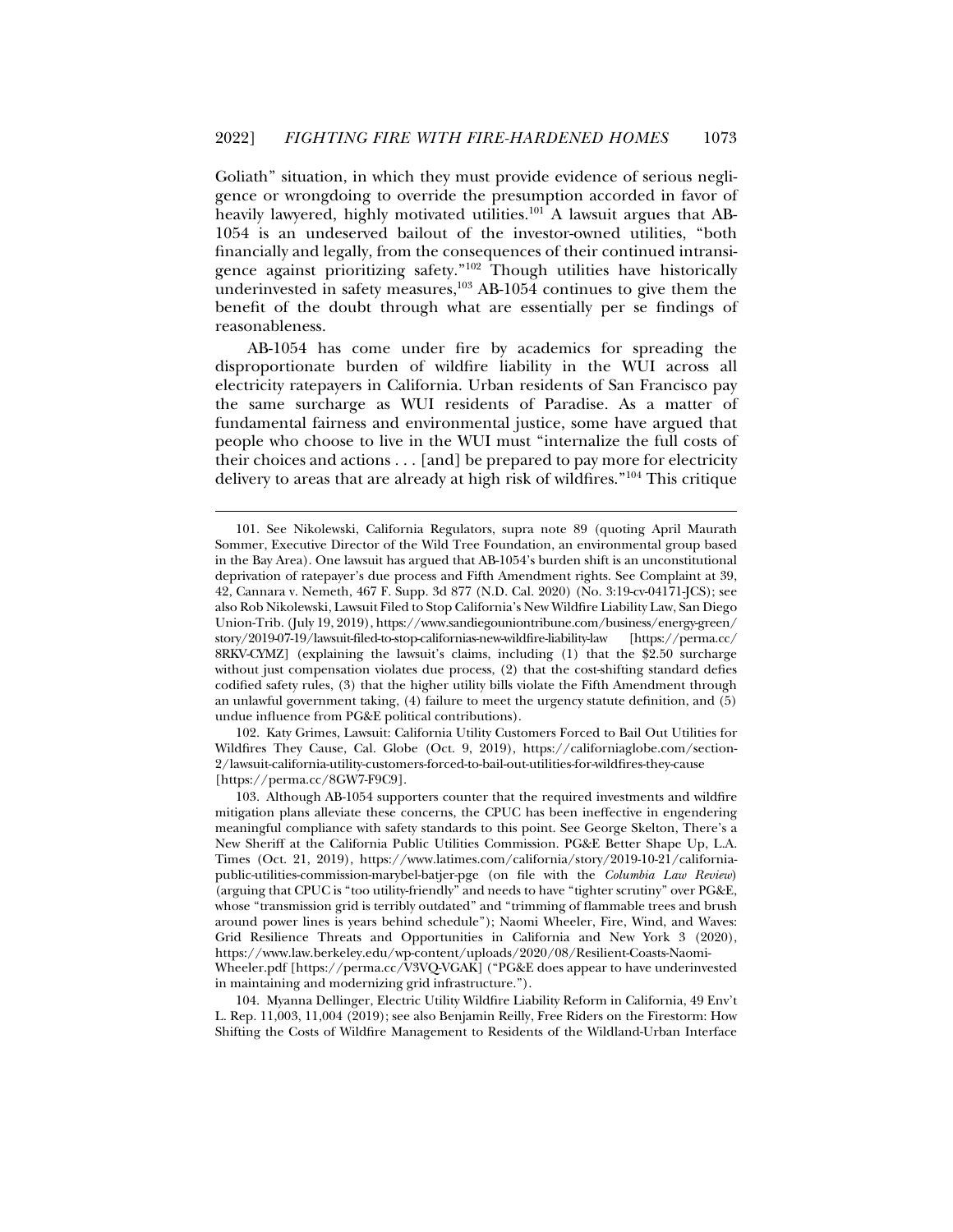posits a free-rider problem within AB-1054: Californians in the WUI live with the assurance that they will recover damages from government wildfire resources subsidized by residents across California. However, WUI residents are not properly incentivized to change their behavior to reduce the severity of wildfires.<sup>105</sup>

Instead of increased electricity payments or other targeted surcharges on WUI residents, this Note argues that the residents of high-fire-risk areas should take measures that reduce the potential costs that their homes present to the state in the event of a fire. Citizens lacking resources to do so on their own must be assisted in this critical endeavor. Statutory solutions focused on equitable mitigation and prevention efforts are the appropriate response at this juncture in California's wildfire crisis. Preventing high wildfire damages must be the goal of the state and all of its citizens before life in the WUI becomes unsustainable.

# II. ROLE OF ELECTRIC UTILITIES

AB-1054 leaves a fundamental question remaining: How might we prevent massive wildfires from turning into massive damage claims? A utility-run residential-fire-mitigation program would provide an answer. A partnership between utilities and their ratepayers to fire-harden lowincome customers' homes could reduce wildfires' costs for both parties. Current legislation limits the utility–ratepayer relationship to damages, liability, and blame. Instead, legislation should require utilities to proactively assist their ratepayers' mitigation efforts before those same ratepayers become victims of a utility-caused fire. Regulators must equitably spread not just the cost of damages but also the cost of mitigation efforts that reduce those damages. This Part explains why California's utilities should be compelled to engage in residential mitigation efforts by considering the population of the WUI, a theoretical framework of support from theories of property law, and successes of other mitigation programs.

# A. *Opportunity for Resiliency Beyond AB-1054*

Megafires like the Camp Fire are inevitable. Faulty electricity lines will work with hot, dry, and windy conditions to spark fires and threaten

Will Benefit Our Public Forests, 42 B.C. Env't Affs. L. Rev. 541, 543 (2015) (arguing that there is a "moral hazard" in present wildfire management regimes that deflate the cost of living and insurance in the WUI to a level that does not reflect the true risk); Garrett D. Trego, Note, We Didn't Start the Fire . . . And We Won't Pay to Stop It: Financing Wildfire Management in America's Wildland-Urban Interface, 36 Wm. & Mary Env't L. & Pol'y Rev. 595, 597 (2012) ("[T]he undisputed rise in wildfire risk across the United States coupled with developer and landowner awareness of this risk warrants a shift of wildfire-related costs to those properties that receive the most benefit from government wildfire services.").

 <sup>105.</sup> Dellinger, supra note 104, at 11,016 ("Currently, the role of residents in several U.S. locations in the case of wildfires tends to be passive, not active.").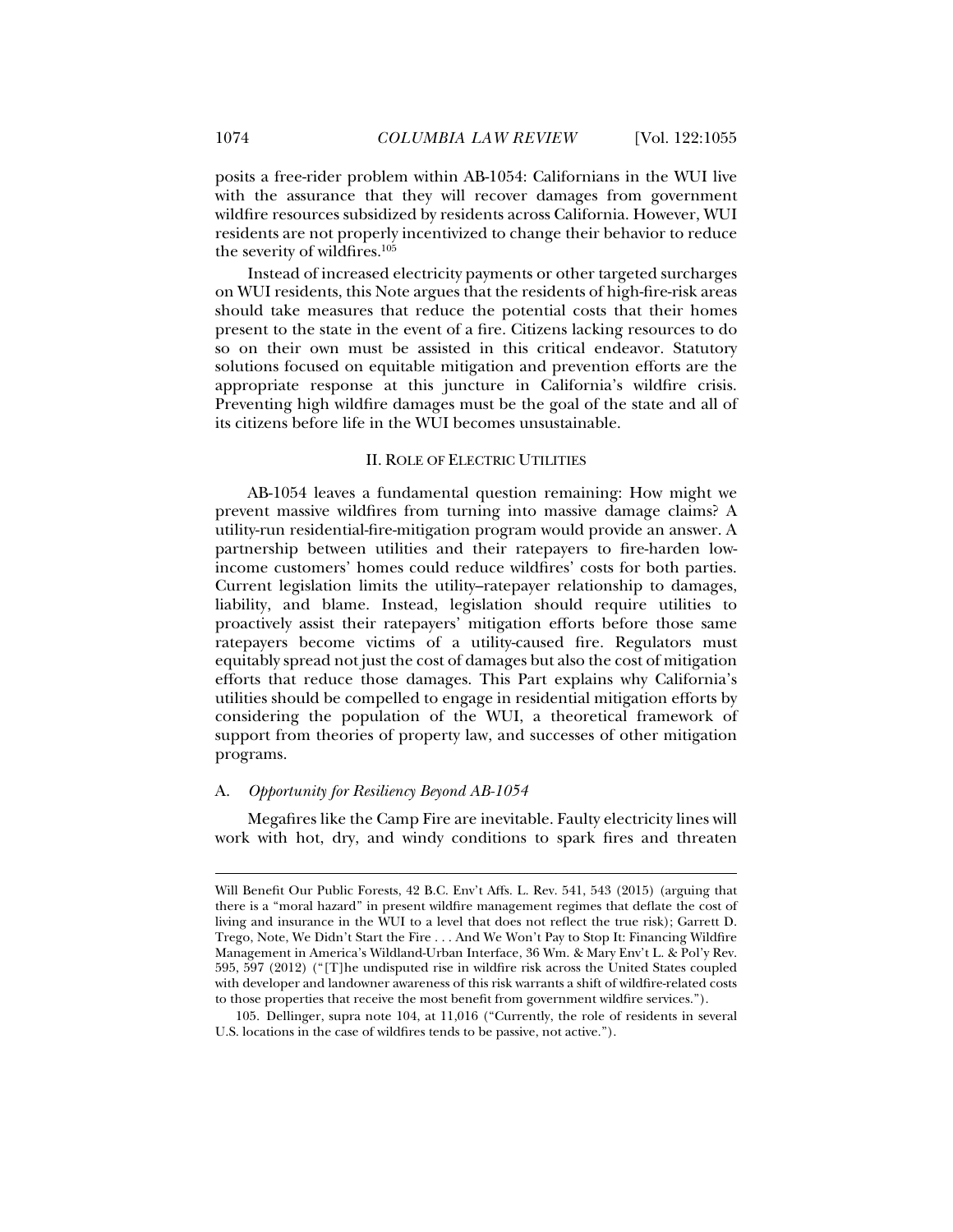communities throughout the state, no matter how prudently a utility behaves and despite a safety certification.<sup>106</sup> Given current trends, the \$21 billion Wildfire Liability Fund will be exhausted quickly.<sup>107</sup> Additional strain will be placed on ratepayers and shareholders to cover the enduring protection gap.108 AB-1054 established the Wildfire Liability Fund but overlooks the necessary discussion on reducing the damages that the fund is intended to bear. Further, AB-1054 fails to recognize that wildfire resiliency must be a collective effort because, otherwise, "[w]ealthier people may find ways to protect themselves, while others are left fending for themselves."109 The state must intervene to manage wildfire risk so that it's not just the well-resourced who stay safe.

1. *Unequal Wealth and Fire Mitigation Distribution in the WUI*. — There is a common misconception that all of the WUI's residents are wealthy and white—people who moved into beautiful areas of nature and expected their lifestyle costs to be shared with residents of lower-fire-risk areas.<sup>110</sup> The reality, however, is far more complex. It is true that 76% of people living in regions with moderate to very high potential for wildfires are white and, for the most part, not socially vulnerable.<sup>111</sup> Yet alongside these relatively affluent communities live locals whose families have resided in the WUI for generations as well as low-income workers and retirees who have been pushed out of urban centers by the population growth and elevated home costs that characterize California's housing crisis.<sup>112</sup>

The unique sociodemographic mix of the WUI complicates the wildfire-mitigation process. Rich, white households are more likely to populate parts of the WUI better equipped to handle the threat of wildfires. For example, many of these areas are "Firewise communities." Firewise USA is a voluntary community program that designates communities in which a certain portion of homeowners have taken expensive risk assessment and mitigation steps in order to improve their

j

110. See Dellinger, supra note 104, at 11,013.

 111. Ian P. Davies, Ryan D. Haugo, James C. Robertson & Phillip S. Levin, The Unequal Vulnerability of Communities of Color to Wildfire, PLOS ONE, Nov. 2, 2018, at 7–8 (basing study on census tracts).

 112. See Zurich N. Am., supra note 37, at 17; see also Flavelle, Homeowners Who Can't Get Insurance, supra note 74 ("There are great needs to build housing in more affordable areas, which . . . tend to be these more exposed, fire-prone landscapes, because land is cheaper there . . . . There was a feeling that, well, it was worth the risk." (internal quotation marks omitted) (quoting David Shew, former staff chief of CAL FIRE)).

 <sup>106.</sup> Fires are sparked by many causes besides utilities, but this Note focuses specifically on utility-caused fires.

 <sup>107.</sup> See MacWilliams et al., supra note 97, at 29.

 <sup>108.</sup> See id. For instance, PG&E's estimated liability from the Camp Fire and other 2017 fires was over \$30 billion, even before accounting for punitive damages, fines, and other penalties, ultimately totaling much more than utilities' large insurance policies (PG&E held \$1.4 billion) could cover. Id.

 <sup>109.</sup> See Branch & Plumer, supra note 82 (comparing examples of Florida homes that can withstand destructive hurricanes but are prohibitively expensive for most residents).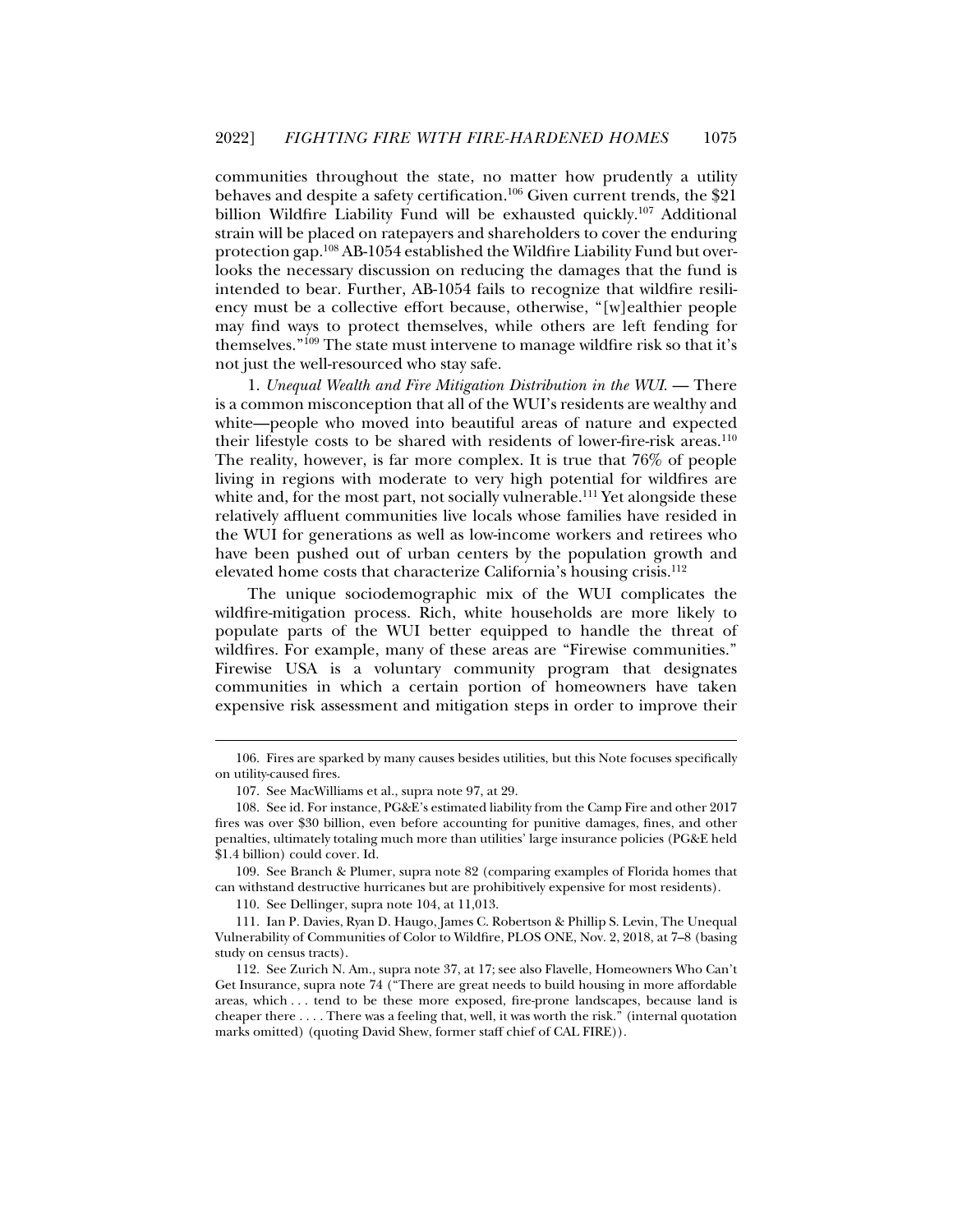fire resiliency.<sup>113</sup> Those communities then receive insurance discounts. Conversely, communities comprised of individuals with higher levels of social vulnerability and lower socioeconomic status lack the financial and human capital necessary to enact similar fire mitigation programs.114 The fact that fire-prone areas tend to be "populated by higher-income groups . . . threatens to overshadow the thousands of low-income individuals who . . . lack the resources to prepare or recover from fire" and distorts both public opinion and legislative responses.<sup>115</sup>

To be effective, wildfire mitigation must facilitate collective rather than solitary action. An individual's decision to invest in mitigation has a direct impact not only on the safety of their own home but also on the safety of their neighborhood by influencing how quickly a fire will spread and how large it will grow. Each member of the community has a "kind of veto power over the extent of collective achievement."<sup>116</sup> Those who

 114. See Cassandra Johnson Gaither, Neelam C. Poudyal, Scott Goodrick, J.M. Bowker, Sparkle Malone & Jianbang Gan, Wildland Fire Risk and Social Vulnerability in the Southeastern United States: An Exploratory Spatial Data Analysis Approach, 13 Forest Pol'y & Econ. 24, 34 (2011) ("Reasons why socially vulnerable communities are less engaged with Firewise Communities or CWPPs may have to do with a range of factors emanating from lack of interest to again, a dearth of social and human capital in these communities.").

 115. Davies et al., supra note 111, at 2. For instance, the argument that communities in the WUI should be charged their "fair share" of electricity rates due to the increased risks and costs of fire in their chosen home location would disproportionately hurt these rural communities where the median household income is 23% lower than urban communities. Erin Sullivan, Christopher Jackson, Daniel Broberg, Mark O'Dair & Vetri Velan, California Lawmakers Should Take Action to Mitigate the Effects of the 2019 PG&E Bankruptcy 3 (2019), https://sciencepolicy.berkeley.edu/wp-content/uploads/2019/07/PGE\_memo\_ 20190725.pdf [https://perma.cc/KLH4-9XYB].

 116. Thomas P. Holmes, John Loomis & Armando González-Cabán, A Mixed Logit Model of Homeowner Preferences for Wildfire Hazard Reduction, *in* Proceedings of the Third International Symposium on Fire Economics, Planning, and Policy: Common Problems and Approaches 124, 125 (Armando González-Cabán ed., 2009) (internal quotation marks omitted) (quoting Jack Hirshleifer, From Weakest-Link to Best-Shot: The Voluntary Provision of Public Goods, 41 Pub. Choice 371, 373 (1983)). Assessments of wildfire risk mitigation on private properties have found that homeowners that "mitigate risk may have benefits that spillover from [their] property," as their actions "may encourage" their neighbors. Travis Warziniack, Patricia Champ, James Meldrum, Hannah Brenkert-Smith, Christopher M. Barth & Lilia C. Falk, Responding to Risky Neighbors: Testing for Spatial Spillover Effects for Defensible Space in a Fire-Prone WUI Community,

 <sup>113.</sup> The Firewise Program is administered by the National Fire Protection Association, but individuals and communities participate on a voluntary basis. Community members must form a board or committee comprised of residents and other wildfire stakeholders to identify the Firewise site, obtain a written wildfire risk assessment from the state forestry agency, develop an action plan of prioritized risk-reduction projects and investments for participants, and complete necessary homeowner actions and education activities to apply for certification. How to Become a Firewise USA® Site, Nat'l Fire Prot. Ass'n, https://www.nfpa.org/Public-Education/Fire-causes-and-risks/Wildfire/Firewise-USA/ Become-a-Firewise-USA-site [https://perma.cc/ZYC3-LTTC] (last visited Nov. 18, 2020); see also Zurich N. Am., supra note 37, at 29; Public Education, Nat'l Fire Prot. Ass'n, https://www.nfpa.org/Public-Education/Fire-causes-and-risks/Wildfire/Firewise-USA [https://perma.cc/4CQN-P4V3] (last visited Oct. 14, 2020).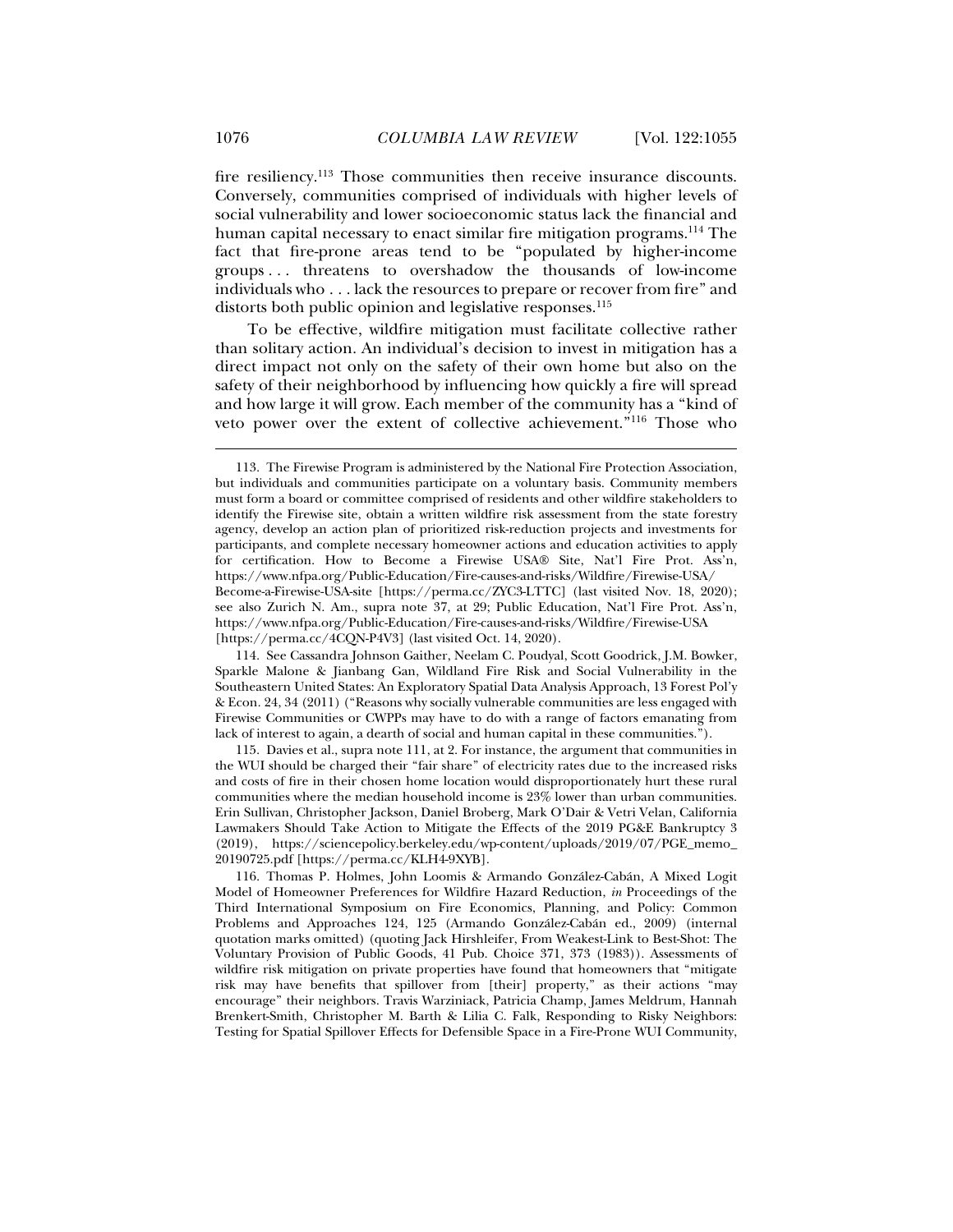choose not to invest or are unable to do so add fuel to the fire. Wildfire mitigation must therefore reach broader swaths of the WUI and not just isolated Firewise communities to limit the destructive capability of fires. Low-income homeowners and renters face significant financial barriers in retrofitting their homes to meet fire-safe standards.<sup>117</sup> As such, promoting wildfire resiliency must be reframed as a socioeconomic issue rather than as a mechanism for rewarding individual effort. California must target firesafety efforts at those homes that cannot invest in mitigation without financial assistance.<sup>118</sup>

#### B. *Theoretical Framework of the WUI Commons*

j

Fire safety in the WUI is a tragedy of both the commons and the anticommons. Homeownership is traditionally understood as an individual undertaking, but in California's WUI, the safety of an entire community is directly impacted by its residents' individual decisions. In order to foster the collective action necessary to reduce the severity of wildfires, the theory of landownership and its accompanying obligations must be reevaluated.

1. *Tragedy of the (Anti)Commons*. — The tragedy of the commons, now a familiar trope, occurs in a shared-resource system. When individuals act in their own self-interest regarding the shared resource, contrary to the common good of all the users, they destroy or deplete it through their collective action.119 An anticommons is the mirror image of this problem: When a single resource is owned by many people in fragmented pieces, individuals are able to frustrate others' beneficial uses of the overall resource and prevent what would be a socially desirable outcome.<sup>120</sup>

<sup>73</sup> Env't & Res. Econ. 1023, 1042 (2018). Mitigation is also not easily generalizable—it is shaped not only by the physical impacts of disaster but also by "axes of stratification" that include income, race, and ethnicity, as well as access to aid, assistance, and informal social support—factors that are themselves impacted by those axes. See Nat'l Rsch. Council of Nat'l Acads., Research on Disaster Response and Recovery, *in* Facing Hazards and Disasters: Understanding Human Dimensions 124, 158 (2006).

 <sup>117.</sup> Timothy W. Collins, What Influences Hazard Mitigation? Household Decision Making About Wildfire Risks in Arizona's White Mountains, 60 Pro. Geographer 508, 519– 21 (2008), https://www.tandfonline.com/doi/pdf/10.1080/00330120802211737?casa\_token= oVSg\_6MVHTgAAAAA:6I8m7lGfo2sh0\_C4yu4CvUNWH30fO6tj1aT60BIiqsfaECES9Wr5ClI\_ yhZqYH6YI40mX9I9c\_BMTA (on file with the *Columbia Law Review*).

 <sup>118.</sup> See Holmes et al., supra note 116, at 134–35 (noting the importance of identifying and targeting households in the WUI that are least likely to participate in wildfire mitigation programs).

 <sup>119.</sup> See Garrett Hardin, The Tragedy of the Commons, 162 Science 1243, 1244 (1968) (popularizing the idea of the tragedy of the commons in the context of the population problem).

 <sup>120.</sup> Michael A. Heller, The Tragedy of the Anticommons: Property in the Transition From Marx to Markets, 111 Harv. L. Rev. 621, 668 (1998) (defining "anticommons property" as a "property regime in which multiple owners hold effective rights of exclusion in a scarce resource" (emphasis omitted)).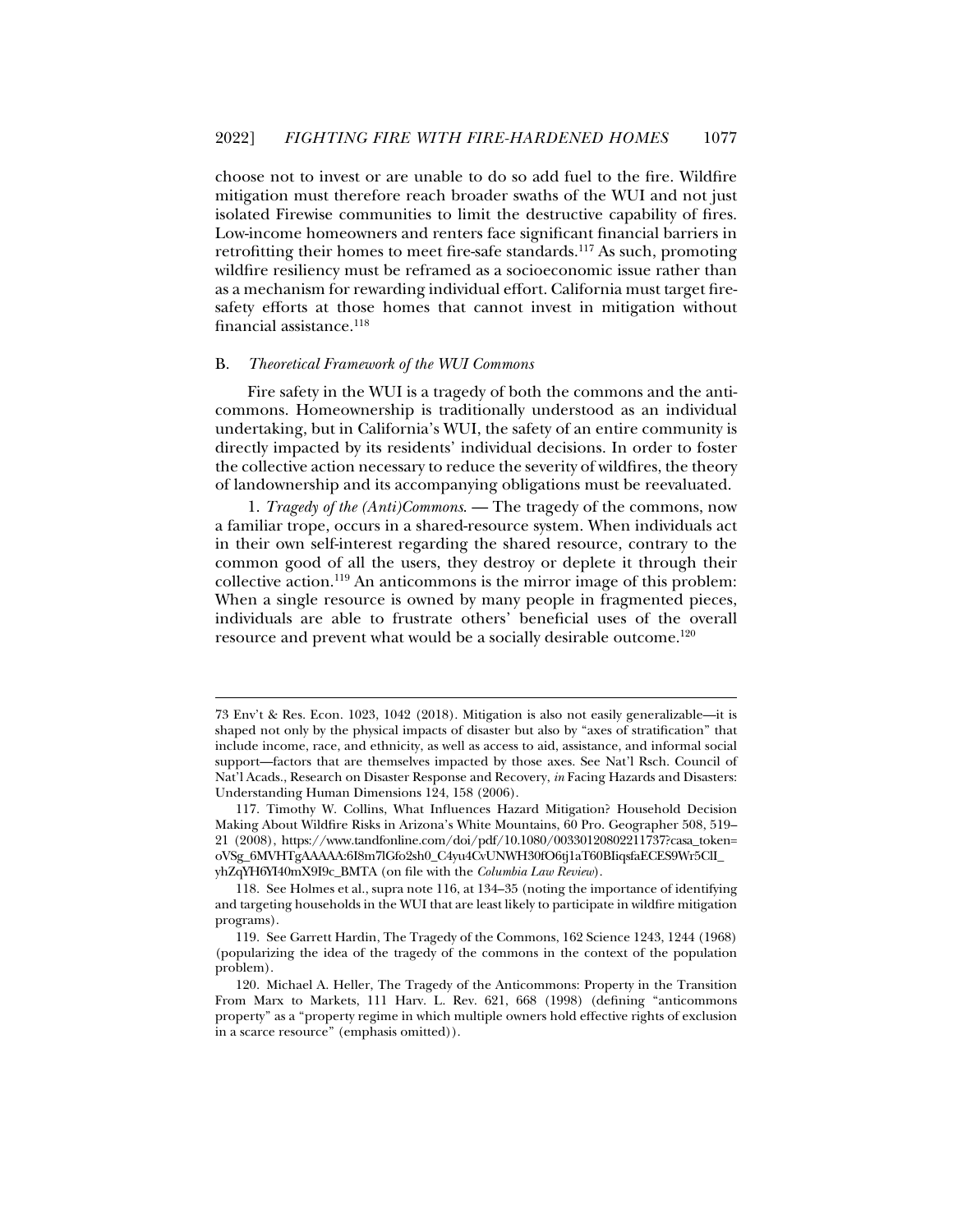Although it doesn't quite fit the traditional analogies, $121$  the shared "resource" at play in the California wildfire context is the ability to live safely in the WUI. Despite the realities of climate change and the corresponding dangers in the WUI, individuals continue to move into high-fire-risk areas.<sup>122</sup> The driving "self-interest" in this decision is multifaceted—escape from the housing crisis and prices in urban areas, access to nature and recreation, and innumerable other personal factors—but it is fundamentally founded on a belief, hope, or calculated risk that wildfires won't derail their plans.<sup>123</sup> Heedless residents fail to invest money, time, and effort in wildfire mitigation practices, exacerbating the fire risk for those around them.124 As a result, the WUI is irresponsibly settled and developed. Safety from wildfires (the shared resource) is impaired by the collective behavior of the WUI's residents. Though some individuals construct wildfire-resistant housing and follow fire-safety codes, the return on their investment is reduced by the action or inaction of their neighbors.125 Residents who perceive their individual efforts to be futile become apathetic and further reduce the potential success of fire mitigation to make life in the WUI safer and more sustainable. As Californians flock to the WUI in droves, individual freedom and self-interest continue to triumph over the common good in the WUI "commons."126

In such a tragedy of the commons, communities typically develop private property as a mechanism to prevent individual overuse or abuse of the shared resource.<sup>127</sup> In theory, private property rights incentivize

122. See supra section I.A.2.

 123. See, e.g., Ingrid M. Martin, Holly Bender & Carol Raish, What Motivates Individuals to Protect Themselves From Risks: The Case of Wildland Fires, 27 Risk Analysis 887, 897 (2007) (explaining how mitigation behavior is dependent on knowledge about the risk of fires, belief about severity of the risk, and how vulnerable people believe they are).

 124. Failure to mitigate is not just a personal choice, of course. It can be analyzed from structural levels, for instance, as a product of land use policy and city planning. City officials may choose to refrain from limiting development and imposing strict building requirements in order to encourage growth, thus reaping the economic benefits while increasing their community's vulnerability to losses. See supra note 82 and accompanying text.

 125. The collective safety decisions of a community determine the severity of a fire's damage and ability to recover on a community level. See supra note 116 and accompanying text; see also Martin et al., supra note 123, at 897 ("Neighbors' or agencies' actions (or inactions) are an important factor in the decision-making process for homeowners in taking precautionary measures (e.g., peer pressure, property insurance, frustration with lack of action).").

126. Hardin, supra note 119, at 1244 ("Freedom in a commons brings ruin to all.").

 127. A change in land rules is efficient when it reduces the sum of transaction costs (the costs that arise when individuals attempt to enforce or redefine property rights) and

 <sup>121.</sup> The archetype and origin of the tragedy of the commons is the unregulated grazing of livestock on common land leading to overuse. See Hardin, supra note 119, at 1244. By contrast, an anticommons is characterized by underuse, for example, in patent thickets, in which the individuals who hold patents for medical research tools and tests necessary for drug development can block the use of each component or extract rents, preventing the public's access to the drug. See Michael Heller, The Gridlock Economy: How Too Much Ownership Wrecks Markets, Stops Innovation, and Costs Lives 5 (2008).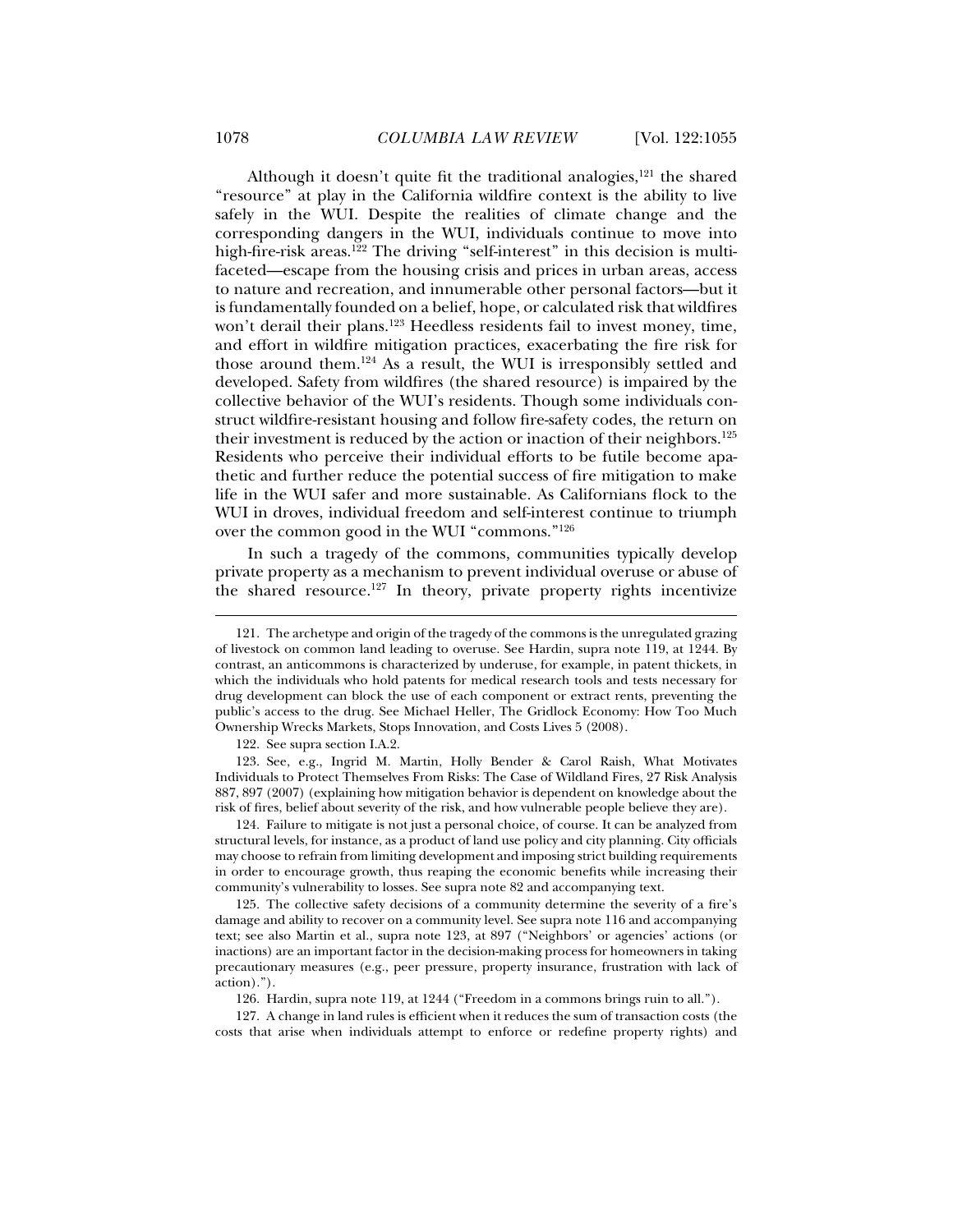individuals to take good care of their piece of the resource since the owner bears the full costs of its use and reaps all of the benefits of investment.<sup>128</sup> But in practice, the fragmented ownership of the WUI created by private property rights in each individual's piece of land instead blocks what would best reduce the costs of California's fires in a utilitarian world, thereby creating an "anticommons." If individuals had no rights to their parcels of land, the WUI's fire danger could be aggressively managed and limited through vegetation thinning, infrastructure reduction policies, and housing bans in high-risk areas.129 But this cannot be said to be the truly socially desirable outcome.<sup>130</sup> Uprooting homes, families, and communities and destroying the natural landscape and beauty of the WUI in this manner implicates values of liberty, equality, and community that are more important than efficiency.131

Thus, the potential for living safely in the WUI is at a stalemate. To be effective, community-level mitigation must be sustained without regard to ownership lines, but boundaries proliferate.132 Firewise communities

deadweight losses (when the costs from individual's self-interested act exceed the individual's benefits from it). See Robert C. Ellickson, Property in Land, 102 Yale L.J. 1315, 1326 (1993); see also Harold Demsetz, Toward a Theory of Property Rights, 57 Am. Econ. Rev. 347, 350 (1967) (positing that property arrangements in all societies evolve efficiently in response to changes in technology, demand, and other economic conditions).

 <sup>128.</sup> See Ellickson, supra note 127, at 1327 ("[T]he parcelization of land is a relatively low-transaction-cost method of inducing people to 'do the right thing' with the earth's surface  $\dots$ .").

 <sup>129.</sup> For large events like fires, group (or state) ownership is most efficient when risks are high and there is no superior insurance method (or insurability is doubtful). See id. at 1342 (noting examples of pioneer communities of Jamestown, Plymouth, and Salt Lake City, where group ownership served to reduce group risk of devastating events). State ownership of the WUI would enable the entire area to be managed to reduce risk.

 <sup>130.</sup> Managed retreat, akin to floodplain management policies, may still be the best solution in areas that present too high of a fire risk to be livable. Cf., e.g., Katharine J. Mach, Caroline M. Kraan, Miyuki Hino, A. R. Siders, Erica M. Johnston & Christopher B. Field, Managed Retreat Through Voluntary Buyouts of Flood-Prone Properties, Sci. Advances, Oct. 19, 2019, at 5 ("Voluntary property buyouts in the United States are among the longestrunning programs of managed retreat globally . . . . Increasingly, there is agreement that retreat from some areas will become an unavoidable option under intensifying climate change.").

 <sup>131.</sup> The reaction to similarly aggressive policies is seen on a micro level in the fight over trees in Nevada County. When PG&E announced their plan to cut down trees in the area to reduce fire risk, residents fought back by demonstrating, tree-sitting, and petitioning the court for injunctive relief. See John Orona, Nevada County Judge Halts PG&E Tree Removal, Union (Sept. 22, 2020), https://www.theunion.com/news/cut-it-out-2 [https://perma.cc/A9MJ-4DXV].

 <sup>132.</sup> See Antony S. Cheng & Dennis R. Becker, Public Perspectives on the "Wildfire Problem", 65 Fire Mgmt. Today 12, 13 (2005), https://www.fs.fed.us/pnw/pubs/journals/ pnw\_2005\_cheng001.pdf [https://perma.cc/LZN3-V2VP] ("Wildfire mitigation is most successful at the community level because mitigation must be sustained across ownership boundaries.").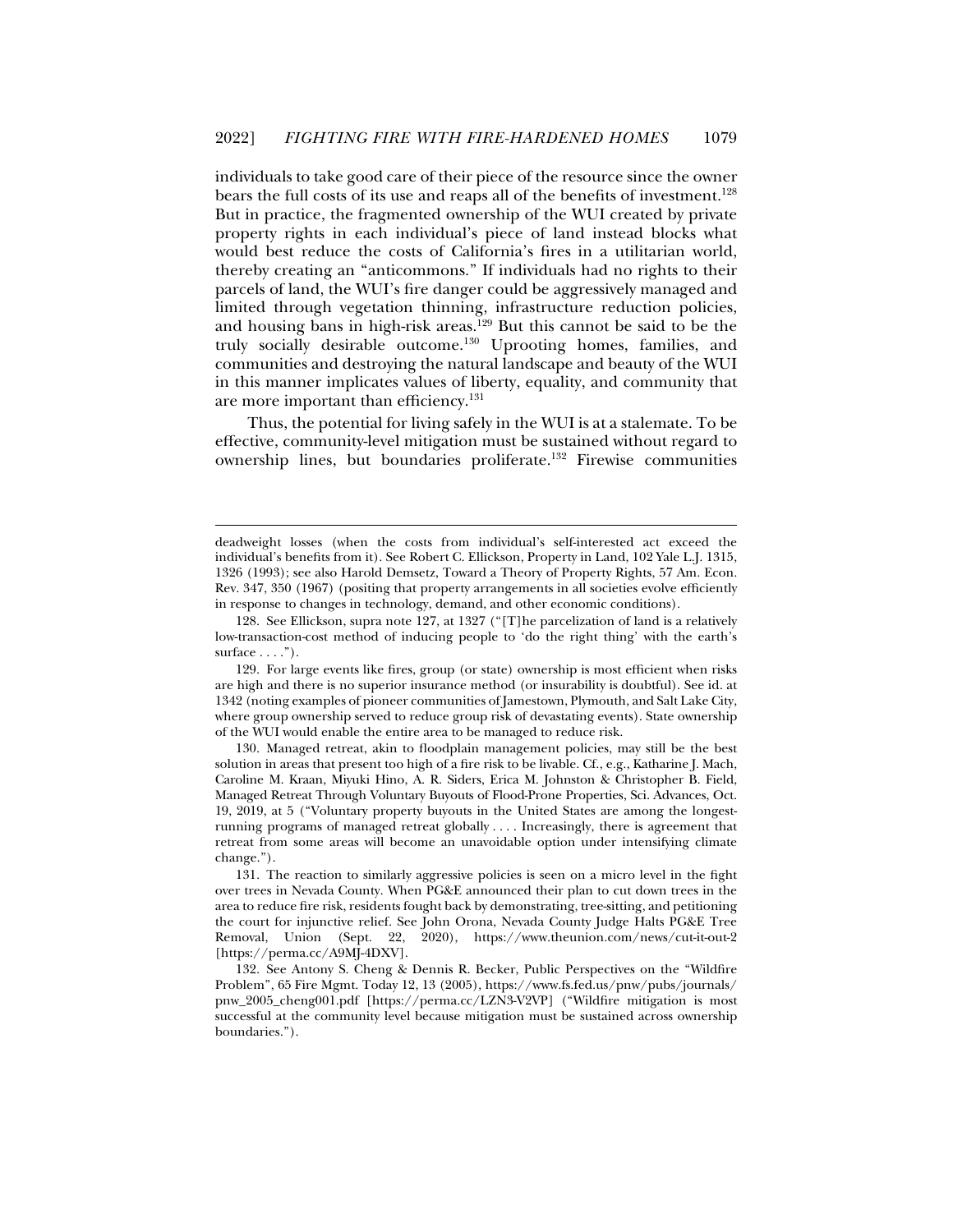exemplify how these barriers can be overcome to live fire-safely in communities that have the proper resources where neighbors work together.<sup>133</sup> This Note proposes a partnership between private utility companies and ratepayers across income levels to equalize access to the necessary financial and social resources, fighting both the commons and anticommons problems. When cooperation is subsidized and incentives are aligned, individuals may stop abusing the shared resource and, instead, enhance the collective safety of their community.

#### C. *Model Programs*

Two preexisting programs illustrate how the California Legislature can direct utilities and ratepayers toward communal investment in wildfire mitigation measures. Both California's earthquake retrofitting program and its mandated utility-run energy-efficiency programs target low-income households to successfully create more earthquake-resilient and energyefficient communities, respectively. Wildfires are analogous to earthquakes and energy inefficiency: Each is an environmental reality whose costs must be minimized and prevented, rather than isolated catastrophes for which liability must be assigned.

1. *California's Earthquake Program*. — The California Brace + Bolt Program showcases valuable investments in resiliency through effective, targeted, and community-wide mitigation. Brace + Bolt provides grants to help qualifying homeowners seismically retrofit their homes to reduce potential damage from earthquakes.134 ZIP codes are prioritized by earthquake hazard, identified using U.S. Geological Survey hazard maps, and earthquake vulnerability, identified by the percentage of pre-1940 houses in a census tract.135 Older homes, especially those on fault lines, are more susceptible to earthquake damage because they typically lack bolting to their foundations and cripple-wall bracing.136 Modern building code requirements (recall the fire-safe building codes in Chapter 7A) addressed these construction flaws.137 Newer homes built to code are less likely to injure their occupants and more likely to survive damaging earthquakes, making "the adoption and enforcement of up-to-date building codes . . .

 <sup>133.</sup> See supra notes 113–114 and accompanying text.

 <sup>134.</sup> Retrofitting involves bolting the house to its foundation and adding bracing around the perimeter. Homeowners can recoup the difference between the cost of the retrofit and the grant through 25% discounted earthquake insurance policies once their homes comply with California Existing Building Code Chapter A3. Brace and Bolt Grants, Cal. Earthquake Auth., https://www.earthquakeauthority.com/California-Earthquake-Insurance-Policies/Earthquake-Insurance-Policy-Premium-Discounts/Brace-and-Bolt-Seismic-Retrofit-Grants [https://perma.cc/CEP5-HXWW] (last visited Sept. 10, 2020).

 <sup>135.</sup> Id.

 <sup>136.</sup> Id.

 <sup>137.</sup> Id.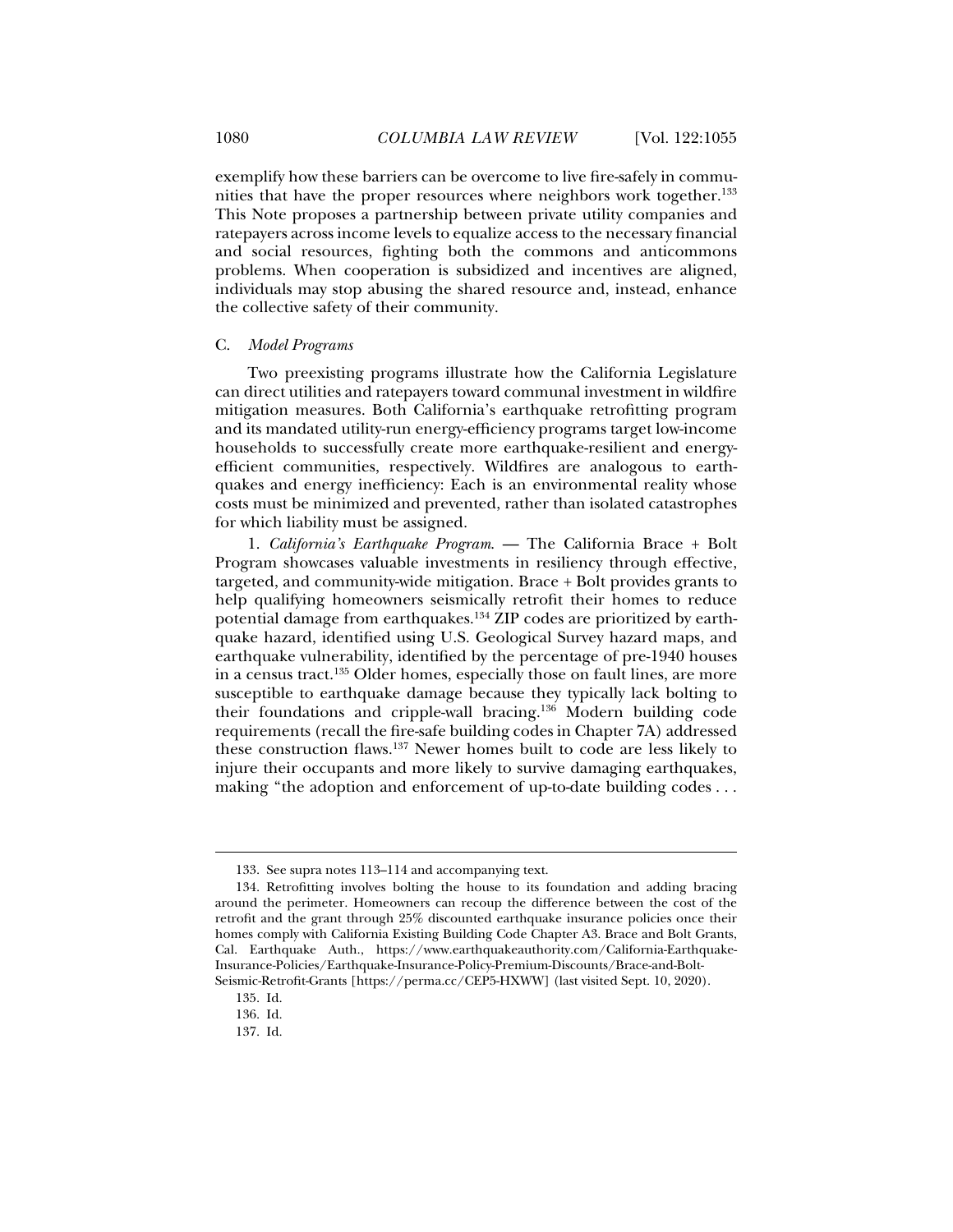[the most] important factor in reducing a community's risk."138 Further, it is more cost effective to proactively retrofit a home than to rebuild from the rubble. After a 6.0-magnitude earthquake in Napa, restoring homes to their foundations cost homeowners up to \$300,000.139 A standard seismic retrofit, on the other hand, costs around \$5,000.140 Californians live under the constant threat of a severe earthquake, so retrofitting provides homeowners with increased security against financial and physical displacement following a disaster. $141$ 

The Brace + Bolt program has been largely successful at creating more earthquake-resilient communities because it identified and prioritized the most vulnerable homes. In earthquake-mitigation efforts, as in wildfiremitigation efforts, neighbors' decisions impact one another—"[t]he more houses a neighborhood has that have been retrofitted, the fewer condemned buildings will blight the neighborhood after a catastrophic earthquake and the faster life can return to normal."<sup>142</sup> Applying these lessons to wildfire mitigation, particularly vulnerable homes within highwildfire-risk communities must be brought into compliance with Chapter 7A to realize the community-wide returns on investment in wildfiremitigation efforts and to provide homeowners with a measure of safety and security.

Brace + Bolt is financed by the California Earthquake Authority's Loss Mitigation Fund, which itself is funded by private investors, policyholder premiums, and the Federal Emergency Management Agency (FEMA) Hazard Mitigation Grant Program.143 Because policyholder premiums

j

 141. Benefits of Seismic Upgrades: Is Earthquake Retrofitting Worth It in CA?, Cal. Earthquake Auth. (Feb. 25, 2020), https://www.earthquakeauthority.com/Blog/2020/ Benefits-Seismic-Upgrades-Why-Retrofit-Your-Home [https://perma.cc/KV9B-2MTF] (noting a 99% probability that California will suffer a severe earthquake in the next thirty years).

 142. Press Release, Cal. Dep't of Ins., Registration Opens for \$3,000 Seismic Retrofit Grants (Jan. 23, 2018), http://www.insurance.ca.gov/0400-news/0100-press-releases/2018/ release009-18.cfm [https://perma.cc/B88T-AZK2] (internal quotation marks omitted) (quoting State Assemblymember Adrin Nazarian).

 <sup>138.</sup> FEMA, The Importance of Building Codes in Earthquake-Prone Communities 3, https://www.fema.gov/sites/default/files/2020-07/fema\_earthquakes\_the-importance-ofbuilding-codes-in-earthquake-prone-communities-fact-sheet\_20160719.pdf [https://perma.cc/ QDF4-FEPF] (last visited Sept. 15, 2020).

 <sup>139.</sup> Id.

 <sup>140.</sup> Madalyn Amato, The State Is Offering Cash for Earthquake Retrofits. Here's How to Apply, L.A. Times (Oct. 28, 2021), https://www.latimes.com/california/story/2021-10- 28/california-homeowners-can-get-cash-for-seismic-retrofits-heres-how (on file with the *Columbia Law Review*) (last updated Oct. 29, 2021).

 <sup>143.</sup> See Janiele Maffei, Providing Residential Earthquake Insurance and Mitigation Programs to the State of California, STRUCTURE Mag. (July 2019), https://www.structuremag.org/?p=14706 [https://perma.cc/92J5-UGCJ]; see FAQs, Earthquake Brace + Bolt, https://www.earthquakebracebolt.com/FAQ [https://perma.cc/ T2YD-C2TJ] (last visited Sept. 10, 2020); Our Financial Strength, Cal. Earthquake Auth., https://www.earthquakeauthority.com/About-CEA/Financials/CEA-Financial-Strength [https://perma.cc/9EGT-GBQY] (last visited Apr. 17, 2022).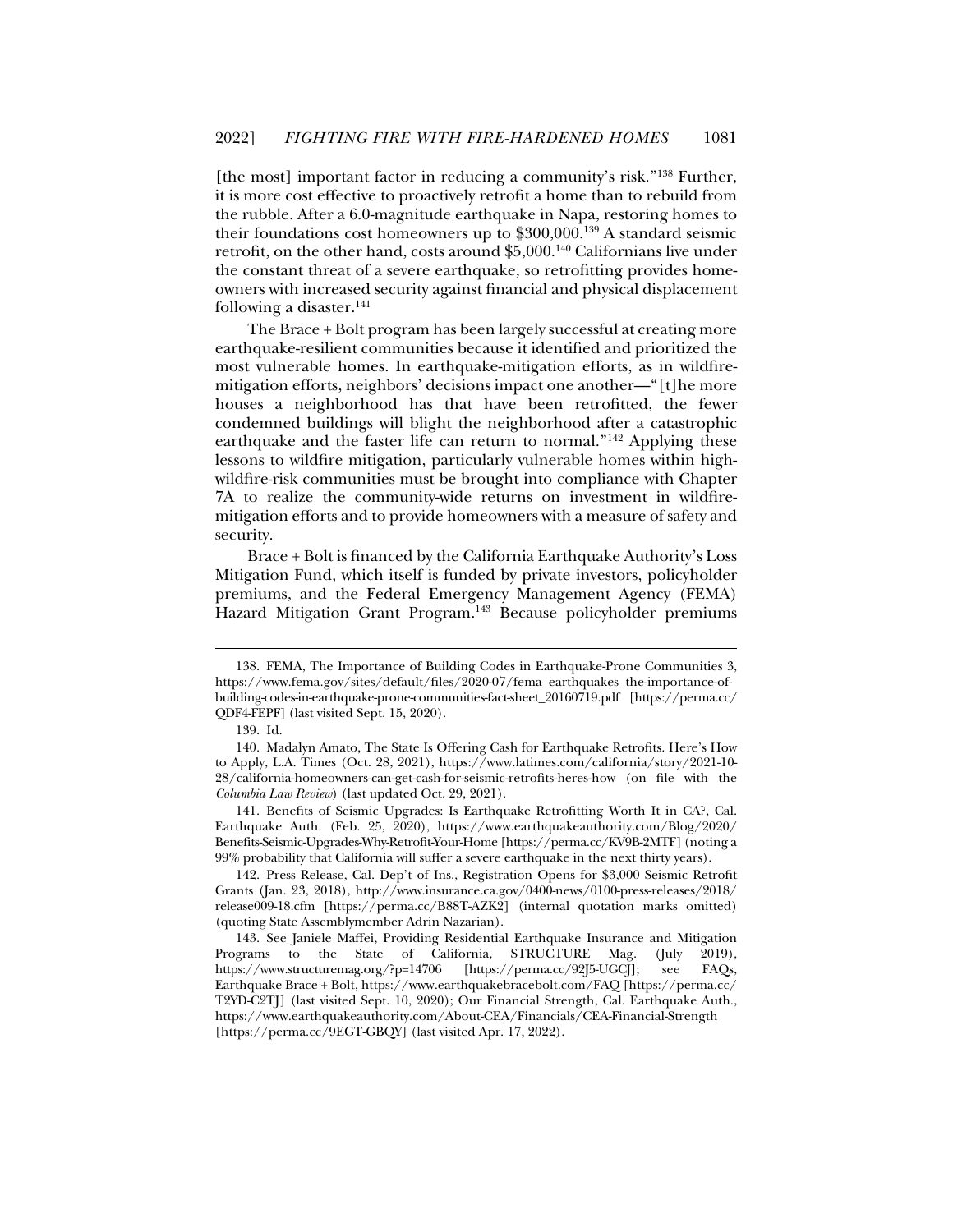throughout the state are used to subsidize retrofitting grants, each insured household effectively funds the earthquake-resiliency efforts of its neighbors. The homes at highest risk cannot bear the full cost of mitigation but, if mitigation efforts are not funded, then individuals, communities, and the entire state will suffer further. Thus, disbursal of the costs to retrofit vulnerable homes to the entire pool of insured households is an equitable way to reduce damage from natural disasters, and a similar framework should be adopted in the wildfire context.

2. *Utility Energy Efficiency Programs*. — Similar parallels can be drawn between wildfire-mitigation and energy-efficiency programs. California requires that utilities reduce the overall cost of electricity, including both financial and environmental costs, by providing energy efficiency programs to low-income customers.144 The California Alternate Rates for Energy (CARE) program provides discounted energy rates to incomequalified households,<sup>145</sup> while the Energy Savings Assistance (ESA) program installs weatherization and energy-efficiency measures in ratepayers' homes and provides minor repairs that reduce electricity waste.<sup>146</sup> When the CPUC finds a "significant need" for energy efficiency in a particular service area, the responsible utility must offer and perform these improvements at no cost to the homeowner.<sup>147</sup> To prevent the overall cost from being "borne solely by any single class of customer," ratepayers statewide fund the program through monthly statutory public-purpose program surcharges on electricity bills (similar to the \$2.50 Wildfire Fund charge).148 This distributes energy-efficiency costs across every electricity user in the state to ensure the inclusion of low-income homes.

 <sup>144.</sup> Households with annual incomes that are 200% or less than the federal poverty guideline qualify for these programs. Guidelines for Low-Income Energy Efficiency Programs, Am. Council for an Energy-Efficient Econ., https://database.aceee.org/state/ guidelines-low-income-programs [https://perma.cc/HQ7W-EU88] (last visited Oct. 15, 2020).

 <sup>145.</sup> CARE reduces monthly electrical bills by 30% to 35%. 1 Gomathi Sadhasivan & Steven Chang, Op. Dynamics, 2019 California Low-Income Needs Assessment: Summary of Key Findings 13 (2019) (on file with the *Columbia Law Review*).

 <sup>146.</sup> ESA's measures include, inter alia, attic insulation, energy-efficient appliances, weatherstripping, and door repairs. Cal. Pub. Util. Code  $\S 2790(b)(1)$  (2022). The goals of the programs are to "reduce energy consumption, resulting in bill savings, while also increasing the health, comfort, and/or safety of the household." Cal. Pub. Utils. Comm'n, CPUC Low Income Energy Programs: Energy Savings Assistance Program Fact Sheet 2 (2017) (on file with the *Columbia Law Review*).

 <sup>147.</sup> Cal. Pub. Util. Code § 2790(a); see also Cal. Pub. Utils. Comm'n, California Standard Practice Manual: Economic Analysis of Demand-Side Programs and Projects 4 (2001), https://www.cpuc.ca.gov/uploadedFiles/CPUC\_Public\_Website/Content/Utilities\_ and\_Industries/Energy\_-\_Electricity\_and\_Natural\_Gas/CPUC\_STANDARD\_PRACTICE\_ MANUAL.pdf [https://perma.cc/Y483-XN33].

 <sup>148.</sup> Cal. Pub. Util. Code § 739.1(a) (2014). Ratepayers participating in the programs are not charged. Id.; see also Cal. Pub. Util. Code § 900 (2001) (noting that the CPUC determines the most efficient, cost-effective ways to consistently provide CARE and ESA by considering "efforts to reach the targeted population and the types of discounts and services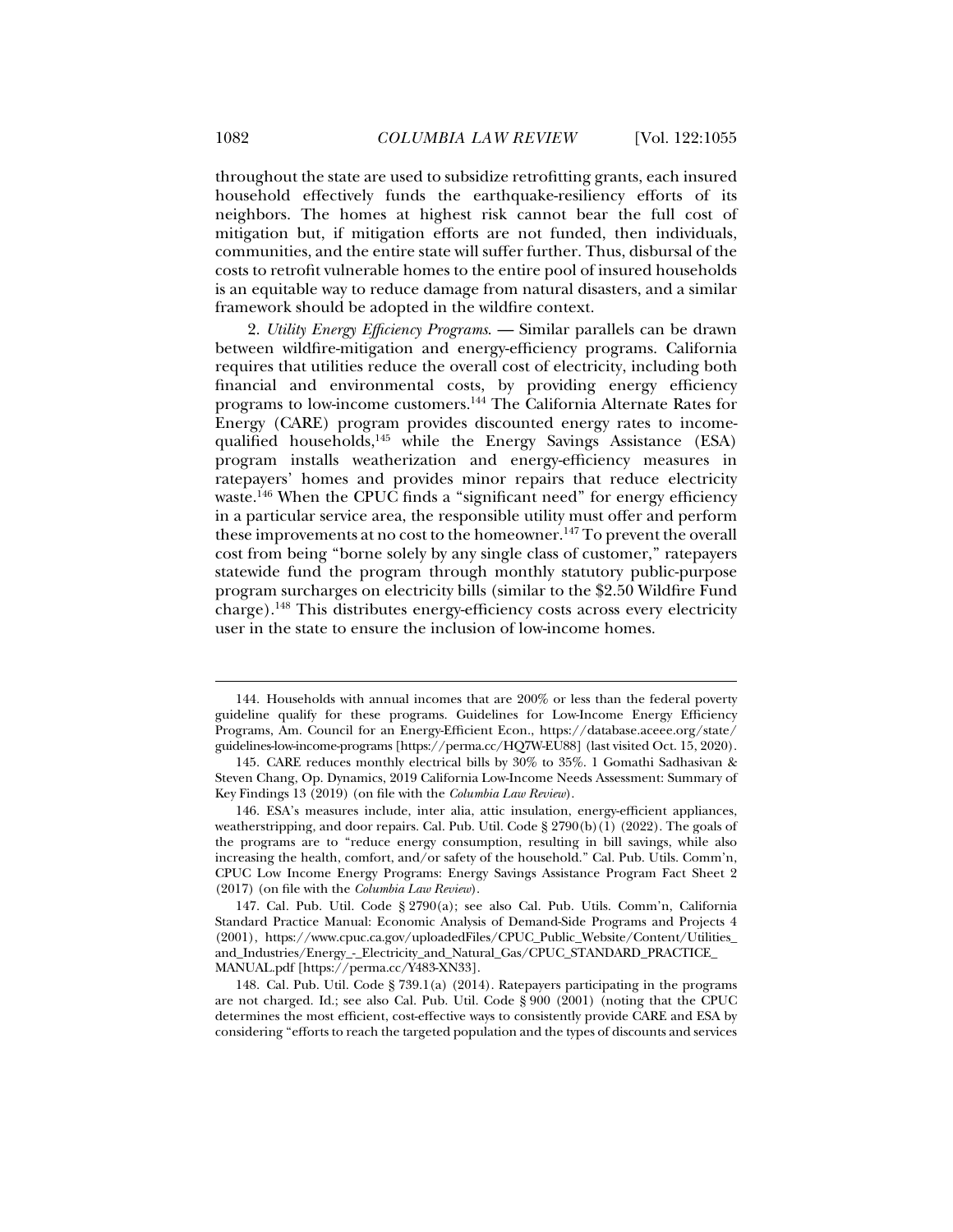Both CARE and ESA have found success. Each dollar invested in energy-efficiency programs resulted in \$1.04 of cost savings.<sup>149</sup> The 1.4 million CARE enrollees constitute 90% of PG&E's eligible customers, and PG&E's ESA provided free energy-efficiency improvements to 85,168 homes in 2018 alone.<sup>150</sup> Requiring these investments in the neediest communities maximizes their impacts. Increased energy efficiency benefits everyone as an important tool in the fight against climate change. In the same way, requiring utilities to invest in wildfire resiliency within the homes of their most vulnerable ratepayers holds the power to reduce the severity of future fires throughout the surrounding communities.

Building on the CPUC's commitment to support low-income households, this Note proposes a partnership informed by earthquake retrofitting and energy-efficiency programs that will lower the overall cost of wildfires through proactive investments in residential wildfiremitigation efforts.

# III. STATUTORY UTILITY–RATEPAYER PARTNERSHIP

This Note proposes a legislative fix for a missed opportunity in California wildfire law. AB-1054 purports to allocate the costs of wildfires more fairly, especially regarding electric utilities. However, AB-1054 fails to prevent these already astronomically high costs from rising further. Wildfire prevention and mitigation efforts in the homes of the WUI's residents hold the key to preventing more severe and expensive wildfires in the future. In its current form, AB-1054 only allocates liabilities after the fact and ignores the cost of these critical residential-mitigation efforts. This Part recommends an amendment to AB-1054 that would establish and finance a utility-run residential fire-mitigation program, delineating the obligations of utilities and the involvement of ratepayers. Next, this Part shows how the CPUC's existing policies support this recommendation. It concludes by addressing potential counterarguments to this proposal, including the exacerbation of a moral hazard and the need for potentially untenable levels of individual responsibility.

that should be provided by each utility"); Cal. Pub. Util. Code § 381 (2006) (establishing the authority to collect public purpose surcharge as a nonbypassable rate component).

 <sup>149.</sup> Cal. Pub. Utils. Comm'n, Regulating Energy Efficiency: A Primer on the CPUC's Energy Efficiency Programs 7 (2016), https://www.cpuc.ca.gov/uploadedFiles/CPUC\_ Public\_Website/Content/News\_Room/Fact\_Sheets/English/Regulating%20Energy%20 Efficiency%200216.pdf [https://perma.cc/XW9Z-NT79].

 <sup>150.</sup> PG&E, Energy Savings Assistance Program and California Alternate Rates for Energy Program: Amended 2018 Annual Report 3–4 (2019), http://liob.cpuc.ca.gov/ Monthly%20Report/PGE%202019%20(PY2018)%20ESA%20CARE%20Amended%20 Annual%20Report.pdf [https://perma.cc/G6XS-434U].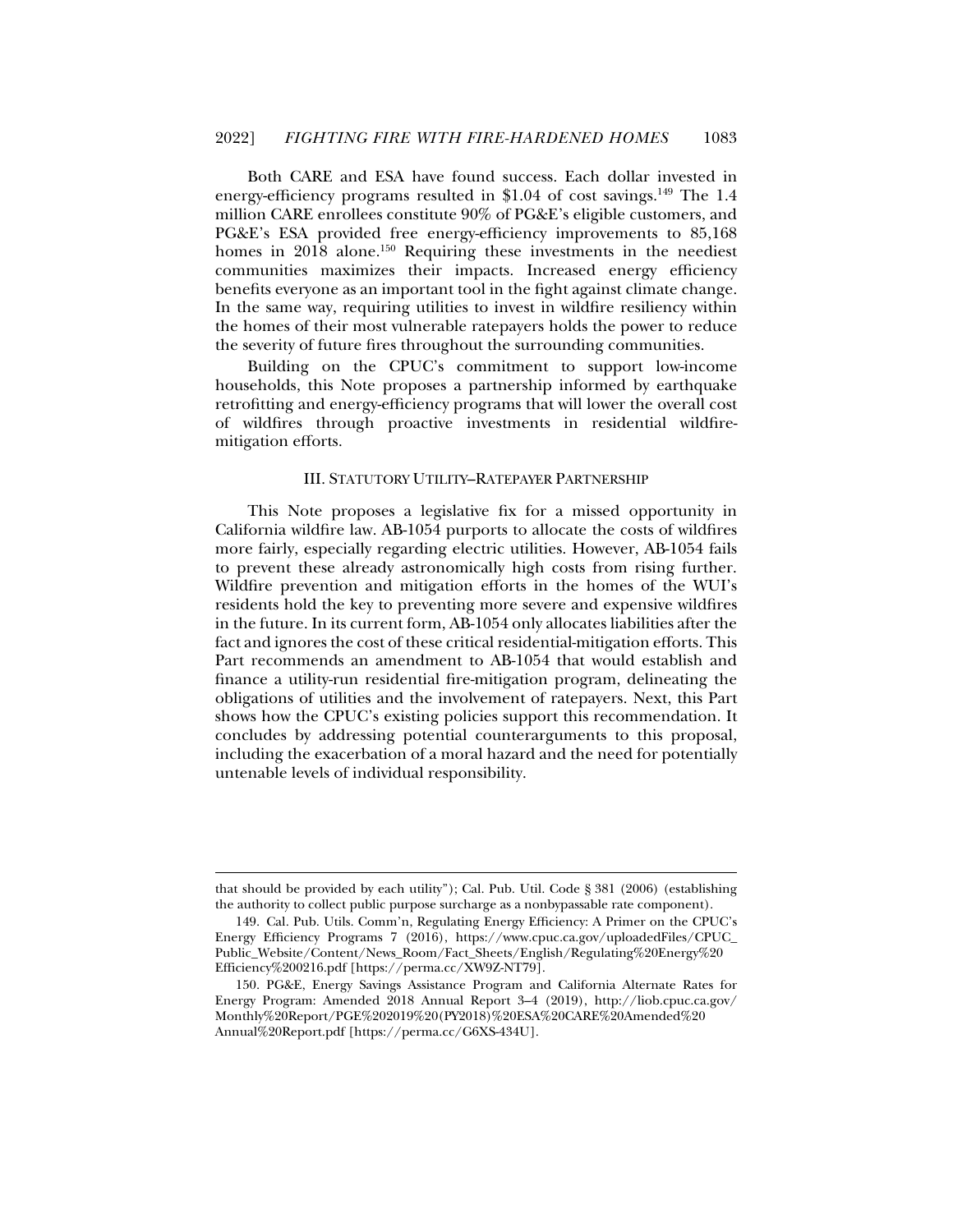#### A. *Structure of the Statute*

AB-1054 should be expanded through a public utilities code amendment, similar to the adoption of CARE and ESA,151 to require that utilities organize and implement a low-income residential fire-mitigation program. Currently, California's electric utilities are in disarray as the state seeks to allocate liability for past fires. Focused on remaining viable, the electric utilities lack incentives to invest in the residential mitigation efforts required for sustainable life in the WUI under the specter of massive climate-change-induced wildfires. Yet, these same utilities benefit from the protection of the Wildfire Liability Fund. California's legislature should realign the incentives for utilities by requiring them to protect the homes of their most vulnerable ratepayers in order to access the Wildfire Liability Fund.

An effective statute would identify the homes with the greatest risk of amplifying the magnitude of wildfires and the homeowners least able to afford mitigation measures on their own. Then, the statute should require the utilities to invest in these problematic homes to bring them in compliance with Chapter 7A of California's building code in order to create communities throughout the WUI that are more resilient against wildfires. Because utilities have existing relationships with ratepayers throughout the state and possess experience in implementing wildfiremitigation measures, they occupy the optimal position to effectuate the necessary changes. As outlined in the following sections, the statute should be financed by proportional contributions of utilities and a public-purpose program surcharge on ratepayers, require that utilities offer firemitigation measures to be installed in ratepayers' homes, and select ratepayers based on both fire vulnerability and economic need.

1. *Financing Strategy*. — Proportional contributions from electric utilities and a surcharge on ratepayers' monthly electricity bills finance AB-1054. To fund the proposed addition of a utility-run residential firemitigation program, the existing monthly surcharge should be reimaged and increased as a "public-purpose surcharge" paid by homeowners statewide. Meanwhile, electric utilities should no longer evade responsibility with a "safety certification." Under the proposed program, electric utilities would be required to make investments to mitigate wildfires in the homes of their ratepayers, rather than only improving their own assets and electrical lines, in order to benefit from AB-1054's liabilityallocation scheme. In this way, the cost of preparing for wildfires to reduce overall losses would be borne equitably by both the electric utilities and ratepayers across California.

While it may seem unfair to force residents in low-fire-risk areas to contribute to mitigation efforts, the electric utilities and residents of the

 <sup>151.</sup> Cal. Pub. Util. Code § 739.1 (2014); Cal. Pub. Util. Code § 2790 (2022).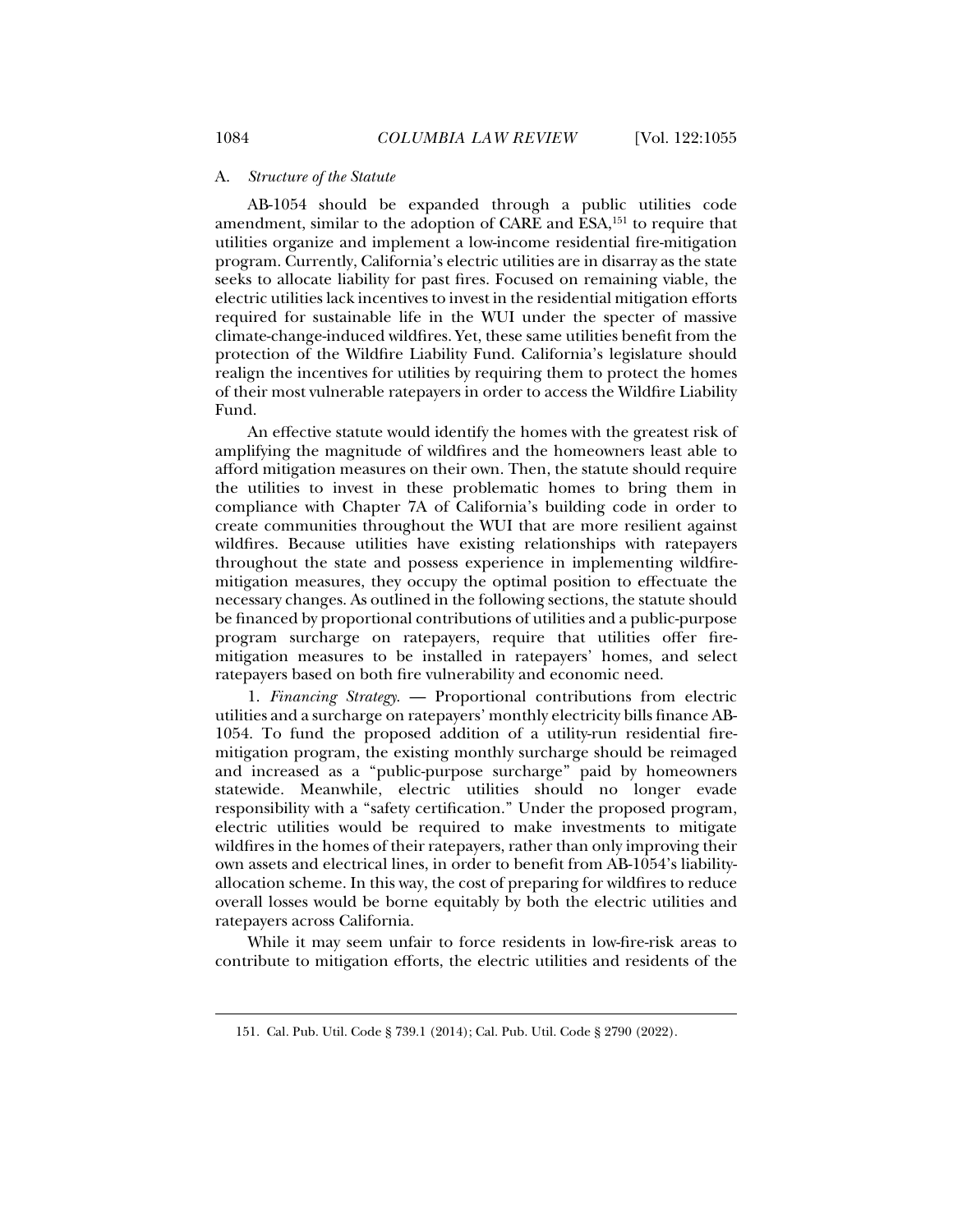WUI are unable to finance these investments on their own. Since mitigation investments reduce the severity and duration of wildfires, everyone in California will ultimately derive a benefit from these efforts and the preservation of their "commons." To collect a public-purpose program surcharge from ratepayers, the CPUC must only establish that the cost of the surcharge is outweighed by the benefits of residential preventive and mitigation efforts. For instance, the CPUC found the Wildfire Fund ratepayer charge to be "in the public interest as it supports the overall framework for managing future wildfire claims established by AB 1054" and it benefits ratepayers in an amount greater than the cost.152 The CPUC determined that the projected statewide increases to electricity rates resulting from massive utility liability following future catastrophic fires absent AB-1054 far outweighed the marginal cost of the surcharge.153 Given that utilities will continue to spark wildfires and that the damages from these wildfires have reached the point of uninsurability, the CPUC would meet the statutory burden of "just and reasonable" in applying a public-purpose program surcharge for the residential mitigation program.154 Just as with ESA and CARE, the CPUC should apply this surcharge to support mitigation efforts for low-income households, thereby reducing the overall impact of climate change on the state of California.

Almost two decades ago, California set energy goals to fight climate change requiring that utilities make energy efficiency their top priority.155 In what was then referred to as a "big bold energy goal," the CPUC aimed to provide all ESA-eligible customers the opportunity to implement the full spectrum of energy-efficiency measures in their households by 2020.<sup>156</sup> The CPUC pursued this goal by exercising its statutory authority to collect

 <sup>152.</sup> Cal. Pub. Utils. Comm'n, Decision Approving Imposition of a Non-Bypassable Charge to Support California's Wildfire Fund and Adopting Rate Agreement Between the California Department of Water Resources and the California Public Utilities Commission, Rulemaking 19-07-017, at 59 (2019), https://docs.cpuc.ca.gov/PublishedDocs/Efile/G000/ M314/K275/314275696.PDF [https://perma.cc/T3Q8-83G2].

 <sup>153.</sup> The CPUC also considered the Legislature's public policy findings regarding the state's pursuit of "investment in safe, clean, and reliable power for California at a reasonable cost to ratepayers." Id. at 34, 55–56.

 <sup>154.</sup> Cal. Pub. Util. Code § 451 (2018) ("All charges demanded or received by any public utility, or by any two or more public utilities, for any product or commodity furnished or to be furnished or any service rendered or to be rendered shall be just and reasonable.").

 <sup>155.</sup> See Lara Ettenson & Christa Heavey, Nat. Res. Def. Council & Env't Entrepreneurs, California's Golden Energy Efficiency Opportunity: Ramping Up Success to Save Billions and Meet Climate Goals 5 (Pat Remick ed., 2015), https://www.nrdc.org/sites/default/ files/ca-energy-efficiency-opportunity-report.pdf [https://perma.cc/A7WP-BBVL].

 <sup>156.</sup> See S. Cal. Edison, Energy Savings Assistance (ESA) Program Plan and Budget Proposal for the 2015–2017 Program Cycle 1, 3 (2014), http://www3.sce.com/sscc/law/ dis/dbattach5e.nsf/0/9B692357E90E2E7488257D950003A8E3/\$FILE/A.14-11-XXX\_2015- 2017%20ESA-CARE%20App%20-%20SCE-02%20Testimony.pdf [https://perma.cc/3B8S-ZYXK].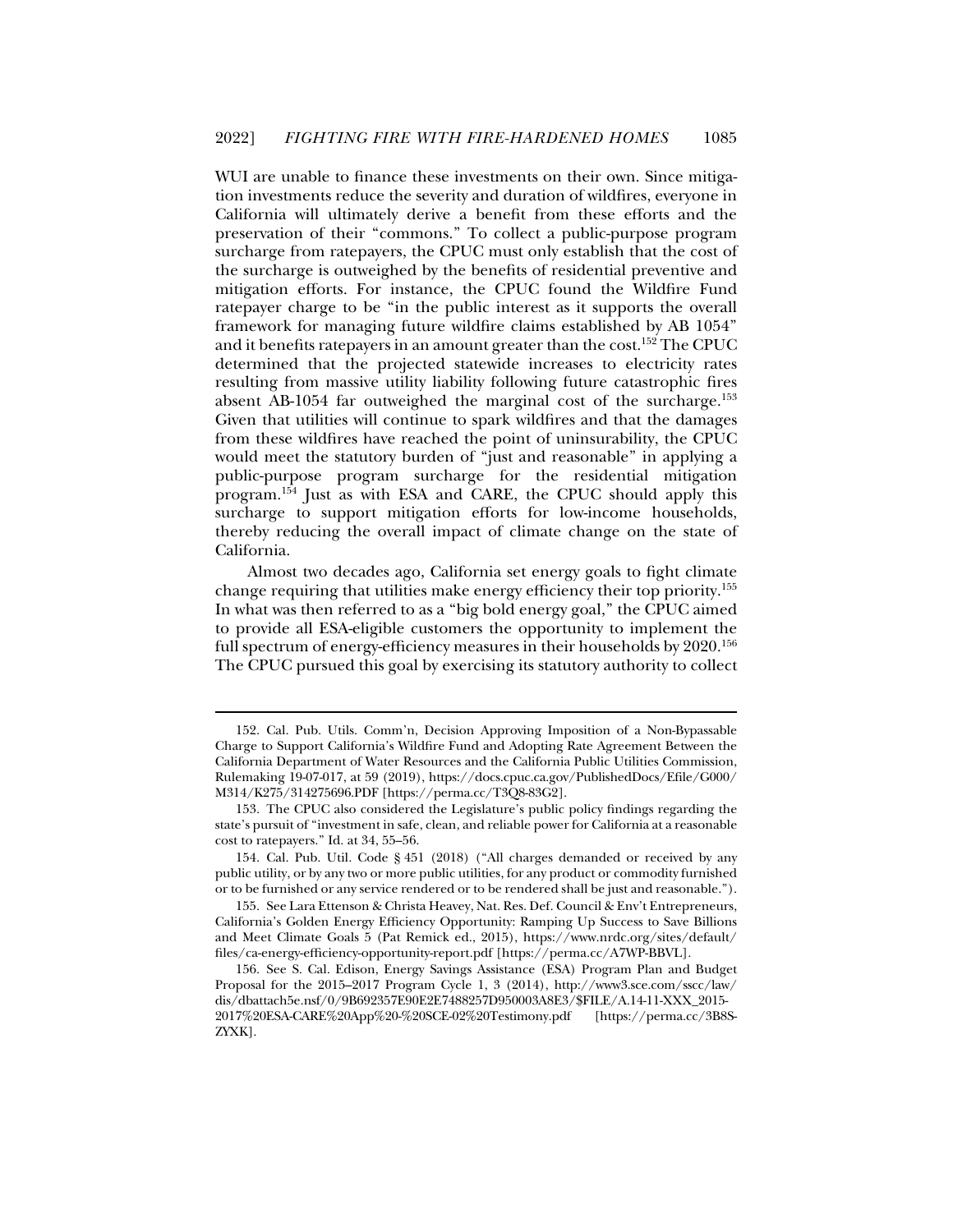public-purpose program surcharges from nonparticipating ratepayers.157 For their part, the utilities successfully educated ratepayers, produced financial savings, and created energy efficiencies throughout the state.158

California is now in a similar position regarding wildfires as climate change has magnified the consequences of wildfires throughout the state. Governor Newsom has set wildfires—and ensuring that the costs of climate change do not fall on those least able to afford it—at the top of the state's priorities.159 Accordingly, the state must treat the fight against wildfires like it did the fight against energy inefficiency. More broadly, to fight climate change effectively, Californians must grapple with all of its ramifications. Ignoring an inequitable framework for dealing with wildfires undermines the entire fight for environmental justice. Instead of funding wildfirerelated legislation through backdoor charges and half-measures, AB-1054 should implement a clear public-purpose program surcharge that recognizes the level of investment necessary to achieve equity in the battle against wildfires.

2. *Utilities' Role*. — Utility wildfire mitigation should be statutorily required not just within the electricity grid but also inside the homes of ratepayers. Utilities are in the optimal position to invest in residential mitigation efforts as they have existing, dedicated wildfire-mitigation committees and years of trial and error in attempting to reduce fire risk in their electrical infrastructure.160 Further, residential mitigation efforts are parallel to the mitigation practices that utilities already perform, including vegetation management, ignition reduction in high-risk areas, and use of fire-resistant materials to harden systems.161 The utilities should install the improvements necessary to bring a home into compliance with Chapter 7A through an auditing process similar to the utilities' determination of

 <sup>157.</sup> Cal. Pub. Util. Code § 381 (2019).

 <sup>158.</sup> See Strike Force, supra note 47, at 24 ("The state has had success with programs that align the incentives of utilities and consumers in using less energy, including programs providing financial incentives or rebates, incorporating efficiency requirements in various codes and standards, and providing education and technical assistance.").

 <sup>159.</sup> See Off. of Governor Gavin Newsom, Governor Newsom Delivers State of the State Address, CA.gov (Feb. 12, 2019), https://www.gov.ca.gov/2019/02/12/state-of-the-stateaddress [https://perma.cc/YFR3-JGBE] ("We will seek justice for fire victims, fairness for employees, and protection for ratepayers. We will continue to invest in safety, and we will never waver on achieving the nation's most ambitious clean energy goals.").

 <sup>160.</sup> See Cal. Pub. Utils. Comm'n & BCG, Reducing Utility-Related Wildfire Risk: Utility Wildfire Mitigation Strategy and Roadmap for the Wildfire Safety Division 17–18 (2020), https://energysafety.ca.gov/wp-content/uploads/docs/strategic-roadmap/final\_report\_ wildfiremitigationstrategy\_wsd.pdf [https://perma.cc/6YR5-DQUB].

 <sup>161.</sup> PG&E's wildfire-mitigation-plan priorities include: (1) vegetation management and enhanced inspections, (2) wildfire response, (3) system hardening, (4) situational monitoring, (5) operational practices such as de-energization, and (6) technology research and development; while SCE focuses on: (1) ignition reduction in high-risk areas, (2) fire suppression, (3) system hardening, and (4) communication. See Strike Force, supra note 47, at 51.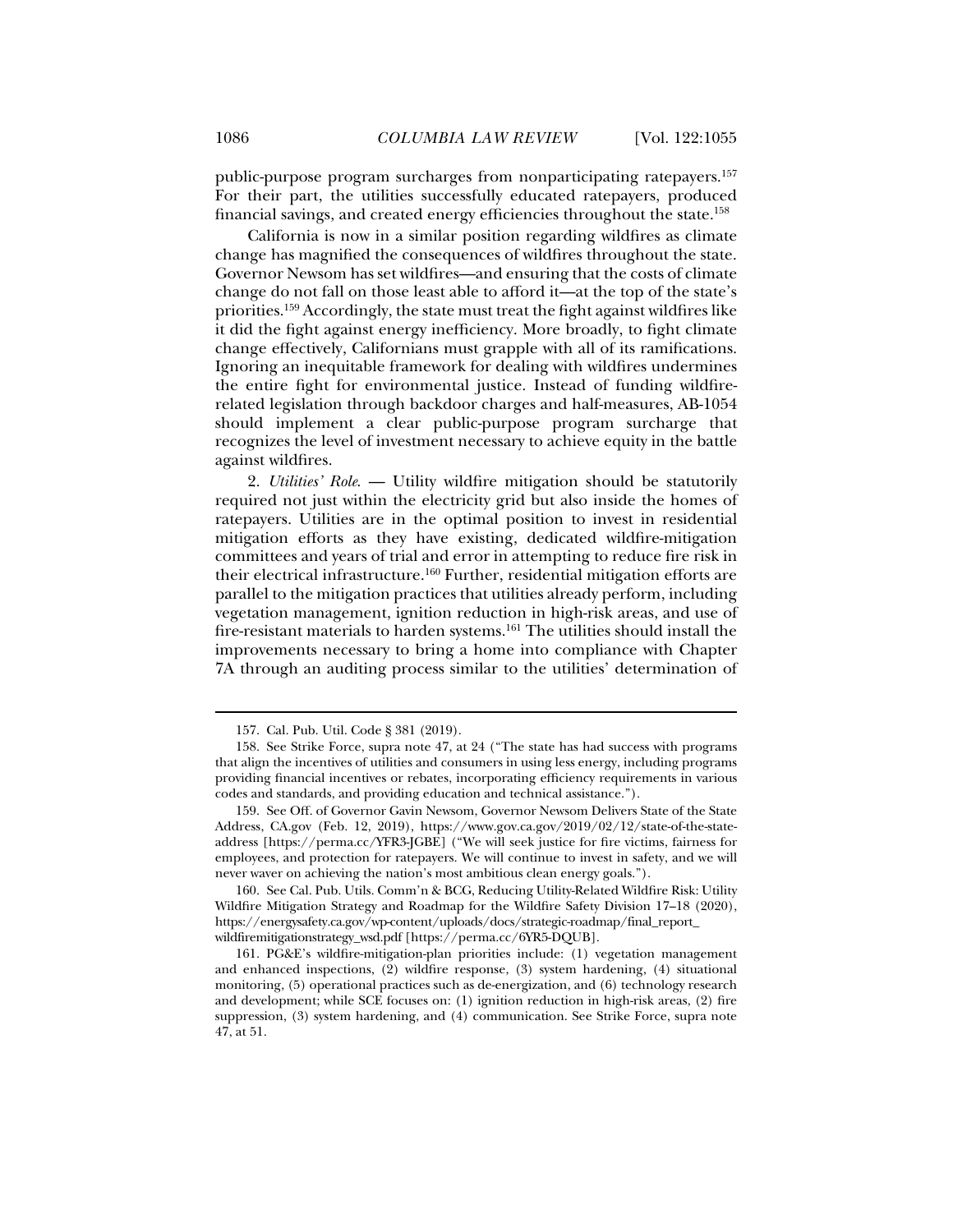which in-home weatherization services to provide through ESA.162 Additionally, the fire-mitigation auditing process should be unified with existing evaluations of home needs for other utility-improvement programs, such as ESA, saving both time and money. Conducting a single comprehensive audit for various environmental hazards would provide greater efficiency and prevent the occurrence of conflicting or redundant measures since "[t]he most cost-effective time to improve efficiency or electrify existing buildings is at the time of renovation and/or equipment replacements/upgrades, when work is already being done."163

Fire-mitigation measures implemented by the utilities should focus on roofs, exterior vulnerabilities, and defensible space.<sup>164</sup> Roofs present particular dangers due to exposure to wind-blown embers and accumulation of flammable debris. Retrofitting a home's roof with fireresistant materials is therefore one of the most cost-effective and important actions.165 Modifications to flammable exterior walls, doors, and windows are more difficult because replacements with wildfire-resistant materials can cost over \$40,000, depending on the home's features.166 Accordingly, improvements must adapt to the needs of the "whole house" as it stands within its community.167 For instance, homes are at higher risk when backed up against a hill or very close to another home, so siding replacement should be prioritized when a home poses a hazard to its

 <sup>162.</sup> ESA utilizes a "whole house" approach to determine the needs and opportunities for a particular household to receive free home weatherization, energy-efficient appliances, and energy education services. A home is considered "treated" once it is income qualified, assessed, and has received three electric, gas, or combination measures along with in-home energy education. See S. Cal. Edison, supra note 156, at 14.

 <sup>163.</sup> Sustainable Dev. Sols. Network, America's Zero Carbon Action Plan 245 (2020), https://irp-cdn.multiscreensite.com/6f2c9f57/files/uploaded/zero-carbon-action-plan.pdf [https://perma.cc/JCL3-93AN]. This logic should be applied to building code requirements at other stages of home construction as well. For instance, when a building undergoes a major renovation, it should be required to upgrade to the fire-safe standards and applicable codes at the same time. Id. Wildfire-resiliency efforts confer benefits to individual households, communities, and the environment as well as to the economy. Investment into "[s]uch a program stimulates demand for trained professionals and high performance products and helps advance the state of knowledge in the industry by providing experience to the design and construction communities and creating examples and data." Id. at 251.

 <sup>164.</sup> For roofs: Install a fire-rated covering, cover vents with screenings, and install bird stops. Headwaters Econ., supra note 24, at 28–29. For exterior walls: Ensure a six-inch noncombustible zone at the base of the wall, install multi-pane, tempered glass windows, and use ignition-resistant siding. Id. at 34. For landscaping: create defensible space surrounding the home, and create a near-home noncombustible zone within five feet. Id. at 45.

 <sup>165.</sup> Id. at 27–28, 31. Fire-safe roofs should be required in all construction. In addition to providing greater safety from wildfires, roof retrofits (making the roof better insulated and ventilated) can improve a home's energy efficiency for heating and cooling. See id. at 31.

 <sup>166.</sup> Id. at 34–36.

 <sup>167.</sup> See supra note 162 and accompanying text.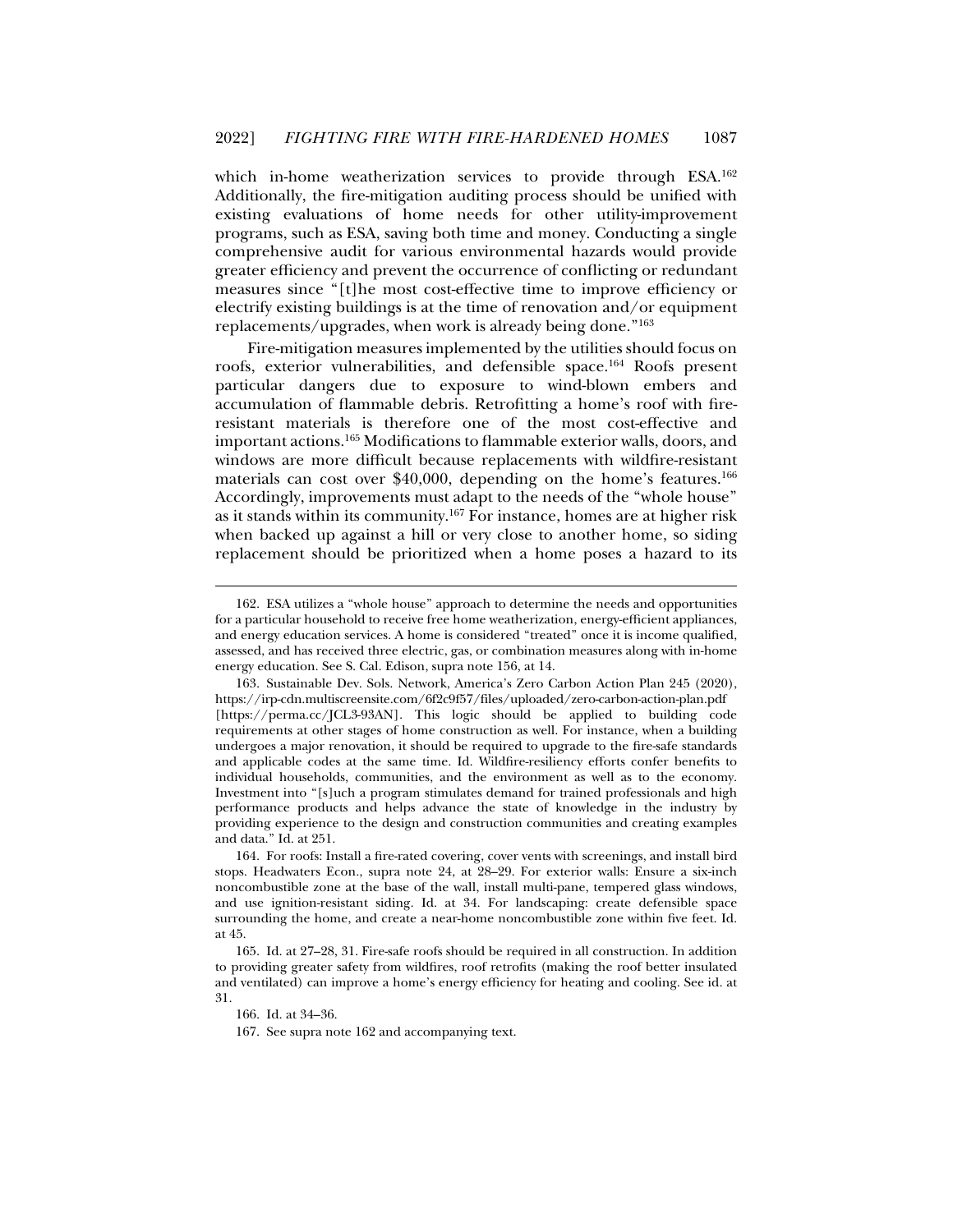occupants and neighbors.168 Finally, the creation of defensible space around a home through vegetation management is essential to reduce the chances that a fire burns up to a home's base.169 Together, these measures would bring the typical vulnerable home in compliance with Chapter 7A.170

Incorporating these requirements into a California Public Utilities Code amendment would result in significant overall savings for all Californians. Quantifiable savings come in the form of reduced damages from a fire that must be borne by the utilities, the state, and its residents. $171$ The value of protecting vulnerable families and homes from displacement and destruction cannot be overstated.

3. *Ratepayer Selection*. — The ratepayers who benefit from the proposed utility-run program should be selected based on location (in a parallel to the earthquake grants)<sup>172</sup> and income (similar to the utility energy-efficiency programs).<sup>173</sup> Fire-hazard severity zone maps, created both by the CPUC and CAL FIRE, identify the varying degrees of wildfire hazards throughout different parts of California. The degree of wildfire hazard is based on factors such as fuel, slope, and fire weather, which are the physical conditions that contribute to the likelihood that an area will burn.174 The zone maps also identify areas where wildfire damage can be limited through mitigation efforts.<sup>175</sup> Under the proposed program, a utility would first identify the highest-risk ZIP codes in its service areas. Then, within those ZIP codes, the lowest-income households and pre-

 171. See Headwaters Econ., supra note 24, at 7 (observing that federal fire-suppression expenditures cost taxpayers an average of \$3.7 billion per year, and beyond wildfiresuppression costs, communities bear long-term damages, including lost business and tax revenue, physical and mental health effects, watershed rehabilitation, property infrastructure repairs, and loss of human life).

172. See supra section II.C.1.

 173. See supra section II.C.2. The income-level cutoff should feature a gradated approach: All homes in high-risk areas should be able to receive a fire-safety audit to identify their risk areas, middle-income homes should receive an audit and a partial subsidy of mitigation measures, and low-income homes should receive an audit and the full cost of mitigation measures.

 174. FHSZ Viewer, CAL FIRE, https://gis.data.ca.gov/datasets/ 789d5286736248f69c4515c04f58f414 [https://perma.cc/T28Y-LSHR] (last visited Oct. 17, 2020); see also Cal. Pub. Utils. Comm'n, CPUC Fire-Threat Map, http://ftp.cpuc.ca.gov/safety/fire-threat\_map/2021/CPUC%20Fire%20Threat%20Map\_ v.3\_08.19.2021.Letter%20Size.pdf [https://perma.cc/2C95-KEPV] [hereinafter Cal. Pub. Utils. Comm'n, CPUC Map] (last updated Aug. 19, 2021) (depicting areas where enhanced fire safety regulations will apply).

 175. Cal. State Geoportal, supra note 174; Cal. Pub. Utils. Comm'n, CPUC Map, supra note 174.

 <sup>168.</sup> Headwaters Econ., supra note 24, at 36.

 <sup>169.</sup> See id. at 45 (noting the importance of designating a "near-home" zone with a fivefoot radius where all combustible materials are removed to minimize ignition opportunities).

 <sup>170.</sup> See supra notes 23–25 and accompanying text (discussing Chapter 7A requirements).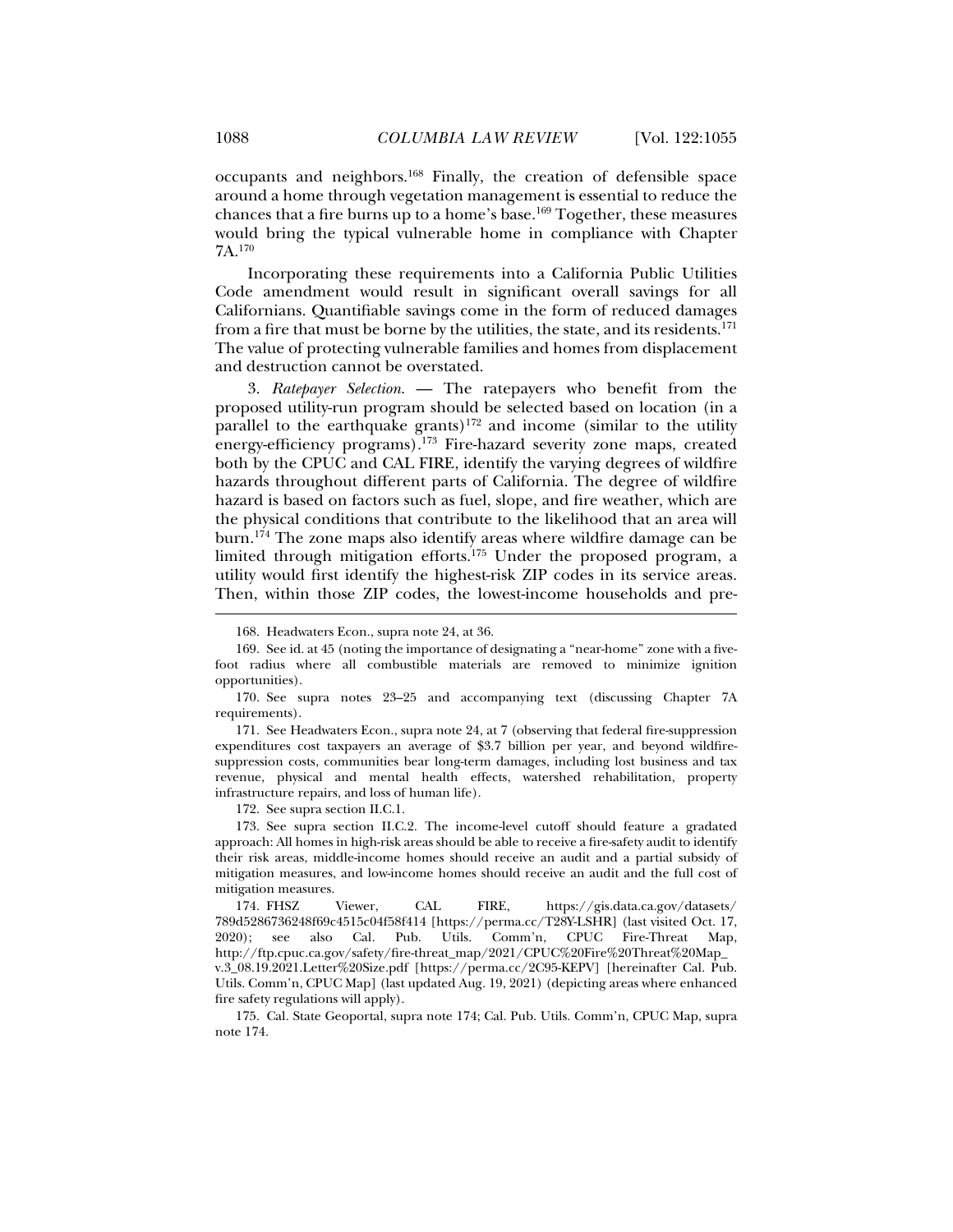building-code homes would be selected. Although all homes in high-firerisk areas should be able to receive a fire-safety audit to identify vulnerabilities, subsidization of the measures recommended in the audit would be limited to the selected homes. The utilities can leverage existing participation in ESA and CARE by households in their service area to build on prior interactions and streamline the selection process.<sup>176</sup>

In contrast, ESA and CARE cover all customers below a certain income level. In the context of a wildfire-mitigation program, this targeting strategy is prohibitively expensive and not practical. An effective targeting strategy for wildfire mitigation must appropriately focus on the most vulnerable areas *and* maximize community-wide mitigation, leading to the most efficient allocation of scarce resources. For its part, Brace + Bolt targets only the areas of highest earthquake risk and vulnerability without regard to household income. Again, in the wildfire-mitigation context, this would waste limited resources on higher-income households, which can better afford mitigation measures and are more easily able to recover following a fire. The proposed program must therefore consider both income level and fire risk to ensure that funding is put toward its value-maximizing use.

By implementing fire-mitigation improvements for ratepayers in this manner, the utilities can create wildfire-resilient communities in poorer areas throughout the state, akin to the "Firewise" communities in wealthier areas, and combat the tragedy of the commons. These communities, in turn, would be characterized by households who trust their electricity provider, are educated about how they can reduce fire risk, and ultimately present a lower danger of damages from inevitable utilitysparked fires.

#### B. *Support for a Utility–Ratepayer Partnership*

An expenditure of public, ratepayer, and utility funds is likely to be met with resistance. Californians may decry the surcharge and its imposition of retrofitting costs on residents outside the WUI. Utilities may resist additional obligations during a time of already heightened public scrutiny. However, California's wildfire crisis requires "big, bold" action just as the energy crisis did two decades ago.177 This section explains the practical support a utility-run residential fire-mitigation program finds in the CPUC's commitment to low-income households.

1. *CPUC's Commitment to Low-Income Customers*. — The CPUC is committed to ensuring that essential utility services remain affordable and

 <sup>176.</sup> For example, Southern California Edison's ESA participation strategy includes brand identity, targeted data-driven local efforts, and formal marketing efforts to make sure that underrepresented customer groups enroll and have a positive experience. S. Cal. Edison, supra note 156, at 45. The existing framework provides an opportunity to integrate a fire-mitigation program seamlessly. See infra notes 194–197 and accompanying text.

 <sup>177.</sup> See supra notes 155–158 and accompanying text.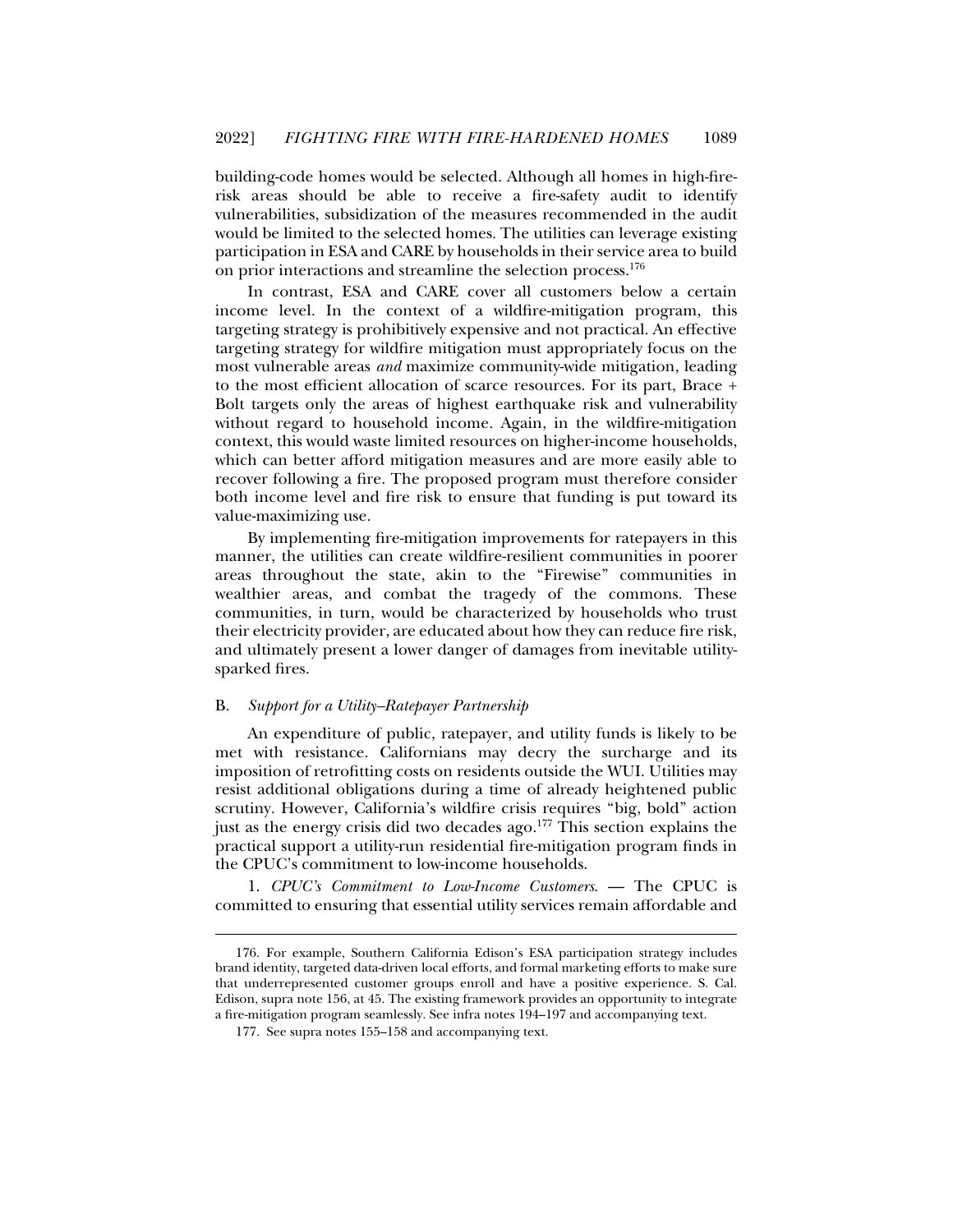accessible.178 While climate change obstructs that goal, the CPUC is resolute that "the state's transition to a clean economy can only be considered successful if it includes all Californians."179 Accordingly, the CPUC has prioritized different classes of customers to ensure that any energy opportunity is delivered equitably, such as in the implementation of programs like ESA and CARE.180 Beyond promoting equity in electricity access, the CPUC works to "achieve[] energy savings while improving quality of life for low-income customers."181 In assessing quality of life, the CPUC comprehensively evaluates the hardships and burdens of individual low-income customers.182 For instance, the CPUC considers factors beyond economic status, such as senior-household-member status, smaller household size, nonwhite race and ethnicity, and residence in a manufactured/mobile home or in a rental home.<sup>183</sup>

The stark lack of equity for vulnerable and low-income communities evident in current wildfire-mitigation investments and the overlap of other hardships in those households should elicit a response from the CPUC. In the energy crisis, the CPUC addressed the universal costs of climate change from energy inefficiency by targeting the households who were unable to reduce their own contributions. Now, it should address the immense statewide costs of climate change from utility-involved wildfires by targeting the households that are least able to protect themselves and their communities.

#### C. *Counterarguments*

j

The most powerful counterarguments against a utility-run residential fire-mitigation program center on the incentives, and lack of incentives, that it would create. Funding efforts to retrofit homes could be attacked

 <sup>178.</sup> Cal. Pub. Utils. Comm'n, Affordability, CA.gov, https://www.cpuc.ca.gov/ industries-and-topics/electrical-energy/affordability [https://perma.cc/FXF7-9MS3] (last visited Dec. 19, 2020).

 <sup>179.</sup> Martha Guzman Aceves, Helping Disadvantaged Communities Go Green, CPUC News Blog (July 3, 2018), https://www.cpuc.ca.gov/cpucblog.aspx?id=6442458018 &blogid=1551 [https://perma.cc/RVZ8-DCYC].

 <sup>180.</sup> Cf. id. (noting that programs to increase the use of solar energy must be targeted to communities that need economic assistance to implement them). For further discussion, see supra section II.C.2.

 <sup>181.</sup> Energy Div., Cal. Pub. Utils. Comm'n, California Electric and Gas Utility Cost Report: AB 67 Annual Report to the Governor and Legislature 41 (2019), https://www.cpuc.ca.gov/-/ media/cpuc-website/files/uploadedfiles/cpucwebsite/content/about\_us/organization/ divisions/office\_of\_governmental\_affairs/legislation/2019/2018-ab-67-report.pdf [https://perma.cc/EH5S-YBYM].

 <sup>182.</sup> See Sadhasivan & Chang, supra note 145, at 12 (describing the results of a statutorily mandated report on the efficacy of the CARE and ESA programs, including "whether existing programs adequately address low-income electricity and gas customers' energy expenditures, hardships, language needs, and economic burdens").

 <sup>183.</sup> Id. at 21 tbl.4 (listing demographic metrics analyzed in the Low-Income Needs Assessment).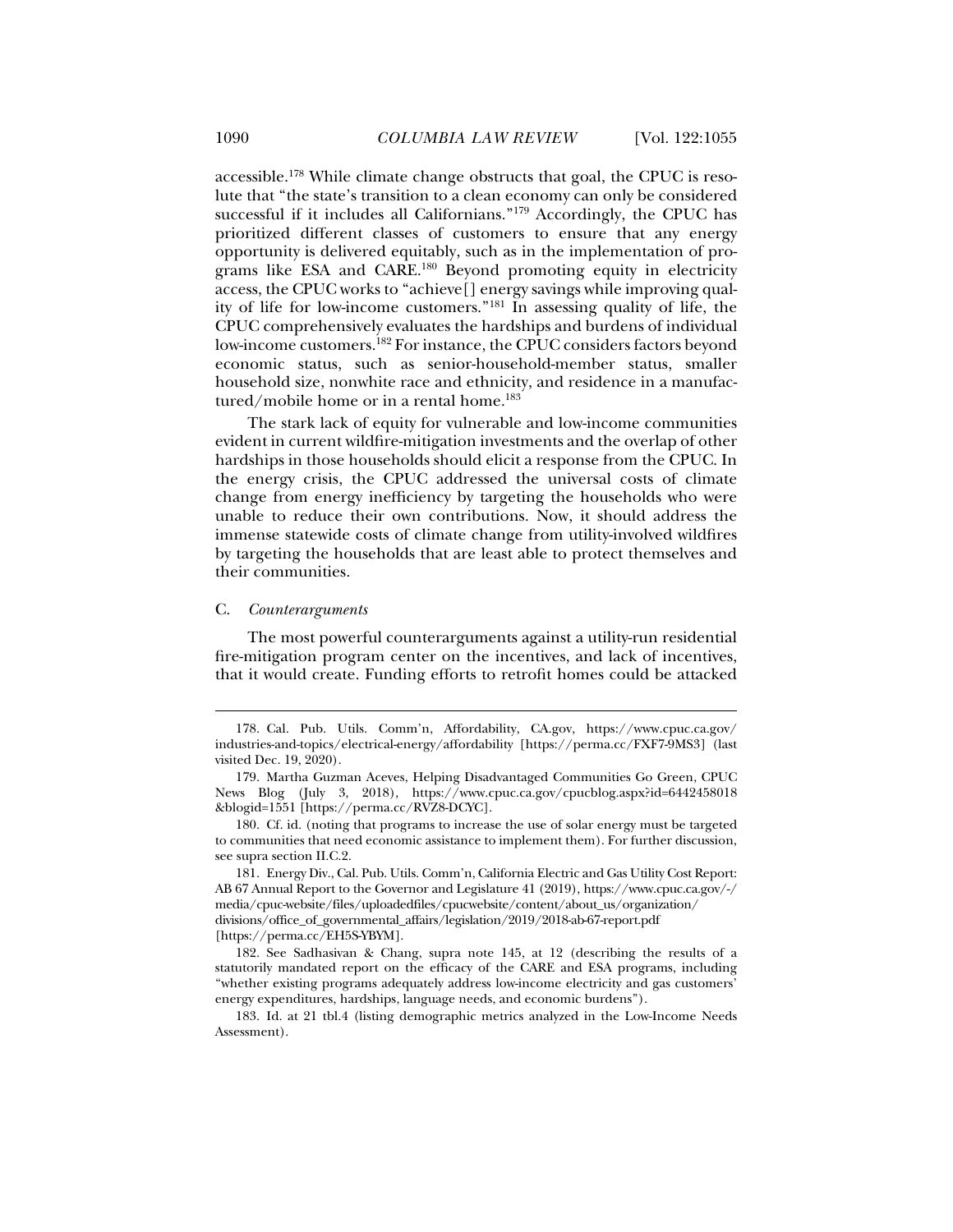as a subsidization of life in the WUI, incentivizing remaining there at the expense of residents of lower-fire-risk areas and creating a moral hazard. Further, as with any program that requires individual participation, its success depends on the investment by communities who may be resistant to the imposition of fire-mitigation standards and distrustful of utility intrusion into their homes. This section explains why counterarguments to the proposed statute are overridden by the reality of the moral hazards already present in the WUI, the need to move past the question of how to prevent moral hazards to the question of how to sustain a way of life, and the successes of other utility programs that require individual participation.

1. *Moral Hazard*. — A major policy argument against this Note's proposal is the moral hazard that it could create. A moral hazard occurs when there is a lack of incentive to guard against risk because one is protected from its consequences. The National Flood Insurance Program provides an unfortunate example. The program is intended to minimize the economic impact of floods on a national scale by providing highly subsidized, affordable flood insurance in areas of high flood risk that have implemented floodplain management standards.<sup>184</sup> These discounted rates, which can reduce the cost of flood insurance by up to 50%, have inadvertently encouraged people to live in vulnerable areas and to rebuild properties multiple times after they are destroyed. Ultimately, more money is put into these properties than they are worth, and disasters result in greater insured losses.<sup>185</sup>

In parallel, one might argue that subsidizing retrofits of homes (or providing other fire protection, insurance, or zoning subsidies) in highfire-danger areas of the WUI would encourage individuals to remain in riskier locations and prevent them from internalizing the costs of future fires. But this argument is a few steps behind the reality. On a macro scale,

 <sup>184.</sup> See Ike Brannon & Ari Blask, Cato Inst., Reforming the National Flood Insurance Program: Toward Private Flood Insurance 2–3 (2017), https://www.cato.org/publications/ policy-analysis/reforming-national-flood-insurance-program-toward-private-flood [https://perma.cc/V8ZS-HA7N].

 <sup>185.</sup> See id. at 6–7 ("[T]he underpricing of most flood insurance has still inflated property values and encouraged more building in dangerous areas."); see also Mary McGee, Moral Hazard and the National Flood Insurance Program 19 (Apr. 30, 2014) (unpublished manuscript), http://blogs.colgate.edu/economics/files/2014/09/McGee-2014-Moral-Hazardand-the-National-Flood-Insurance-Program.pdf [https://perma.cc/Z5WX-J3VR] (suggesting that the NFIP "encourages people to increase, or even maintain, the value of their property in a floodplain"). Over a third of flood-loss claims and payments are for these "repetitive loss" properties. Amendments to the NFIP have attempted to combat its perverse incentive effects. See Kevin T. Starbuck, Moral Hazard: How the National Flood Insurance Program Is Limiting Risk Reduction, at xvi–xvii (Dec. 2016) (M.A. thesis, Naval Postgraduate School) (on file with the *Columbia Law Review*) (noting that policyholders filing for repetitive losses "account[] for a disproportionate 35.5 percent of flood loss claims and 30.5 percent of claim payments" and describing legislative reforms).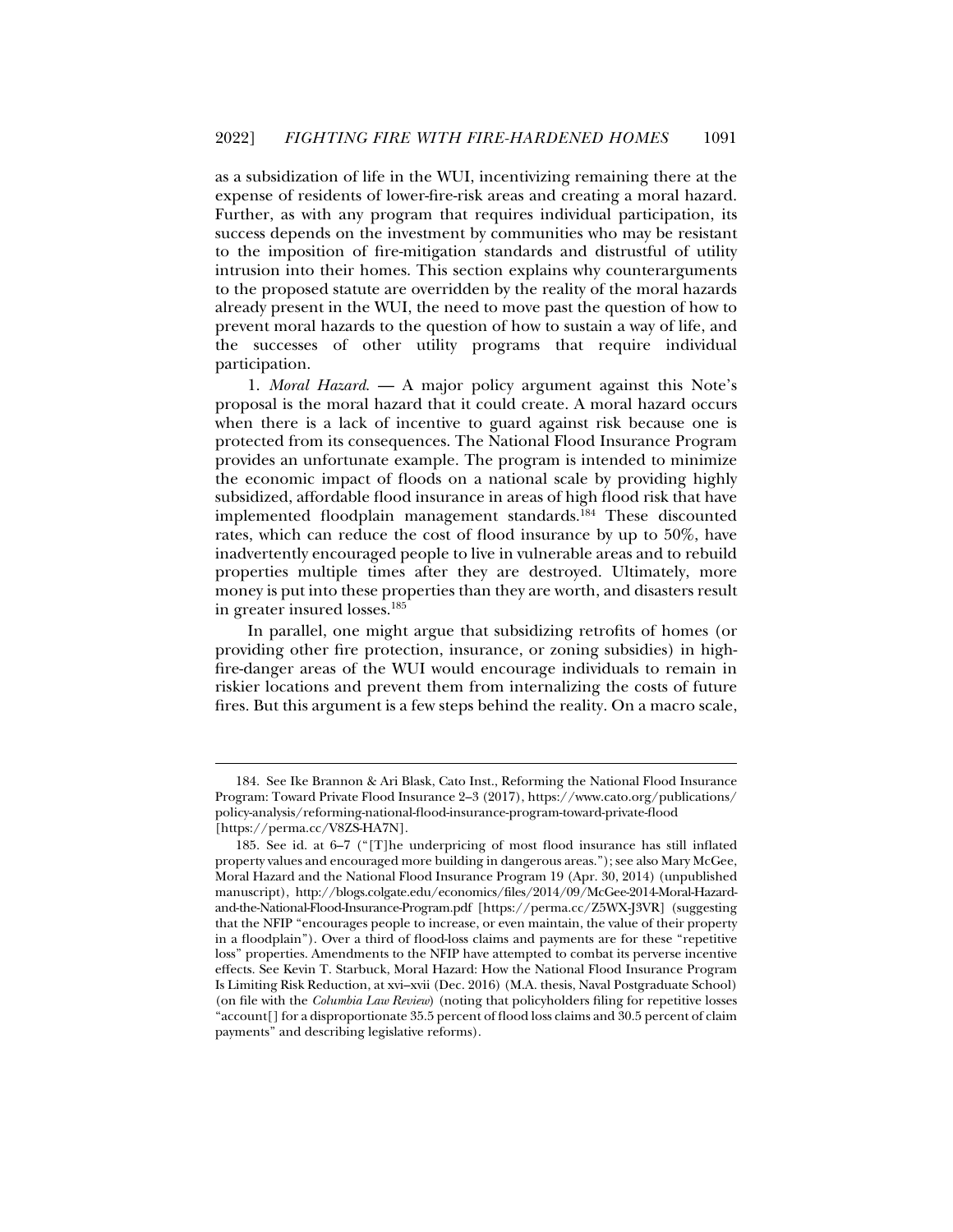this hazard is already present in the provision of firefighting services in the WUI:

The promise of aggressive firefighting at no cost may reduce private incentives to choose fire-proof building materials and clear brush around homes, actions that can decrease the threat to homes during a wildfire. Similarly, federally financed firefighting limits incentives for cities and states to create and enforce wildland building codes and defensible space regulations.186

Instead of increasing the moral hazard of settlement in the WUI, $^{187}$  the proposed amendment to AB-1054 would actually encourage private actors (the utilities and, by extension, their ratepayers) to internalize a larger share of the firefighting costs that living in the WUI imposes on the rest of the state by lowering firefighting costs and the overall damages from fires.

This proposal does not suggest that new development and expansion should be encouraged in the WUI. When individuals decide to build in the WUI, they must invest their own money to comply with Chapter 7A's requirements. The proposed statute would apply only to homes that were built before the building code came into effect and exclude new development from its subsidization. To further combat the existing moral hazard, a provision in the proposed statute could charge a heightened fee for utility hookups in previously undeveloped plots of land in areas designated by the CPUC as high fire hazard severity zones.188 Ideally, this fee would encourage construction in places where developers are not faced with a heightened fee and building-code restrictions. The fee would avoid punishing current WUI homeowners who may not be able to afford to move or to mitigate the danger to their homes.<sup>189</sup> If areas are deemed to be too high risk to be livable, a "managed retreat" through voluntary

 <sup>186.</sup> See Patrick Baylis & Judson Boomhower, Moral Hazard, Wildfires, and the Economic Incidence of Natural Disasters 3 (Nat'l Bureau of Econ. Rsch., Working Paper No. 26550, 2019), https://ssrn.com/abstract=3504434 [https://perma.cc/9JG2-HAUZ].

 <sup>187.</sup> This moral hazard is essentially present wherever the risks and costs of natural disasters (increasing with the effects of climate change) must be borne collectively by a state or its citizens, rather than just the affected individual. But see Carolyn Kousky & Leonard Shabman, The Hazard of the Moral Hazard—Or Not, 37 Nat'l Hazards Observer 1, 14 (2013), https://hazards.colorado.edu/uploads/observer/2013/may13\_observerweb.pdf [https://perma.cc/VRU9-D57W] (arguing that there is no moral hazard in disaster aid because the "failure to insure or reduce risks is likely not due to incentive effects from aid, but rather from myopia, optimism, or budget constraints").

 <sup>188.</sup> See generally Scott Dylan Westerlund, How Much Does It Cost to Set Up Utilities on Land?, Angi (Mar. 28, 2022), https://www.angi.com/articles/how-much-does-it-cost-havewater-and-electric-and-eeptic-piece-land.htm [https://perma.cc/VXX8-8FSP] (explaining the costs of utility hookups on vacant property).

 <sup>189.</sup> See Lisa Grow Sun, Smart Growth in Dumb Places: Sustainability, Disaster, and the Future of the American City, 2011 BYU L. Rev. 2157, 2161 (noting that "retreat from hazardous areas is notoriously difficult to implement given pre-existing property rights, the costs associated with voluntary buy-outs, the likely disruption of existing community ties that relocation entails, and local political opposition to relocation efforts").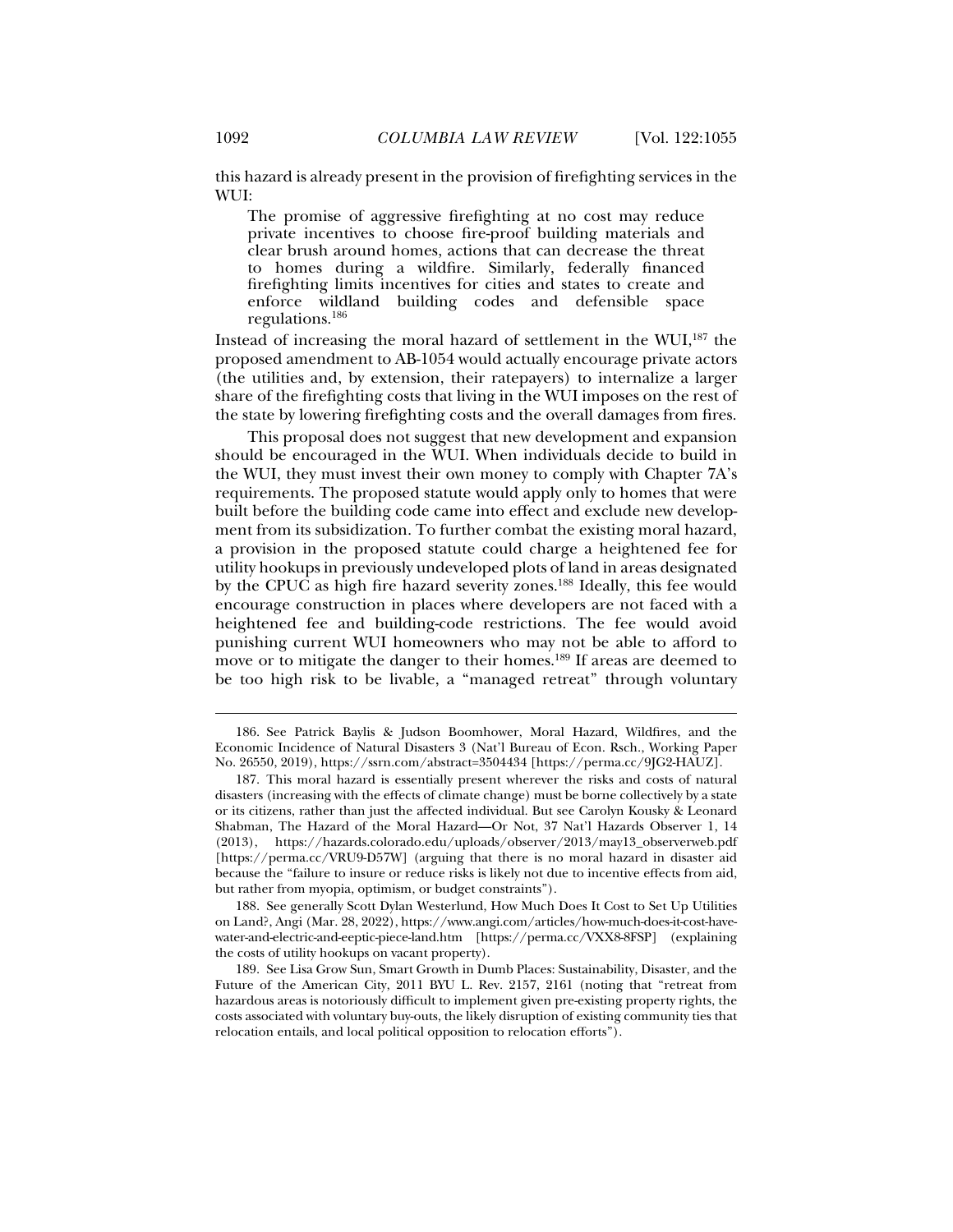buyouts of high-risk properties may become necessary.190 Construction in the WUI must be limited and regulated in order to avoid exacerbating the existing dangers, but the current residents must not be left behind in the effort to live fire-safely.

The scale of wildfire disasters in California demands more sustainable solutions and heavier intervention from the state. The crisis has necessitated action beyond assigning individual blame. The overshadowing role of climate change has turned fires into "acts of god" rather than solely the fault of an individual or electric utility. Accordingly, statutory solutions must place a greater focus on investing in resiliency to minimize losses before they occur rather than on ex post liability schemes.

2. *Individual Responsibility*. — The proposed statute requires individual action and responsibility. Selected homeowners must elect to take advantage of this program despite possible inconvenience and distrust of their utility, and they must invest in the upkeep of fire-safety measures, such as managing vegetation in the defensible space and clearing gutters of debris despite the possible expenses. One may oppose a residential firemitigation program because its effectiveness turns on the buy-in of communities who, by definition, have not engaged in fire-mitigation efforts prior to the program.

Comparisons to the utility energy-efficiency programs are particularly salient to this concern. CARE and ESA, respectively, have 90% and 84% participation rates among eligible households.<sup>191</sup> Given the overlap in households participating in both CARE and ESA, and the connection between tenure in one program and participation in the other, selected households for the fire-mitigation program would also be able to build on these existing frameworks.192 The program could then tap into the networks of communication that characterize the relationships between participating households and their utility provider.<sup>193</sup>

Further, participation in a residential fire-mitigation program would benefit from the triennial Low-Income Needs Assessment, conducted by

 <sup>190.</sup> See supra note 130.

 <sup>191.</sup> See Sadhasivan & Chang, supra note 145, at 13. Overall, participants have had positive experiences with the utility-run programs, especially when they have received a targeted combination of measures to improve their homes, including energy education. Id. at 8, 14, 41.

 <sup>192.</sup> See id. at 31 ("About 17% of the current CARE participants . . . participated in ESA after enrolling/recertifying . . . . [A]bout 6% of current CARE customers participated in ESA after enrolling in CARE and an additional 11% participated in ESA after recertifying for CARE, indicating that longer tenure in CARE leads to higher participation rates in ESA.").

 <sup>193.</sup> See S. Cal. Edison, supra note 156, at 50 ("SCE can leverage its customer analytics to personalize messaging and offer relevant demand side management solutions directed at customers within its service territory. Activities are tied to key engagement opportunities that are unique to the customer and the utility . . . . Overall, the IOUs are best suited to implement these activities.").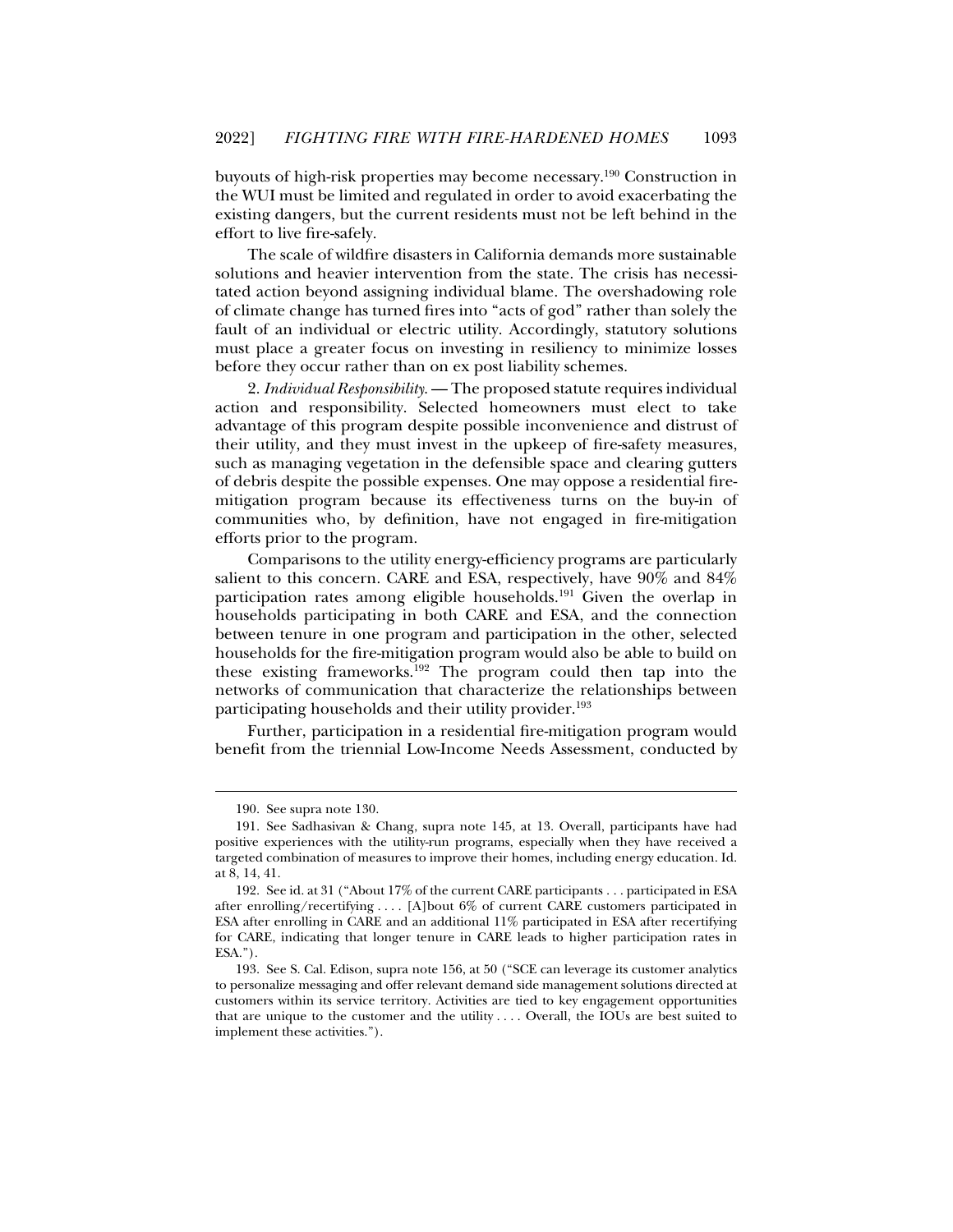the CPUC.194 The CPUC studies the effectiveness of participation strategies and the willingness of eligible households to participate in CARE and ESA195 by evaluating the retention of eligible participants, barriers to enrollment (i.e., uncertainty over eligibility and the perception that enrolling is inconvenient), methods to maximize enrollment among non-English-speaking customers and other groups with high levels of vulnerability, and the overall needs of low-income communities.<sup>196</sup> The infrastructure to evaluate participation and education efforts and successes of precedent programs instruct a similarly structured fire-mitigation program on the barrier of individual participation. 197

More generally, as climate change creates worsening disasters around the world, "[f]or the first time, the average American is likely to see climate change as a here, now, us problem."198 Homeowners must come to recognize the social obligations that are intrinsic to ownership of land in a society afflicted by climate change and allow the necessary protections and regulations into their homes and properties.199 Given this reality, the proposed statute represents a necessary commitment to making equitable wildfire mitigation possible in the first place so that the negative impacts of climate change can be reduced in the long run.

#### **CONCLUSION**

The law has an essential role to play in allocating both the ex ante and ex post costs of environmental disasters that have become commonplace in a world suffering from the consequences of climate change. At this point, "[t]he damages caused by wildfires are unsustainable for the directly impacted victims, for the state, which is spending hundreds of millions of dollars to respond, and for local communities trying to

 <sup>194.</sup> Cal. Pub. Util. Code § 382(d) (2014).

 <sup>195.</sup> The "willingness factor" is exceptionally important to how the utilities evaluate the effectiveness of the programs since their goal is 100% participation. See, e.g., S. Cal. Edison, supra note 156, at 15–18. The utilities further consider specific barriers like (1) having to be home during the day or taking time off work, (2) having contractors in the home, (3) lack of perceived need, and (4) getting landlord's permission. Id. at 22.

 <sup>196.</sup> See Sadhasivan & Chang, supra note 145, at 37 & tbl.13.

 <sup>197.</sup> See S. Cal. Edison, supra note 156, at 44 ("When it is advantageous to both programs, SCE currently links the ESA and CARE offerings together as a 'bundled solution' to help income-qualified customers manage their energy bills through several marketing channels  $\dots$ .").

 <sup>198.</sup> Adam Nagourney & Shane Goldmacher, A New Front in the Biden-Trump Battle for the Suburbs: Wildfires, N.Y. Times (Sept. 15, 2020), https://www.nytimes.com/2020/ 09/15/us/politics/fires-trump-biden-suburbs.html (on file with the *Columbia Law Review*) (quoting Edward Maibach, director of George Mason University's Center for Climate Change Communication).

 <sup>199.</sup> Cf. Green, supra note 78, at 567 (arguing that individual ownership must serve human values and that "ownership has long-since ceded authority to the state" for environmental concerns).